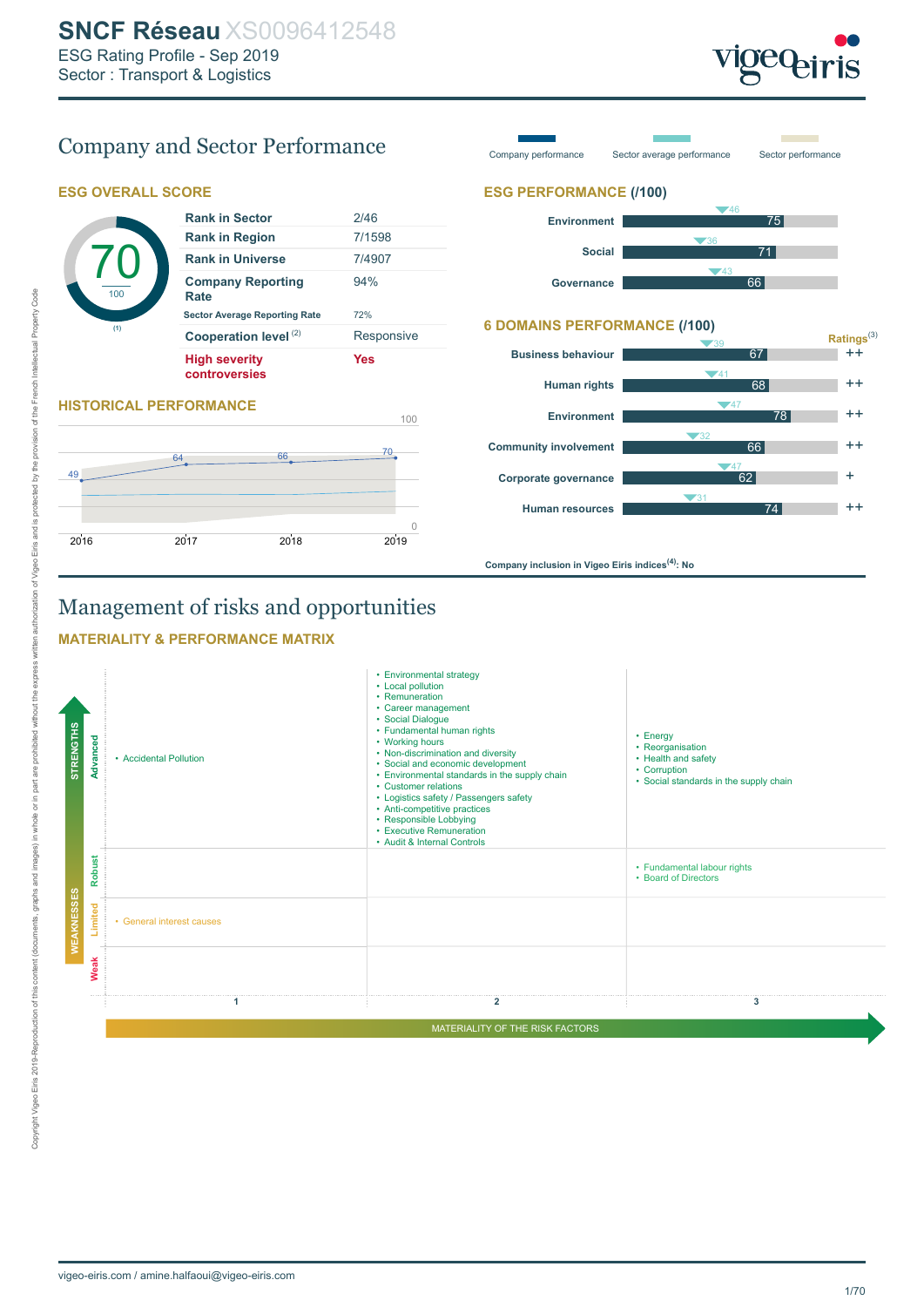

#### **RISK MITIGATION INDEX (/100)**



#### **ANALYST FOCUS**

| <b>TOPIC</b>                     | <b>COMMENT</b>                                                                                                                                                                                                                                                                                                                                                                                  | <b>TREND</b> |
|----------------------------------|-------------------------------------------------------------------------------------------------------------------------------------------------------------------------------------------------------------------------------------------------------------------------------------------------------------------------------------------------------------------------------------------------|--------------|
| Reorganisation                   | SNCF Reseau is undergoing a strategic change of its whole organisation. A<br>framework agreement with employee representatives is in place to manage<br>responsibly and with the involvement of employee representatives. Extensive<br>measure are also in place such as SNCF's mobility programme.                                                                                             |              |
| <b>Business</b><br><b>Ethics</b> | CSR issues are discussed at Board level and relevant processes are dedicated to the<br>management of CSR risks such as risk mapping. Moreover, the internal control<br>system covers most for the Company's CSR risks. However, there is no CSR<br>committee and the Head of the CSR department does not report directly to the CEO<br>nor to the Board.                                        |              |
| CSR in<br>Governance             | SNCF has a formalised commitments to prevent corruption, anti-competitive practices<br>and ensure the transparency and integrity of lobbying practices. These commitments<br>are backed up with exhaustive measures such as a dedicated confidential hotline or<br>email address covering all business ethics issues. No corruption or antitrust cases<br>were reported in the last five years. |              |
| <b>Controversies</b>             | During the period under review, the Company has been subject to two controversies<br>of high severity regarding passengers / logistics safety. SNCF Reseau was<br>remediative and non-communicative on the other.                                                                                                                                                                               |              |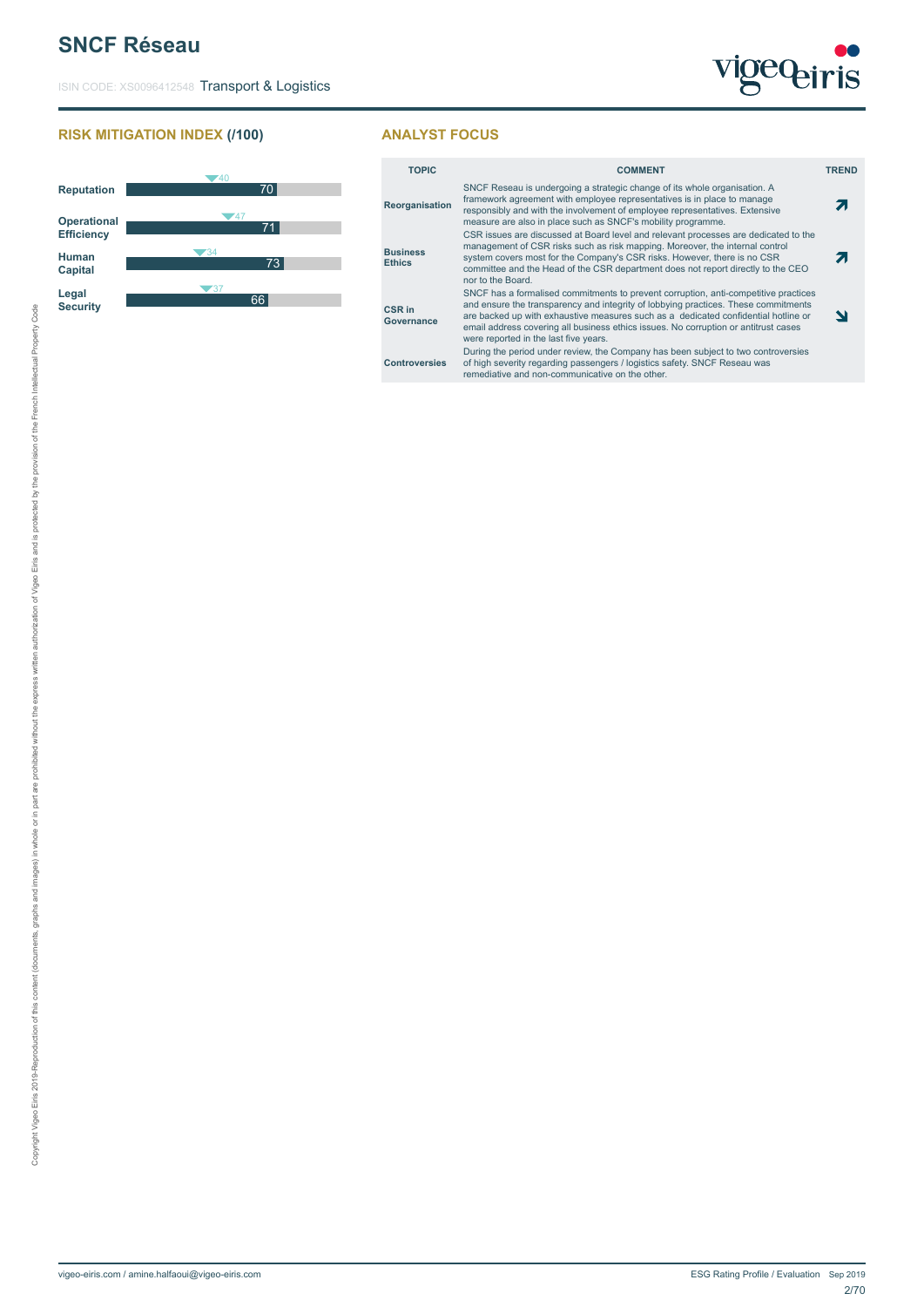

### Carbon Footprint and Energy Transition\*

"The Carbon Footprint & Energy Transition research provides an assessment of a company's carbon footprint combined with the strategy to manage risks and opportunities related to the transition to a low carbon economy. NI (No Info) is used to indicate that the information is not available.

> **SCALE EMISSIONS (T CO2 EQ) CATEGORIES** A <100 000 Moderate B >= 100 000 and <1 000 000 Significant C >= 1 000 000 and <10 000 000 High D >= 10 000 000 Intense

| <b>CARBON FOOTPRINT</b> |  |  |
|-------------------------|--|--|
|                         |  |  |

**A B C D Significant**

| <b>ENERGY TRANSITION SCORE</b> |  |
|--------------------------------|--|
|                                |  |

68 /100

| <b>ENERGY TRANSITION SCORE</b> | <b>CATEGORIES</b> |
|--------------------------------|-------------------|
| 60-100                         | Advanced          |
| 50-59                          | Robust            |

30-49 Limited 0-29 Weak

### Goods and services contributing to sustainable development\*



"Sustainable Goods & Services research provides a positive screening on companies to identify business activities devoted to sustainable solutions."

| <b>INVOLVEMENT</b> | <b>CATEGORIES</b> |
|--------------------|-------------------|
| $>= 50%$           | Major             |
| 20-49%             | Significant       |
| $0 - 19%$          | Minor             |
| 0%                 | <b>None</b>       |

### Involvement in controversial activities\*

"The Controversial Activities research provides screening on companies to identify involvement in business activities that are subject to philosophical or moral beliefs.

### **Involvement in controversial activities:** No Involvement Identified

#### **Screened Areas:**

- Alcohol  $\sim$
- Animal welfare  $\bullet$
- Chemicals of concern  $\blacksquare$ 
	- Civilian firearms
- Fossil fuels  $\bullet$

 $\blacksquare$ 

- **Gambling**  $\bullet$
- Genetic engineering  $\overline{a}$
- High interest rate lending  $\begin{array}{c} \begin{array}{c} \begin{array}{c} \begin{array}{c} \end{array} \end{array} \end{array} \end{array} \end{array}$
- è **Military**
- Nuclear power  $\bullet$
- Pornography  $\bullet$
- Reproductive medicine  $\begin{array}{c} \bullet \\ \bullet \end{array}$
- **Tobacco**  $\sim$

(2) Cooperation level on a 4-level scale: proactive, responsive, partially responsive, not responsive<br>(3) Ratings outline companies' benchmarked domain performance within a sector, on a 5-level scale: "-", "", "=", "", "+"

<sup>(4)</sup> Indices: based on the most recent indices at the date of publication. More details on vigeo-eiris.com.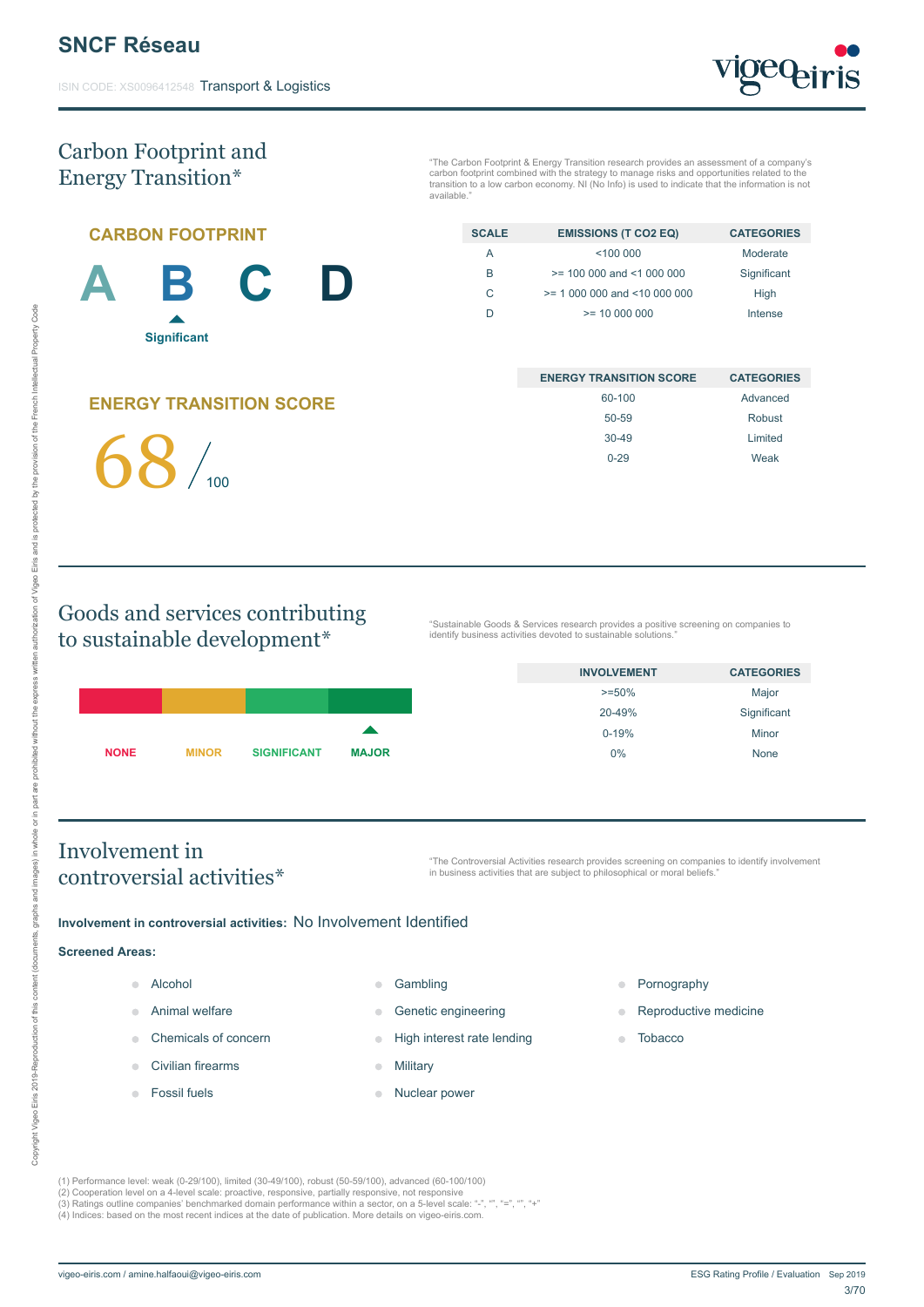ISIN CODE: XS0096412548 Transport & Logistics



## Company performance in all the Sustainability Drivers

Copyright Vigeo Eris 2019-Reproduction of this content (documents, graphs and images) in whole or in part are prohibited with our the express written authorization of Vigeo Eris and is proteed by the provision of the Frenc Copyright Vigeo Erins content (documents, graphs, and images) in whole or in part are prohibited without the express wittlen authorated on Vigeo Erins and is probeded by the provision of the Fench Indellectual Property Cod

| ompany performance in all the Sustainability Drivers<br>Weight<br><b>Overall score 70/100</b> |                    |                |                                                                     | <b>Trend</b> | Score                        | Leadership | Implementation | <b>Results</b> |   |
|-----------------------------------------------------------------------------------------------|--------------------|----------------|---------------------------------------------------------------------|--------------|------------------------------|------------|----------------|----------------|---|
|                                                                                               |                    |                | <b>Environment</b>                                                  | ₹            | 78                           | 83         | 97             | 29             |   |
|                                                                                               | ENV2               | 3              | Energy                                                              | 7            | 68                           | 65         | 100            | 38             |   |
|                                                                                               |                    | 2              | Environmental strategy                                              | →            | 100                          |            | 100 100 N/A    |                |   |
|                                                                                               | ENV2.6             | 2              | Local pollution                                                     | →            | 76                           | 100 100    |                | 28             |   |
| E                                                                                             | ENV1.2             | 1              | <b>Accidental Pollution</b>                                         | 7            | 70                           | 65         | 79             | 65             |   |
|                                                                                               |                    |                | <b>Human Resources</b>                                              | →            | 74                           | 87         | 85             | 52             |   |
| S                                                                                             | HRS2.3             | 3              | Reorganisation                                                      | 71           | 81                           | 79         | 83             | 81             |   |
| S.                                                                                            | <b>HRS3.2</b>      | 3              | Health and safety                                                   | 71           | 65                           | 100        | 79             | 17             |   |
| S                                                                                             | HRS1.1             | $\overline{2}$ | Social Dialogue                                                     | →            | 90                           | 83         | 100            | 88             |   |
| S                                                                                             | HRS2.4             | $\overline{2}$ | Career management                                                   | 71           | 67                           | 79         | 83             | 39             |   |
| S                                                                                             | <b>HRS3.1</b>      | $\overline{2}$ | Remuneration                                                        | 71           | 85                           | 90         | 100            | 65             |   |
| S.                                                                                            | <b>HRS3.3</b>      | 2              | Working hours                                                       | →            | 60                           | 90         | 69             | 22             |   |
|                                                                                               |                    |                | <b>Human Rights</b>                                                 | →            | 68                           | 85         | 55             | 65             |   |
| S                                                                                             | HRT2.1             | 3              | Fundamental labour rights                                           | Y            | 55                           | 79         | 20             | 65             |   |
| S                                                                                             | HRT1.1             | $\overline{2}$ | Fundamental human rights                                            | 7            | 74                           | 79         | 79             | 65             |   |
| S.                                                                                            | <b>HRT2.4</b>      | $\overline{2}$ | Non-discrimination and diversity                                    | →            | 83                           | 100        | 83             | 65             |   |
|                                                                                               |                    |                | <b>Community Involvement</b>                                        | →            | 66                           | 67         | 69             | 63             |   |
| S.                                                                                            | CIN1.1             | 2              | Social and economic development                                     | →            | 75                           | 76         | 65             | 85             |   |
| S                                                                                             | C <sub>IN2.2</sub> | 1              | General interest causes                                             | →            | 48                           | 48         | 76             | 20             |   |
|                                                                                               |                    |                | <b>Business Behaviour (C&amp;S)</b>                                 | 71           | 67                           | 79         | 74             | 51             |   |
| S                                                                                             | C&S2               | 3              | Social standards in the supply chain                                | →            | 69                           | 86         | 79             | 43             |   |
| G                                                                                             | 8S3                | 3              | Corruption                                                          | 71           | 76                           | 76         | 76             | 77             |   |
| S.                                                                                            | C&S1.1             | $\overline{2}$ | Logistics safety / Passengers safety                                | 71           | 63                           | 93         | 77             | 20             | 6 |
| S                                                                                             | C&S1.3             | $\overline{2}$ | <b>Customer relations</b>                                           | →            | 67                           | 79         | 86             | 35             |   |
| Е.                                                                                            | C&S2.3             | $\overline{2}$ | Environmental standards in the supply chain                         | →            | 62                           | 65         | 79             | 43             |   |
| G                                                                                             | C&S3.2             | $\overline{2}$ | Anti-competitive practices                                          | →            | 64                           | 65         | 51             | 77             |   |
| G                                                                                             | C&S3.3             | $\overline{2}$ | Responsible Lobbying                                                | 7            | 66                           | 83         | 67             | 49             |   |
|                                                                                               |                    |                | <b>Corporate Governance</b>                                         | →            | 62                           | 56         | 57             | 73             |   |
| G                                                                                             | CGV1               | 3              | <b>Board of Directors</b>                                           | Y            | 52                           | 23         | 70             | 63             |   |
| G                                                                                             | CGV2.1             | $\overline{2}$ | →<br>Audit & Internal Controls<br>69<br>62                          |              |                              |            |                |                |   |
| G                                                                                             | <b>CGV4.1</b>      | $\overline{2}$ | <b>Executive Remuneration</b>                                       | 7            | 71                           | 100        | 30             | 83             |   |
|                                                                                               |                    |                | Limited (30-49/100)<br><b>Robust</b> (50-59/100)<br>Weak (0-29/100) |              | <b>Advanced</b> (60-100/100) |            |                |                |   |

Involvement in allegations  $\Box$  Involvement in allegations with evidence of corrective measures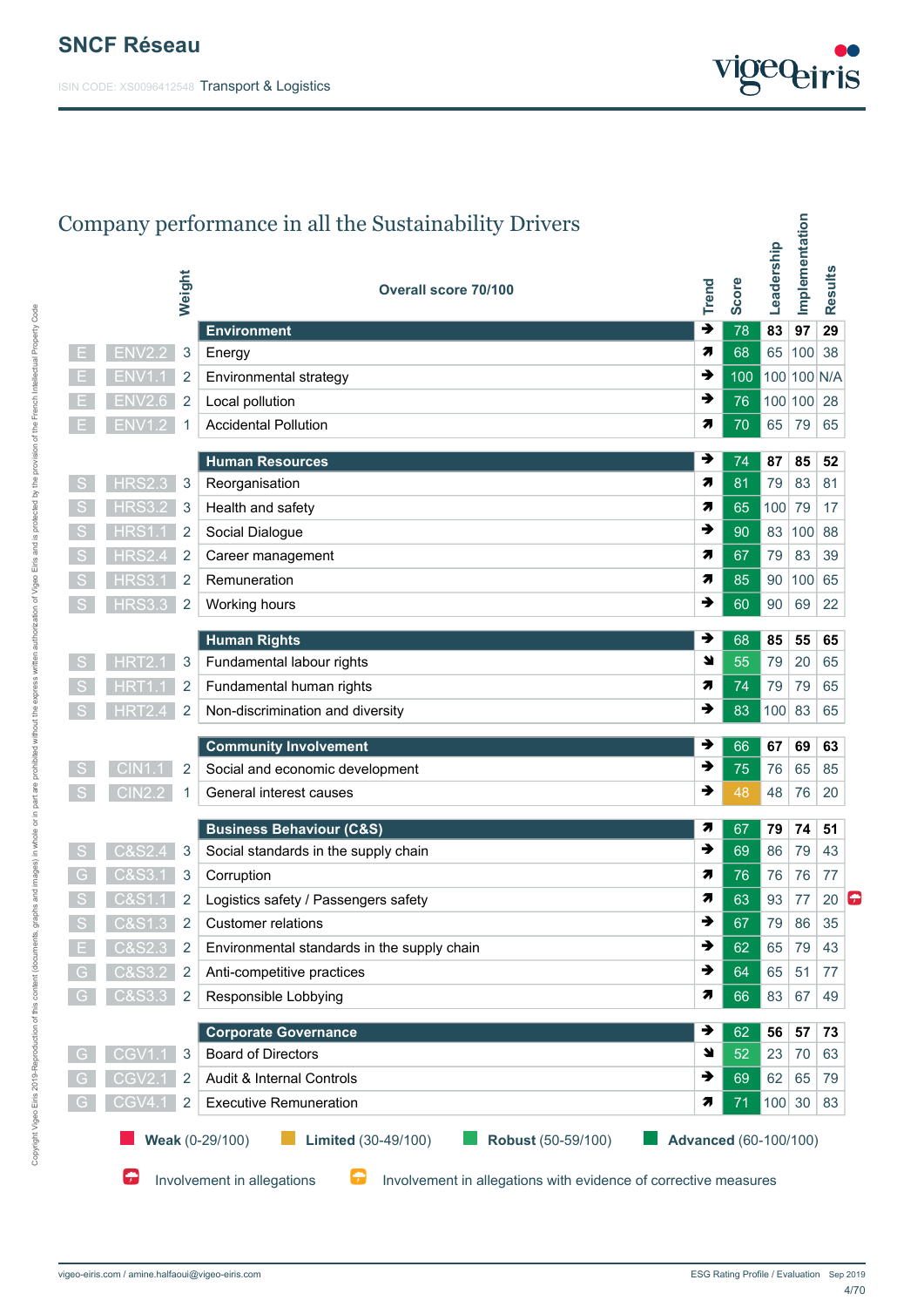

### Benchmark **Position versus sector peers**

| Position versus sector peers |                                         |                | resources<br>Human | Human rights | ement<br>$\overline{\circ}$<br>Com | C&S<br>Business<br>behaviour | ernance<br>Corporate<br>governanc | Overall Score |
|------------------------------|-----------------------------------------|----------------|--------------------|--------------|------------------------------------|------------------------------|-----------------------------------|---------------|
| FR0000476087                 | La Poste                                | $++$           | $++$               | $^{++}$      | $++$                               | $^{++}$                      | $\ddot{}$                         | 73            |
| XS0096412548                 | <b>SNCF Réseau</b>                      | $^{\tiny{++}}$ | $^{\tiny{++}}$     | ++           | $^{\tiny{++}}$                     | $^{\tiny{++}}$               | ٠                                 | 70            |
| IT0003796171                 | Poste Italiane                          | $\ddot{}$      | $++$               | $++$         | $++$                               | $++$                         | $++$                              | 66            |
| FR0010340141                 | Aeroports de Paris                      | $^{++}$        | $^{++}$            | $^{++}$      | $^{\mathrm{+}}$                    | $^{++}$                      | Ξ                                 | 64            |
| IT0003506190                 | Atlantia                                | ÷              | ÷                  | ÷            | ÷                                  | $^{++}$                      | $\pm$                             | 56            |
| GB00BDVZYZ77                 | Royal Mail                              | Ξ              | ÷                  | ÷            | $^{++}$                            | ÷                            | $^{++}$                           | 55            |
| DE0005552004                 | <b>Deutsche Post DHL</b>                | ÷              | ÷                  | ÷            | ÷                                  | ÷                            | $\ddot{}$                         | 52            |
| XS0954248729                 | Ferrovie Dello Stato                    | $++$           | Ξ                  | Ξ            | $^{++}$                            | +                            | +                                 | 52            |
| XS0399674216                 | Luchthaven Schiphol                     | $^{++}$        | ÷                  | Ξ            | $\ddot{}$                          | ÷                            | $++$                              | 52            |
| BE0974268972                 | bpost                                   | ÷              | $\ddot{}$          | ÷            | $^{++}$                            | ÷                            | $\ddot{}$                         | 51            |
| FR0000039299                 | <b>Bollore</b>                          | Ξ              | $^{++}$            | ÷            | ÷                                  | +                            | Ξ                                 | 48            |
| DE0005773303                 | Fraport                                 | ÷              | Ξ                  | Ξ            | ÷                                  | ÷                            | Ξ                                 | 46            |
| PTBRI0AM0000                 | <b>Brisa</b>                            | Ξ              | Ξ                  | $++$         | $^{++}$                            | ÷                            | Ξ                                 | 45            |
| XS0969593549                 | <b>Network Rail</b>                     | ÷              | Ξ                  | ÷            | ÷                                  | +                            | +                                 | 45            |
| XS0554975325                 | Deutsche Bahn                           | ÷              | Ξ                  | ÷            | ÷                                  | ÷                            | Ξ                                 | 44            |
| DE000HLAG475                 | Hapag-Lloyd                             | Ξ              | ÷                  | $=$          | $\overline{\phantom{a}}$           | ÷                            | $=$                               | 43            |
| NL0009739416                 | PostNL                                  | $=$            | Ξ                  | ÷            | Ξ                                  | Ξ                            | +                                 | 42            |
| FR0010533075                 | GetLink                                 |                | Ξ                  | Ξ            | Ξ                                  | ÷                            | +                                 | 41            |
| DK0010244508                 | A.P. Moller-Maersk                      | $=$            | Ξ                  | ÷            | Ξ                                  | Ξ                            | Ξ                                 | 40            |
| AT0000APOST4                 | Oesterreichische Post                   | +              | Ξ                  | Ξ            | Ξ                                  | Ξ                            | Ξ                                 | 39            |
| US189909AC82                 | <b>CMA CGM</b>                          | +              | Ξ                  | Ξ            | Ξ                                  | $\pmb{+}$                    |                                   | 38            |
| FR0011050764                 | <b>APRR</b>                             |                |                    |              |                                    |                              |                                   | 37            |
| DE000A1DAHH0                 | <b>Brenntag</b>                         |                | Ξ                  | Ξ            | Ξ                                  | ÷                            | Ξ                                 | 37            |
| ES0105046009                 | Aena SME                                | $\ddot{}$      | ÷.                 | ÷.           | Ξ                                  | Ξ                            | Ξ                                 | 36            |
| XS0383001996                 | <b>Heathrow Airport Holdings</b>        | ÷              | Ξ                  | ÷.           | ÷                                  | Ξ                            | Ξ                                 | 36            |
| IT0003201198                 | <b>SIAS</b>                             | Ξ              |                    | Ξ            | $=$                                | Ξ                            | +                                 | 36            |
| CH0025238863                 | Kuehne + Nagel International            | Ξ              | Ξ                  | Ξ            | Ξ                                  | Ξ                            | Ξ                                 | 35            |
| CH0002168083                 | Panalpina Welttransport<br>(Holding) AG | Ξ              |                    |              | ÷                                  | Ξ                            | +                                 | 35            |
| GB00BMMV6B79                 | <b>Clipper Logistics</b>                |                | Ξ                  | ÷            | Ξ                                  | Ξ                            | +                                 | 34            |
| DK0060079531                 | DSV, De Sammensluttede<br>Vognmaend     |                | Ξ                  | Ξ            | ä,                                 | Ξ                            | +                                 | 33            |
| CH0319416936                 | Flughafen Zurich                        | ÷              |                    |              |                                    | Ξ                            | Ξ                                 | 32            |
| XS1072141861                 | <b>ADIF-Alta Velocidad</b>              | Ξ              | Ξ                  | Ξ            | Ξ                                  | Ξ                            | ۰                                 | 31            |
| FR0010929125                 | <b>Id Logistics Group</b>               | Ξ              | Ξ                  | Ξ            | Ξ                                  |                              | Ξ                                 | 31            |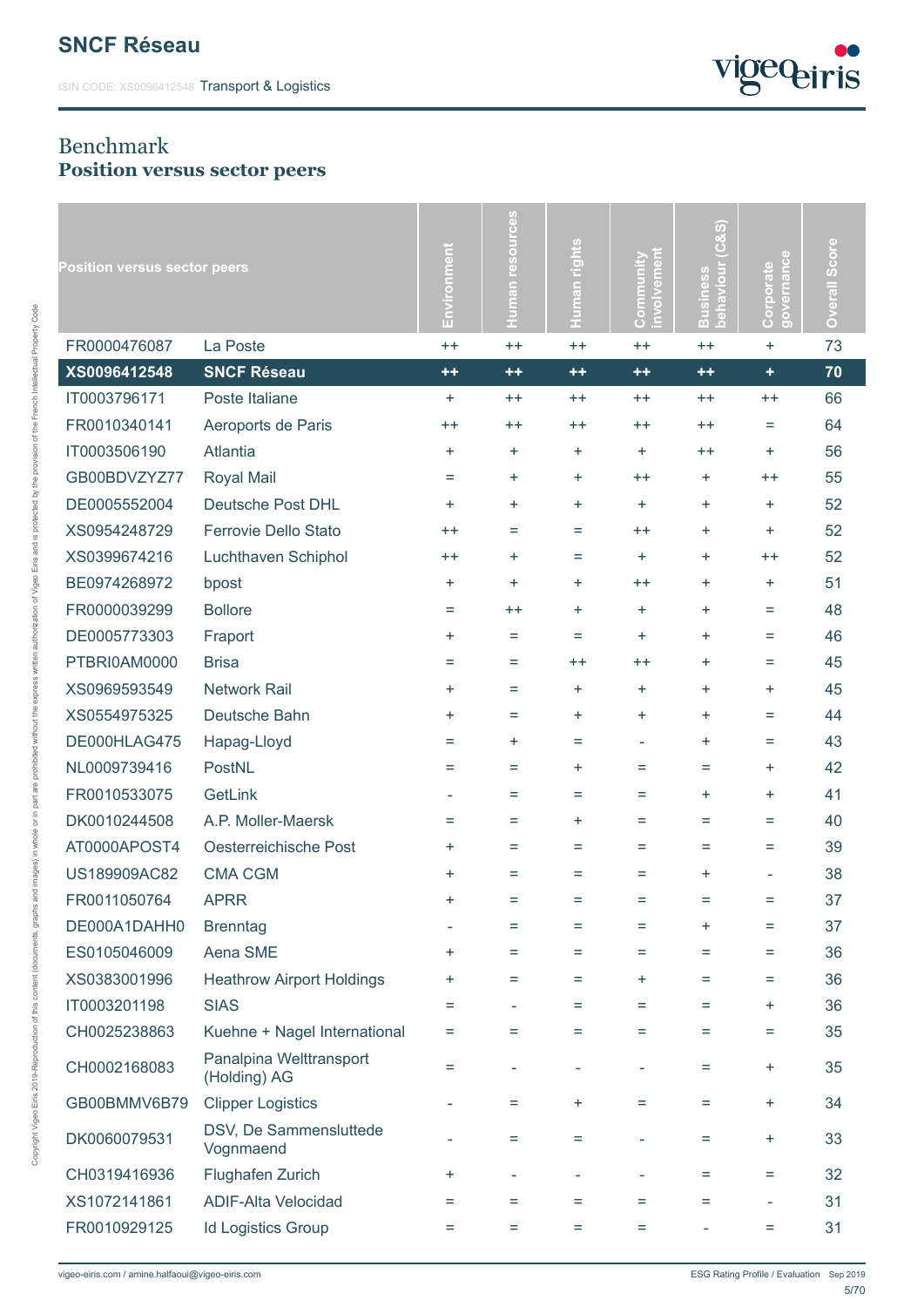ISIN CODE: XS0096412548 Transport & Logistics



| <b>Position versus sector peers</b> |                                           | onment<br>Enviro | resources<br>man<br>로 | man rights<br>로 | emer<br>$\overline{\circ}$<br>ပိ<br>E | $\omega$<br>7Ś<br><b>Business</b><br>behaviour | ernance<br>rporate<br>ပြွ<br>$rac{6}{9}$ | Overall Score |
|-------------------------------------|-------------------------------------------|------------------|-----------------------|-----------------|---------------------------------------|------------------------------------------------|------------------------------------------|---------------|
| GB0030329360                        | Wincanton                                 | ۰                | ٠                     | $=$             | $=$                                   |                                                | ÷                                        | 31            |
| GB00B1FP8915                        | <b>BBA Aviation</b>                       |                  |                       |                 | Ξ                                     | $=$                                            | ÷                                        | 30            |
| IT0005176406                        | Enav                                      |                  | Ξ                     | Ξ               | Ξ                                     | Ξ                                              | $=$                                      | 29            |
| XS0375220588                        | <b>DAA</b>                                | $\equiv$         |                       |                 | Ξ                                     |                                                | $=$                                      | 28            |
| XS0520578096                        | ÖBB-Infrastruktur AG                      | Ξ                |                       |                 |                                       | Ξ                                              |                                          | 28            |
| GB0003395000                        | James Fisher and Sons                     |                  | ٠                     | $=$             |                                       |                                                | $=$                                      | 27            |
| GB0002018363                        | Clarkson                                  |                  |                       |                 |                                       |                                                | ÷                                        | 25            |
| BE0003808251                        | <b>Exmar</b>                              |                  |                       | Ξ               |                                       |                                                |                                          | 25            |
| IT0001006128                        | Aeroporto Guglielmo Marconi<br>Di Bologna | $\ddot{}$        |                       |                 |                                       |                                                |                                          | 24            |
| XS0790003023                        | <b>ASFINAG</b>                            |                  |                       |                 |                                       |                                                |                                          | 20            |
| BE6254681248                        | <b>Brussels Airport Holding</b>           | ÷                |                       |                 |                                       |                                                |                                          | 20            |
| MHY2065G1219                        | <b>DHT Holdings</b>                       |                  |                       |                 |                                       |                                                |                                          | 20            |
| MHY0017S1028                        | Aegean Marine Petroleum<br><b>Network</b> |                  |                       |                 |                                       |                                                |                                          | 18            |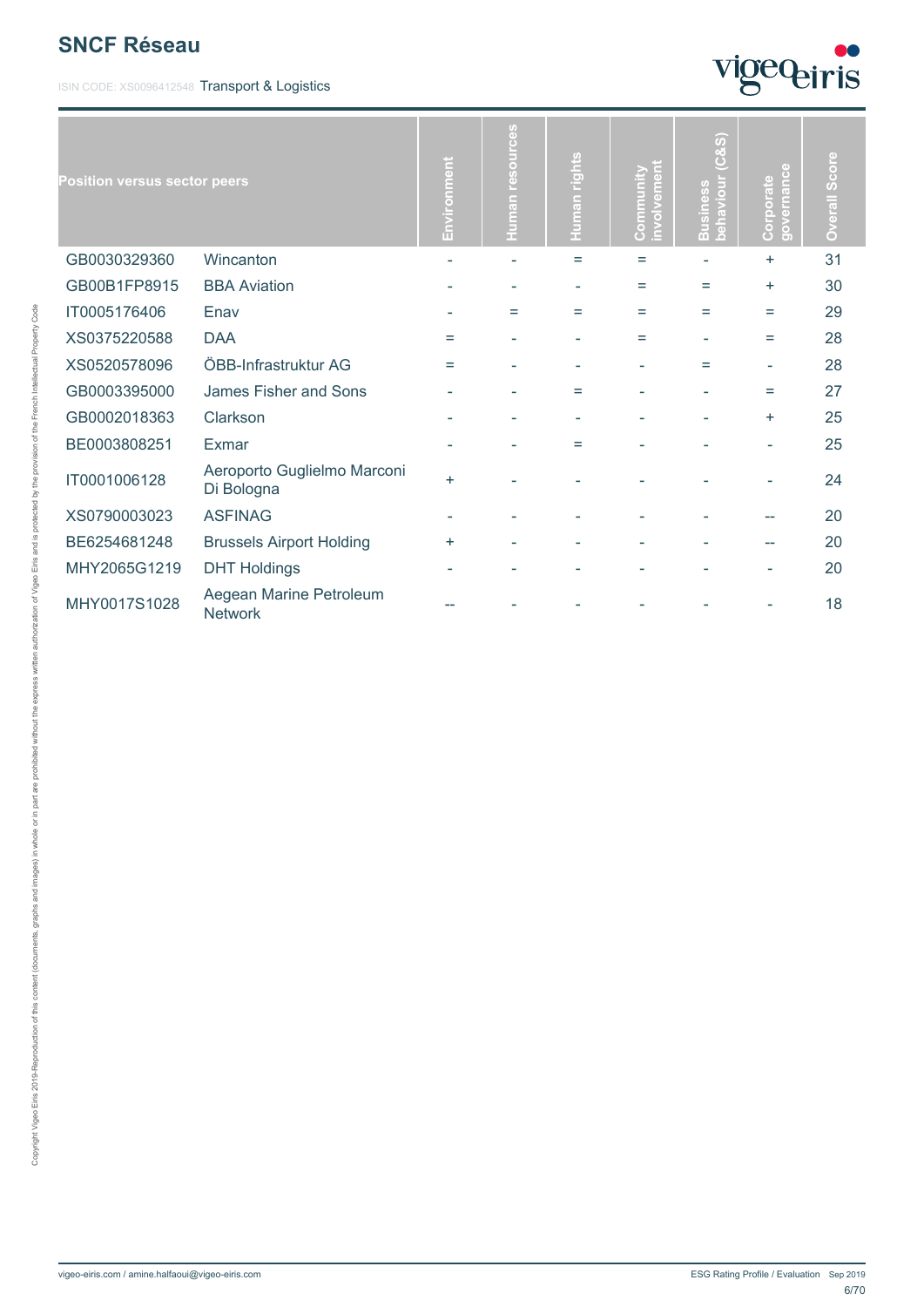### General information

maintenance of the railway network. On July 12th 2018, SNCF Reseau.

### Selected financial data

| Key data                            | <b>Revenues</b>               | <b>EBIT</b>          | <b>Employees</b>        |
|-------------------------------------|-------------------------------|----------------------|-------------------------|
| 2018                                | EUR 6,301m                    | EUR (2,773)m         | 54,097                  |
| 2017                                | EUR 6,496m                    | EUR 1,099m           | 54,299                  |
| 2016                                | EUR 6,441m                    | EUR 1,016m           | 54,476                  |
| 2015                                | EUR 6,264m                    | EUR (8,648)m         | 54,118                  |
| 2014                                | EUR 6,464m                    | EUR 1,153m           | 1,678                   |
|                                     |                               |                      |                         |
|                                     | <b>Main shareholders</b>      |                      | 2019                    |
| <b>French State</b>                 |                               |                      | 100%                    |
|                                     |                               |                      |                         |
|                                     | <b>Geographical Breakdown</b> | <b>Turnover 2018</b> | <b>Employees</b>        |
| France                              |                               | 100%                 | 100%                    |
|                                     |                               |                      |                         |
|                                     | <b>Main economic segment</b>  |                      | <b>Turnover</b><br>2018 |
| <b>French National Rail Network</b> |                               |                      | 100%                    |

SNCF Réseau is the operator of the French railway a new corporate project named "Nouvel'R" has been system and is responsible for the management and launched, which aim to change the whole organisation of

### Selected ESG Indicators

|                                                                                   | 2019      | 2018      |
|-----------------------------------------------------------------------------------|-----------|-----------|
| Non-executive Board member(s) responsible for<br><b>CSR</b> issues                | <b>No</b> | <b>No</b> |
| Executive remuneration linked to CSR performance                                  | N/A       | Yes       |
| 3-year energy consumption trend (normalized to<br>turnover)                       | N/A       | <b>SI</b> |
| Ratio of payments to employees vs. shareholders<br>(3-year trend)                 | N/A       | S.        |
| Percentage of independent Board members                                           | $\Omega$  | $\Omega$  |
| Percentage of women on Board                                                      | 50        | 50        |
| Percentage of women in Executive team                                             | N/A       | 12        |
| Percentage of women in workforce                                                  | N/A       | 13        |
| Transparency on lobbying budget                                                   | N/A       | Yes       |
| Percentage of employees covered by collective<br>agreements on working conditions | N/A       | 100       |
| 3 year trend for safety at work                                                   | N/A       | ¥         |
| Involvement in armament                                                           | <b>No</b> | <b>No</b> |
| Transparency on payment of tax                                                    | N/A       | Full      |
| Management of social risks in supply chain                                        | N/A       | Advanced  |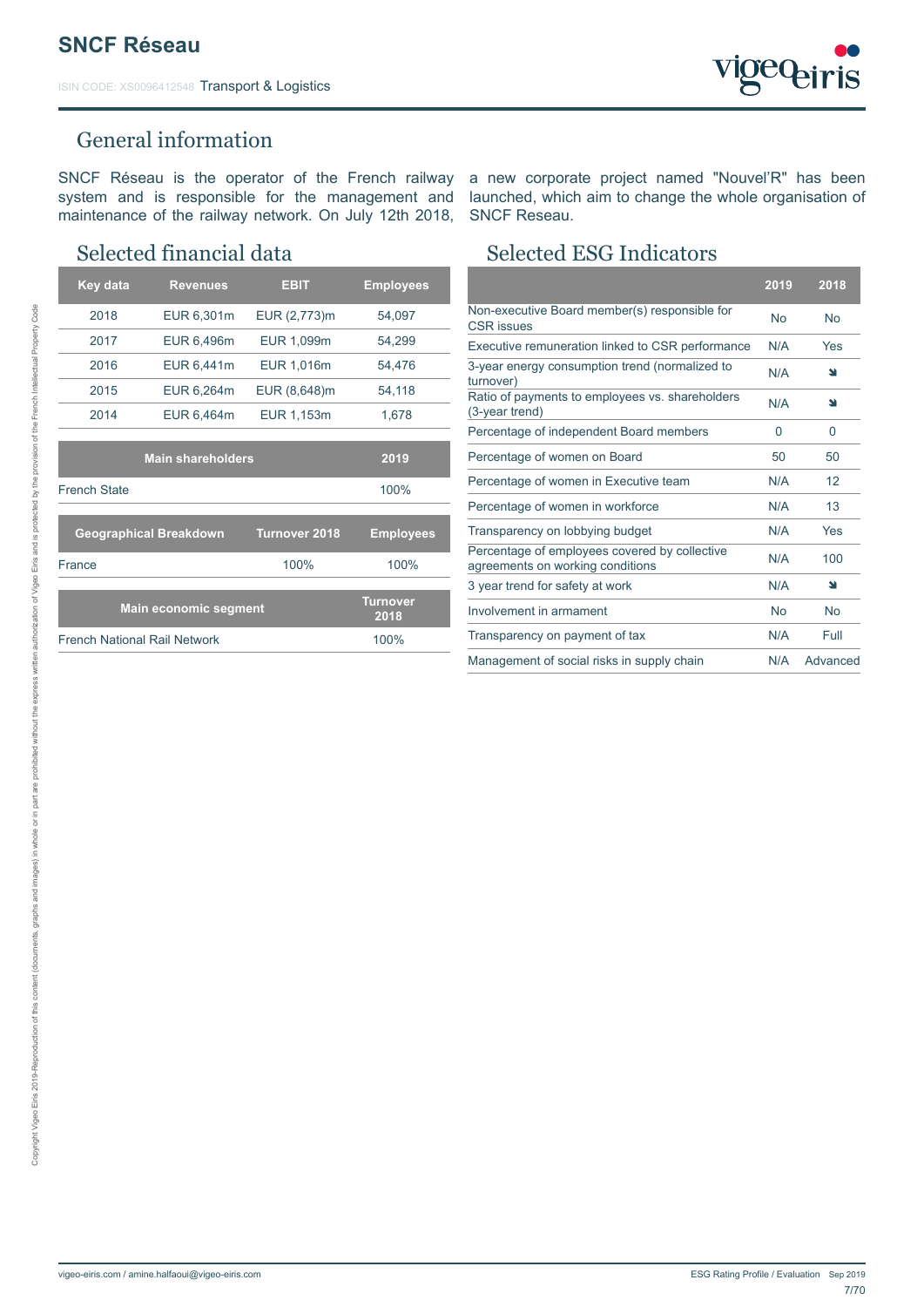ISIN CODE: XS0096412548 Transport & Logistics

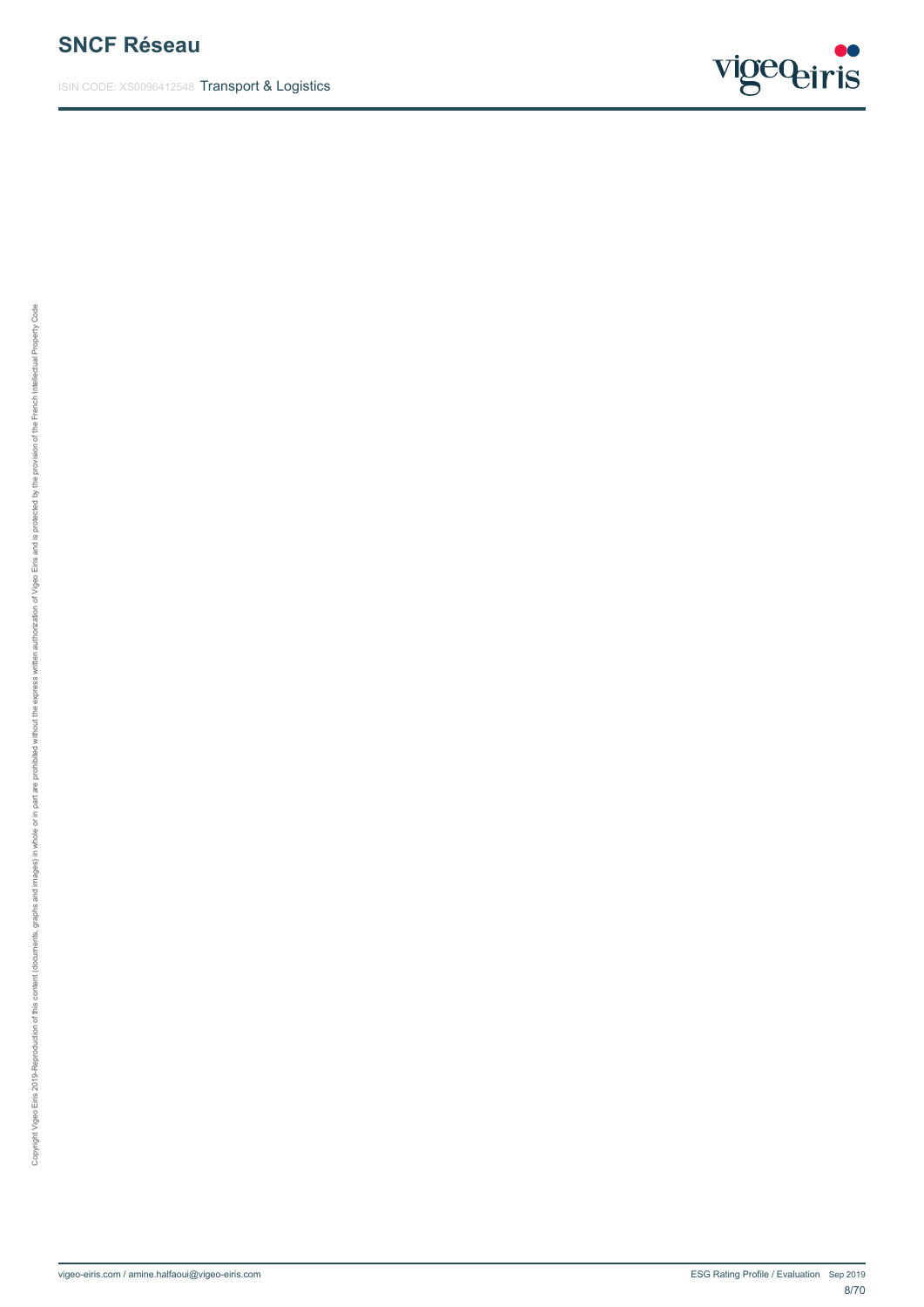



### CSR performance per criterion



**HUMAN RESOURCES**

Score 74 Allegations No

Risk Management Advanced

2016 2017 2018 2019

#### **Key issues**

Companies in the Transport and Logistics sector are expected to define a solid and comprehensive environmental strategy given the major impacts their operations and processes have on the environment. Indeed, this sector is responsible for approximately 25% of the total CO2 emissions increasing pressure on such companies to offer low environmental impact services. Thus, minimising the environmental impacts from energy use is identified as a key issue.

#### **Company performance**

- SNCF Reseau's absolute performance in the Environment domain is advanced, in line with the previous review.

- The Company's environmental strategy covers all its responsibilities in terms of environmental protection and comprehensive resources are allocated to environmental management, including ISO 14001 certification covering all its production sites. Regarding its energy use, SNCF Reseau has put in place comprehensive measures, such as the use and production of alternative energy sources. The Company's energy consumption and CO2 emissions normalised to sales have decreased in the 2016-2018 period. Regarding pollution prevention and control, SNCF Reseau has allocated comprehensive resources such as training and risk assessment. Lastly, concerning local pollution, the Company engages with external bodies and developed comprehensive measures such as programmes to reduce local pollution, in order to uphold its commitment to this issue.

#### **Key issues**

The Transport and Logistics sector is driven by restructuring changes which can have critical impacts on human resources aspects and thus placing reorganisations as a major issue for such companies. Labour relations are of particular importance as well, as the processes of technological change, deregulation, and privatisation have reduced the unionised workforce. Also, workers' health and safety represents another key issue given the nature of the activities of the sector that exposes workers to health and safety problems such as accidents, exposure to toxic substances, and repetitive movements.

#### **Company performance**

- SNCF Reseau's absolute performance in the Human Resources domain is advanced, which is in line with the previous review.

- The Company has issued formalised commitments to all issues under review. They are supported by comprehensive measures such as a company-wide representative body for the promotion of labour relations, re-training to limit the impacts of reorganisation, career counselling interviews and training leading to certifications and degrees to promote career management, a verifiable remuneration framework for its quality of remuneration systems, an OHSAS 18001 certification covering all industrial sites to improvement of health and safety, and employee satisfaction survey for the management of working hours. SNCF reseau does not appear to disclose indicators linked to its subcontractors.

### **HUMAN RIGHTS** 100 75 50  $25$  $\Omega$ 2016 2017 2018 2019 Score 68 Allegations No Rating Risk Management Advanced

#### **Key issues**

Ensuring the respect of fundamental labour rights is crucial for the Transport and Logistics sector, and companies are expected to set policies and install solid social dialogue platforms in place especially when their operations are beyond the country of origin. Non-discrimination is another key challenge as such jobs have, historically, been male-dominated and face shortages related to ageing workforce as well as difficulty of the integration of persons with disabilities.

#### **Company performance**

- SNCF Reseau's absolute performance in the Human Rights domain is advanced, which is in line compared to the previous review.

- The Company has issued highly relevant formalised commitments to all issues under review and employees are always directly involved in the implementation. Measures can be found, such as external verifications for the respect and promotion of human rights, informing and enabling employees to exercise their trade unions rights, and affirmative action programmes to promote diversity. An increase in the share of women in management positions and of employees with disabilities is noted for the 2014-2018 period.

Rating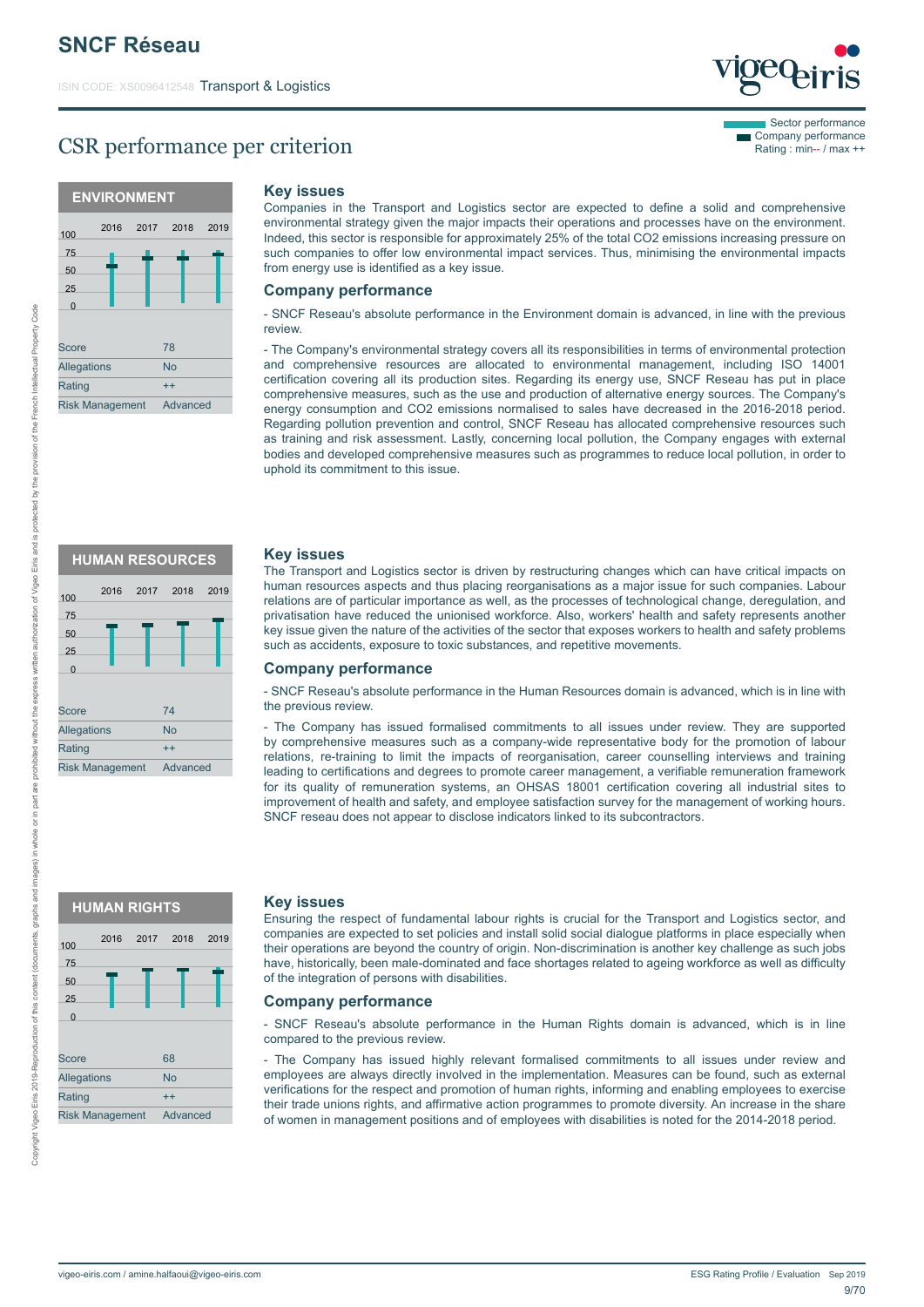ISIN CODE: XS0096412548 Transport & Logistics





Risk Management Advanced

|                    | <b>BUSINESS</b><br><b>BEHAVIOUR (C&amp;S)</b> |          |      |      |  |
|--------------------|-----------------------------------------------|----------|------|------|--|
| 100                | 2016                                          | 2017     | 2018 | 2019 |  |
| 75                 |                                               |          |      |      |  |
| 50                 |                                               |          |      |      |  |
| 25                 |                                               |          |      |      |  |
| $\Omega$           |                                               |          |      |      |  |
| Score              |                                               |          | 67   |      |  |
| <b>Allegations</b> |                                               |          | Yes  |      |  |
| Rating             |                                               |          | $++$ |      |  |
|                    | <b>Risk Management</b>                        | Advanced |      |      |  |

#### **Key issues**

Given the growing importance of infrastructure as a backbone of the global economy, railway infrastructure operators can actively contribute to the development of the regions hosting their operations through social and economic development endeavours. In this sense, these companies are expected to increase and ease mobility through development of infrastructure.

#### **Company performance**

- SNCF Reseau's absolute performance in the Community Involvement domain is advanced, in line with the previous review.

The Company has issued a formalised commitment to promote social and economic development addressing its main responsibilities, including the promotion of transport infrastructures. Measures such as actions to improve social integration and support of sustainable mode of transportation are also in place to support SNCF Reseau's commitments in this area. Moreover, indicators of social and economic development have been improving in the 2016-2018 period. Regarding its contribution to general interest causes, the Company is part of the SNCF association and follows its strategy aimed towards education and culture. Significant means are in place, such as pro bono work and the contributions made have been stable in the 2016-2018 period.

#### **Key issues**

The prevention of corruption and social factors in the supply chain are considered among the main issues for the Transport and Logistics sector in terms of business behaviour. Indeed, such companies often interact with other large companies or public authorities, highlighting the business integrity challenge while outsourcing might result in cost efficiency at the expense of violating basic human and labour rights at the supply chain level.

#### **Company performance**

- SNCF Reseau's absolute performance in the Business Behaviour domain is advanced and has increased compared to the previous review.

- Improvements can be found in the Company's management of logistics and passengers safety, as SNCF Reseau appears to have issued a formalised commitment, adopting a preventive approach and setting targets. Moreover, a comprehensive system to ensure passengers and logistics safety appears to be in place, with measures such as internal and external audits. SNCF Reseau has issued formalised commitment to all issues at stake, with measures such as information on company duties towards customers, risk assessments for suppliers on environmental and social issues, a dedicated confidential hotline or email address for corruption, anti-competition and lobbying. However, the Company lacks disclosure on the coverage of environmental and social audits conducted and the share problems uncovered.

- The Company is involved in two controversies, on which it is overall reactive.

| <b>CORPORATE</b><br><b>GOVERNANCE</b> |      |          |           |      |  |  |  |  |
|---------------------------------------|------|----------|-----------|------|--|--|--|--|
| 100                                   | 2016 | 2017     | 2018      | 2019 |  |  |  |  |
| 75                                    |      |          |           |      |  |  |  |  |
| 50                                    |      |          |           |      |  |  |  |  |
| 25                                    |      |          |           |      |  |  |  |  |
| $\Omega$                              |      |          |           |      |  |  |  |  |
|                                       |      |          |           |      |  |  |  |  |
| <b>Score</b>                          |      |          | 62        |      |  |  |  |  |
| <b>Allegations</b>                    |      |          | <b>No</b> |      |  |  |  |  |
| Rating                                |      |          | $+$       |      |  |  |  |  |
| <b>Risk Management</b>                |      | Advanced |           |      |  |  |  |  |

#### **Key issues**

Sound corporate governance is required to oversee a company's strategic direction, including the CSR strategy. Directors are notably evaluated on their level of diversity and experience with operational, financial, and CSR topics. The audit and internal controls system is examined regarding the efficiency and reach of its risk management. Executive remuneration is assessed for transparency and alignment with balanced stakeholder interests.

#### **Company performance**

- SNCF Reseau's absolute performance in the Corporate Governance domain is advanced, in line with the previous review.

The Company has formalised its corporate governance framework, covering most of the relevant features and the majority of Board members are non-executive directors. Moreover, The Board of Directors diversity appears to be advanced. The Audit committee still has a comprehensive role and the relevant processes dedicated to the management of CSR risks. Regarding executive remuneration, the ratio of CEO compensation vs. the average employee salary has decreased in the 2016-2018 period.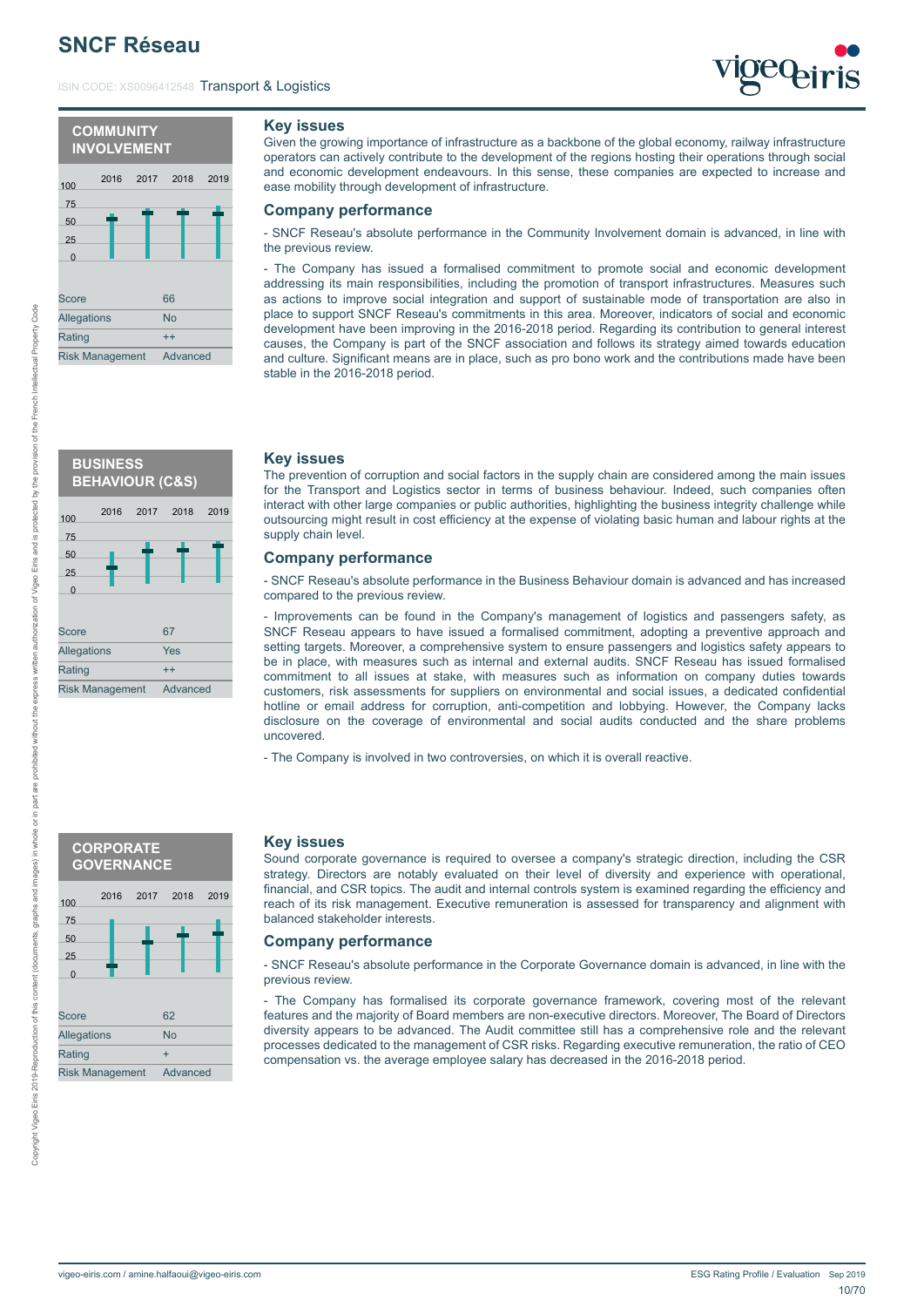

### CSR performance per criterion

### **Detailed Analysis**

#### **[Environment](#page-12-0)** 13

| ENV1.1        | Environmental strategy                            | 13 |
|---------------|---------------------------------------------------|----|
| <b>ENV1.2</b> | Pollution prevention and control (soil, accident) | 15 |
| <b>ENV2.2</b> | Minimising environmental impacts from energy use  | 17 |
| <b>ENV2.6</b> | Management of local pollution                     | 19 |

### **[Human resources](#page-20-0)** 21

| <b>HRS1.1</b> | Promotion of labour relations                    | 21 |
|---------------|--------------------------------------------------|----|
| <b>HRS2.3</b> | Responsible management of reorganizations        | 23 |
| <b>HRS2.4</b> | Career management and promotion of employability | 25 |
| <b>HRS3.1</b> | Quality of remuneration systems                  | 27 |
| <b>HRS3.2</b> | Improvement of health and safety conditions      | 29 |
| <b>HRS333</b> | Respect and management of working hours          | 32 |

#### **[Human rights](#page-33-0)** 34

| <b>HRT1.1</b>     | Respect for human rights standards and prevention of violations           | 34 |
|-------------------|---------------------------------------------------------------------------|----|
| <b>HRT2.1</b>     | Respect for freedom of association and the right to collective bargaining | 36 |
| HRT <sub>24</sub> | Non-discrimination                                                        | 38 |

#### **[Community involvement](#page-40-0)** 41

| CIN1.1 | Promotion of the social and economic development | 41 |
|--------|--------------------------------------------------|----|
| CIN2.1 | Promotion of access to postal services           | 44 |
| CIN22  | Contribution to general interest causes          | 45 |

### **[Business behaviour \(C&S\)](#page-46-0)** 47

| Logistics safety / Passengers safety                             | 47 |
|------------------------------------------------------------------|----|
| Responsible customer relations                                   | 49 |
| Integration of environmental factors in the supply chain         | 51 |
| Integration of social factors in the supply chain                | 53 |
| Prevention of corruption                                         | 55 |
| Prevention of anti-competitive practices                         | 57 |
| Transparency and integrity of influence strategies and practices | 59 |
|                                                                  |    |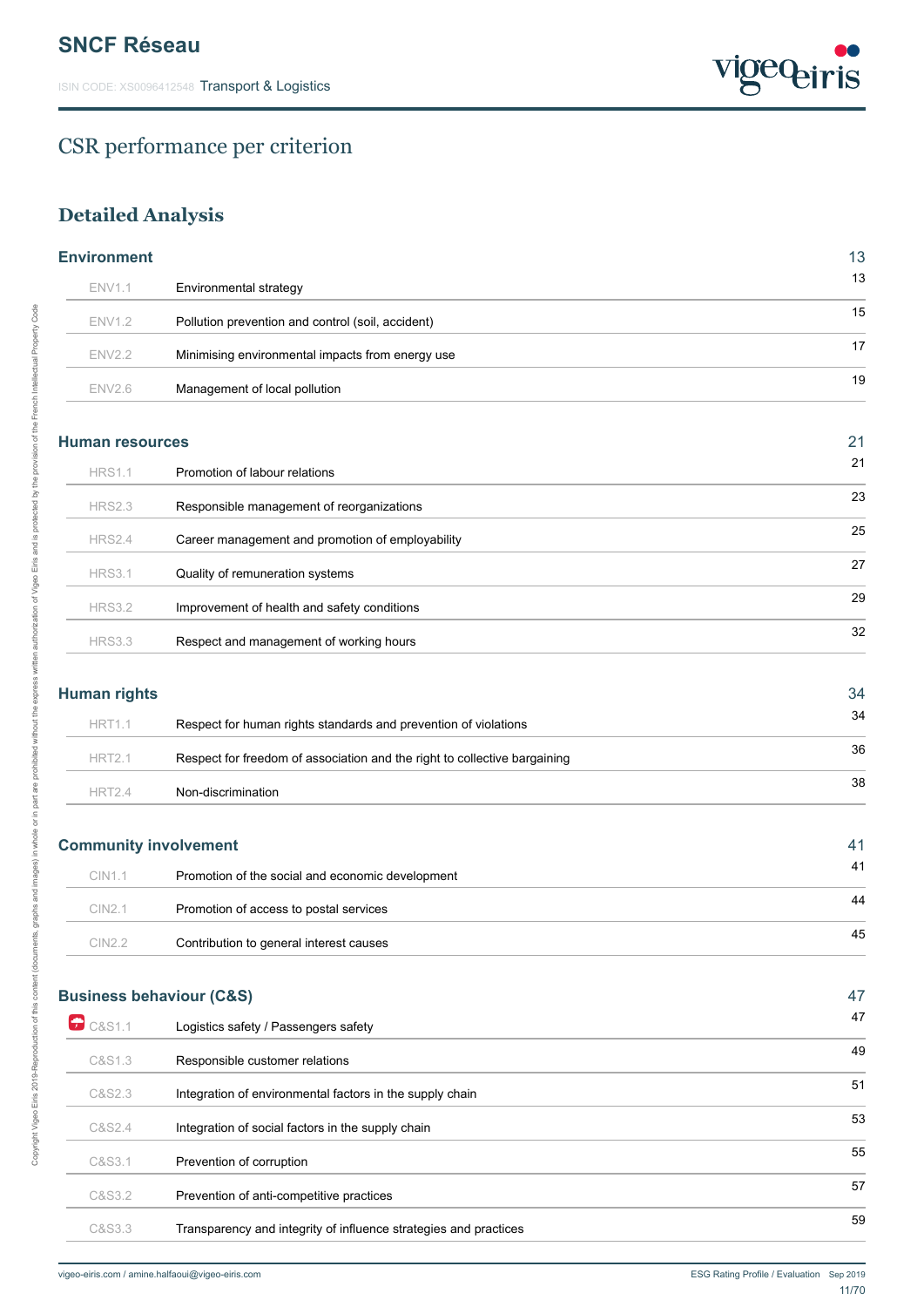ISIN CODE: XS0096412548 Transport & Logistics



# **[Corporate governance](#page-60-0)** 61

| $\sim$ |                               |    |
|--------|-------------------------------|----|
| CGV1.1 | <b>Board of Directors</b>     | 61 |
| CGV2.1 | Audit & Internal Controls     | 64 |
| CGV3.1 | Shareholders                  | 66 |
| CGV4.1 | <b>Executive Remuneration</b> | 67 |

**D** Involvement in allegations **D** Involvement in allegations with evidence of corrective measures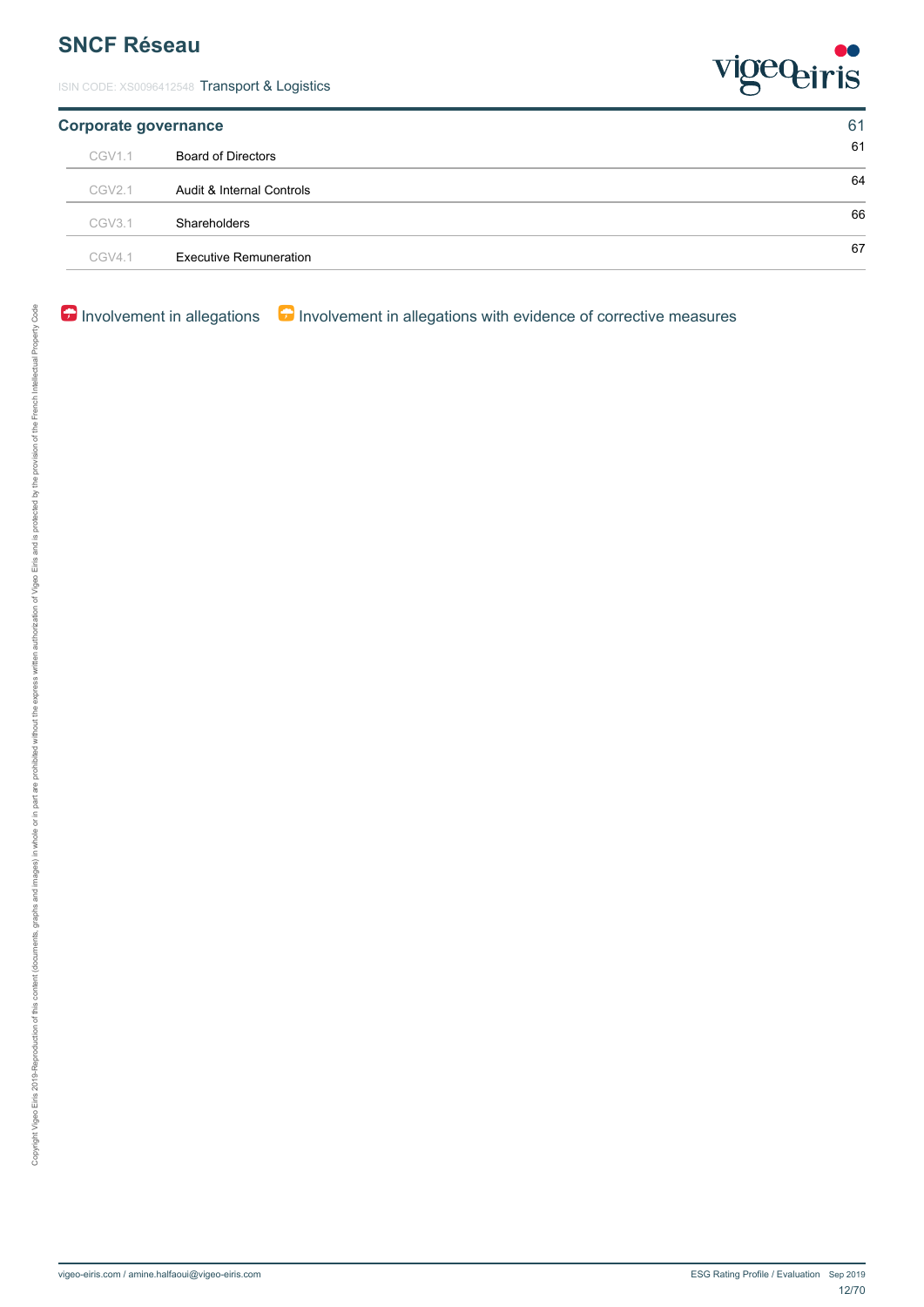ISIN CODE: XS0096412548 Transport & Logistics

### **Environment Score: 78**



<span id="page-12-1"></span><span id="page-12-0"></span>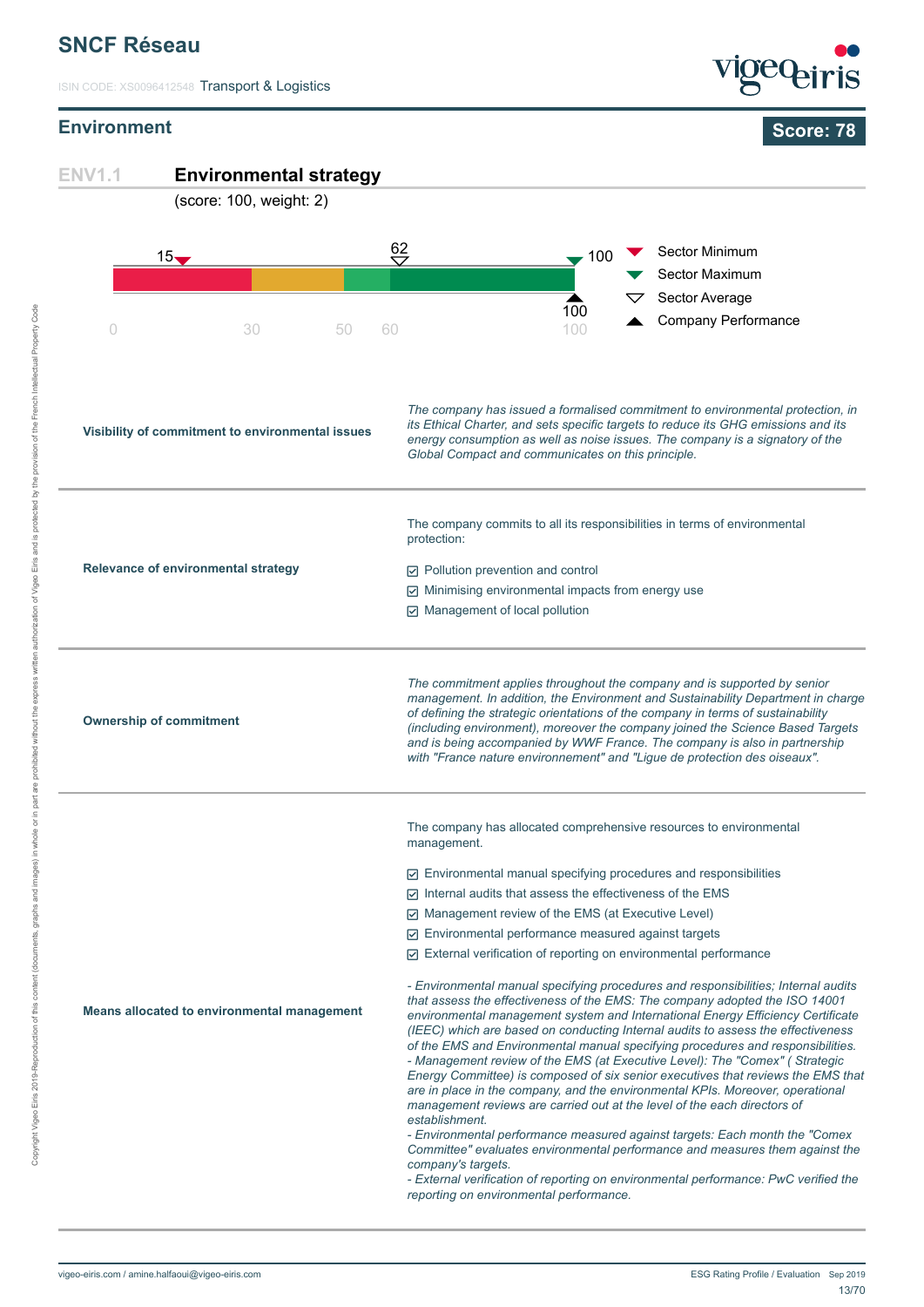

**Coverage of certified environmental management systems**

*In the company's answers to Vigeo Eiris, it state that 100% of its production sites are certified ISO 14001.*

| 100 |
|-----|
| 100 |
| 100 |
| 100 |
|     |

| Implementation    | 100 |
|-------------------|-----|
| Means & resources | 100 |
| Coverage          | 100 |

l.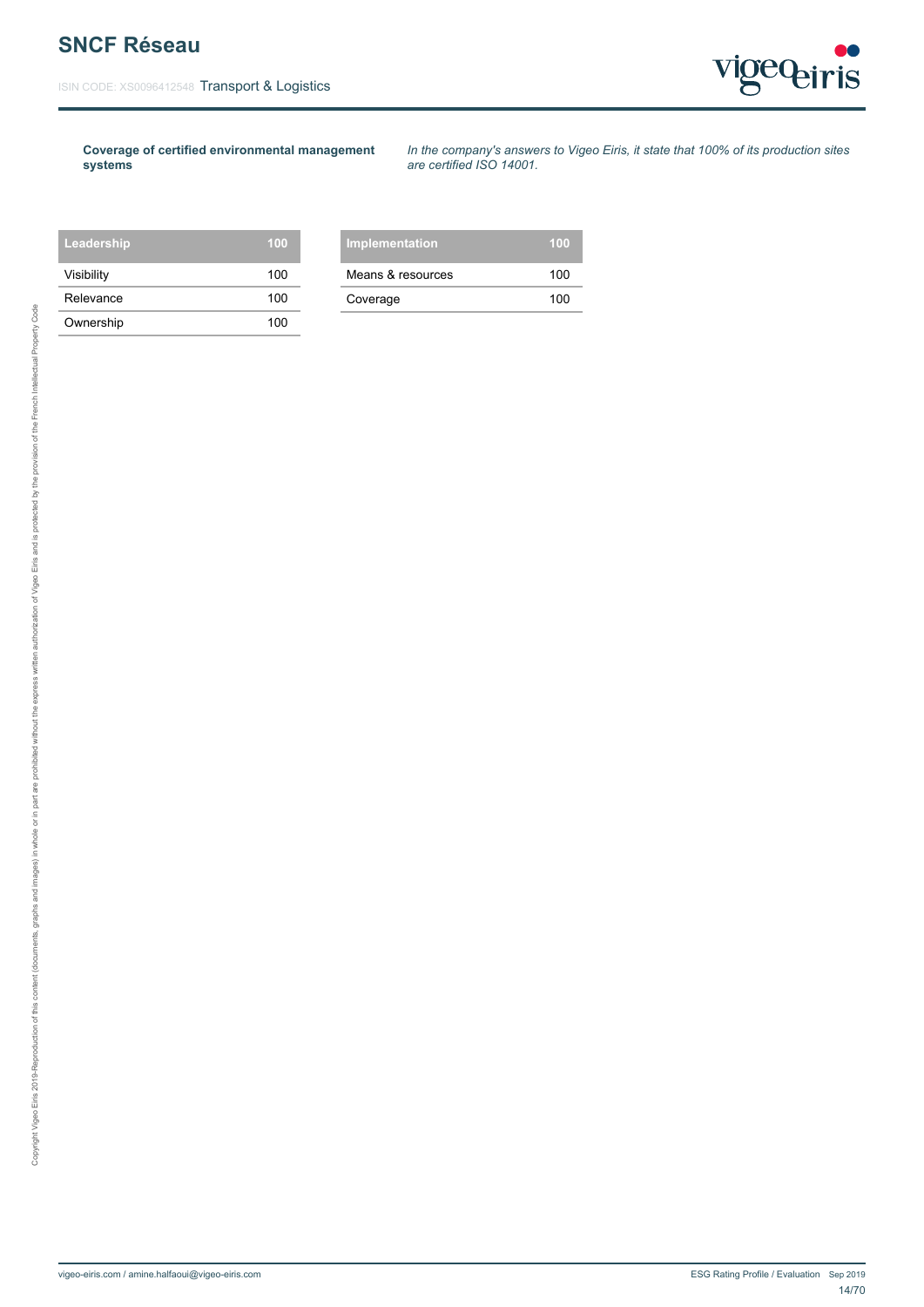<span id="page-14-0"></span>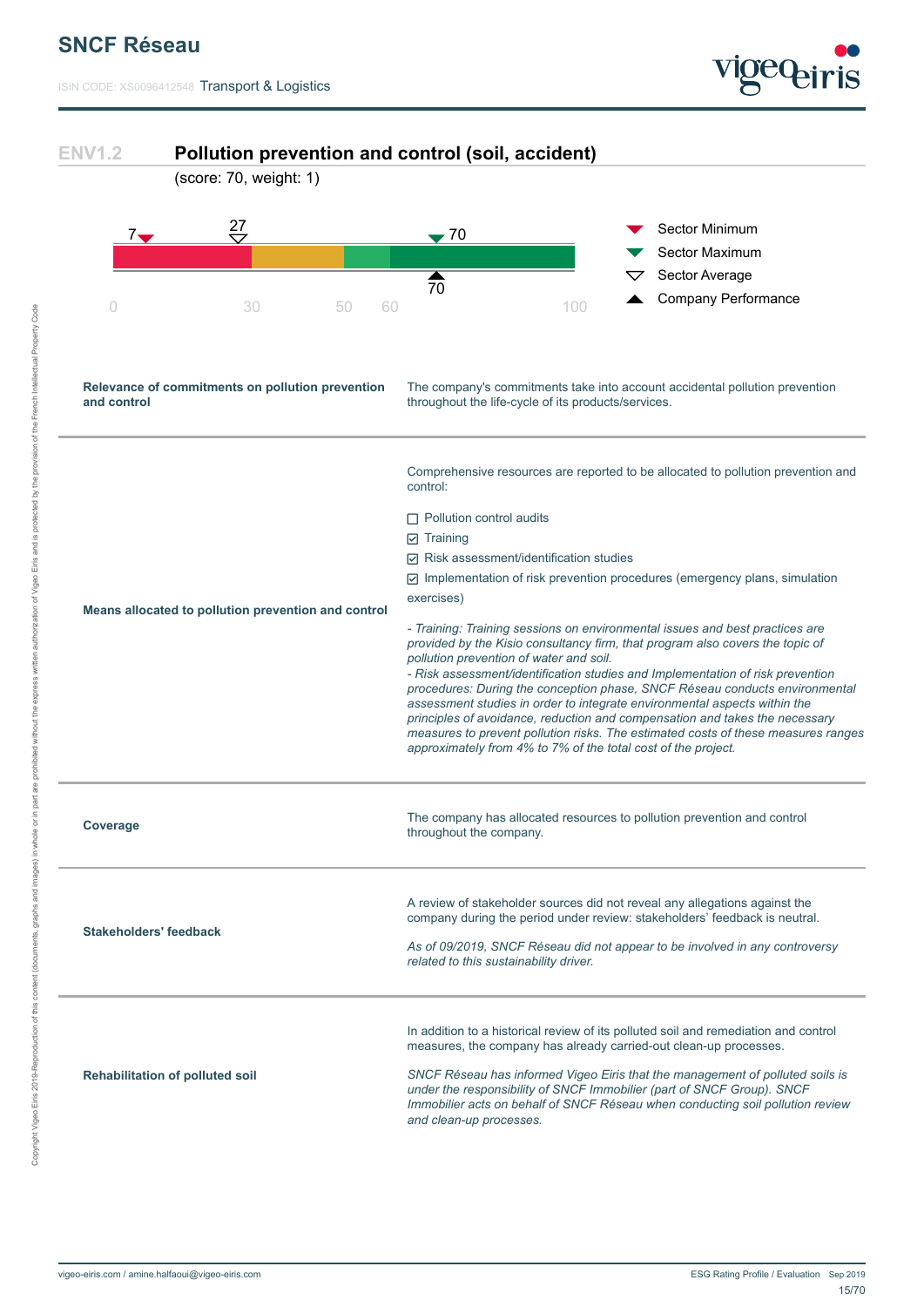#### ISIN CODE: XS0096412548 Transport & Logistics

![](_page_15_Picture_2.jpeg)

| Leadership | 65 |  |
|------------|----|--|
| Relevance  | 65 |  |
|            |    |  |

| <b>Implementation</b> | 79  |
|-----------------------|-----|
| Means & resources     | 65  |
| Coverage              | 100 |

I

| <b>Results</b> | GU: |
|----------------|-----|
| Performance    | 65  |
| Trends         | 65  |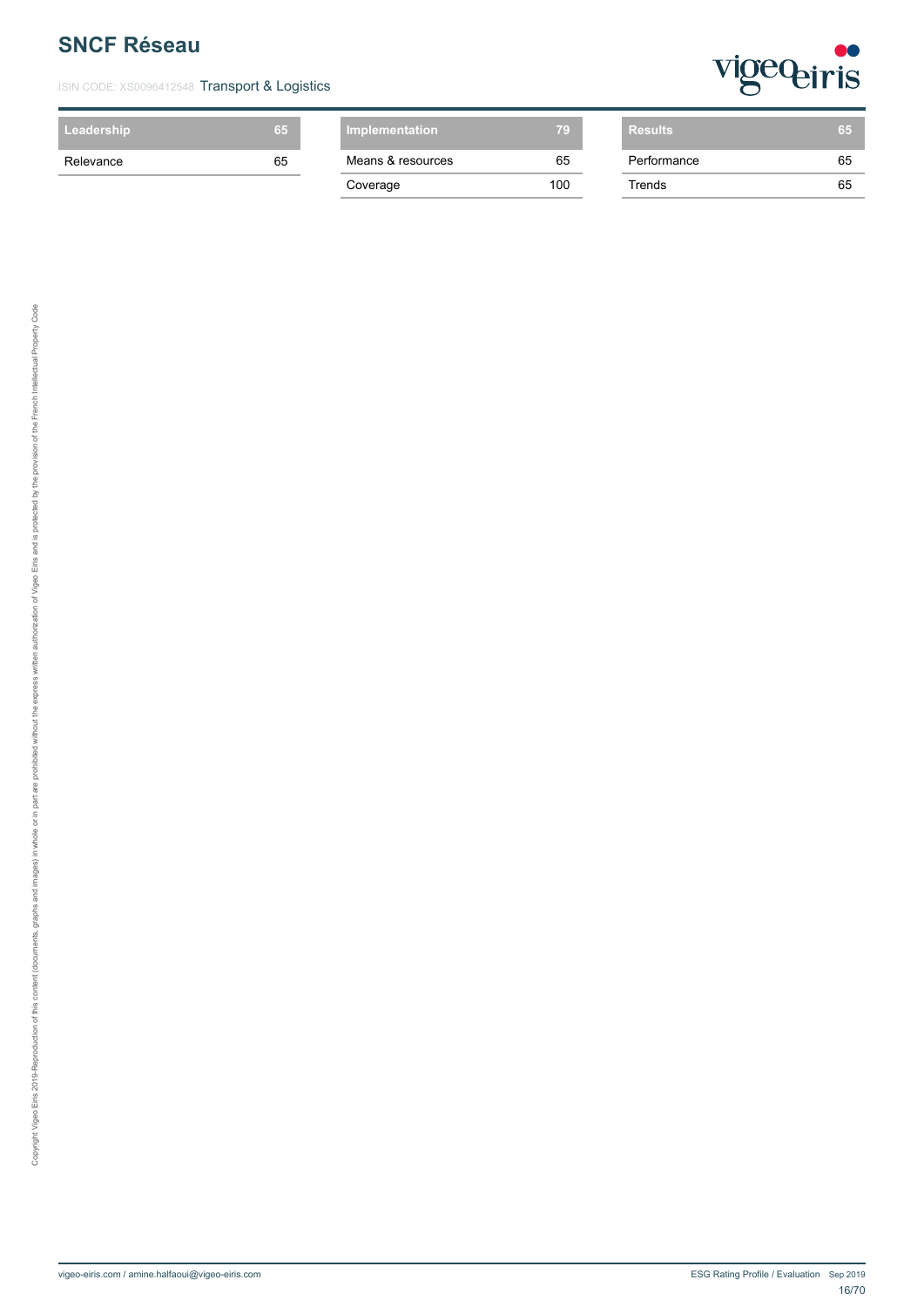<span id="page-16-0"></span>![](_page_16_Figure_3.jpeg)

Copyright Vigeo Eris 2019-Reproduction of this content (documents, graphs and images) in whole or in part are prohibited without the asympters written authorization of Vigeo Eris and is proteded by the provision of the Fre Copyright Vigeo Eries 2010 of this content (documents, graphs, graphs, and images) in whole or in part are prohibited without the express wittlen authorization of Vigeo Eries and is probeded by the provision of the Fench I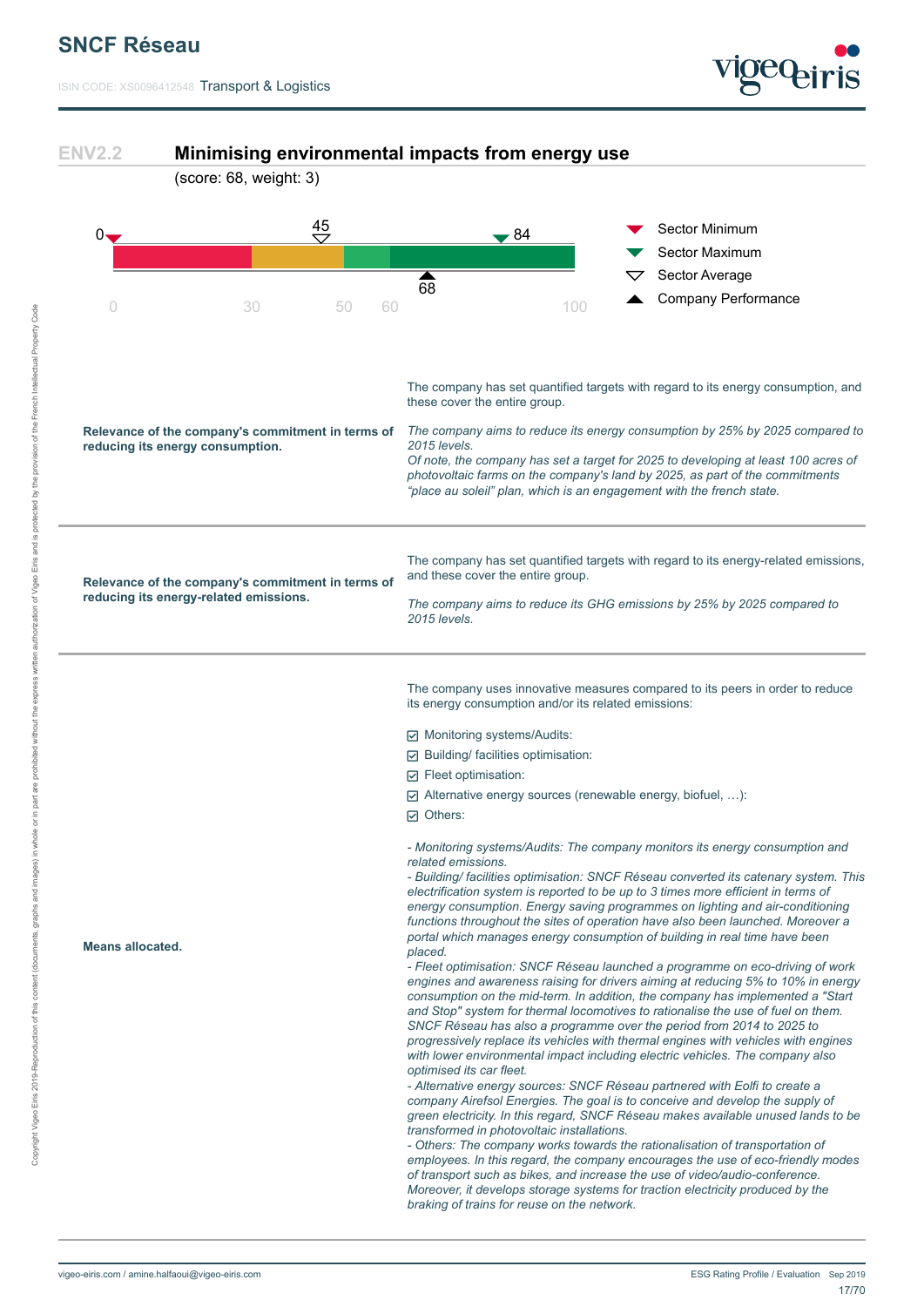÷

 $\overline{\phantom{a}}$ 

 $\overline{\phantom{a}}$ 

 $\sim$ 

ISIN CODE: XS0096412548 Transport & Logistics

![](_page_17_Picture_2.jpeg)

| Coverage                                                                              |    |                                                                                                                                                                                                                                                                                                                                                                                                                                   | The company has taken such measures throughout the company.                                                                                                                                                                                                                                                                       |     |                |    |
|---------------------------------------------------------------------------------------|----|-----------------------------------------------------------------------------------------------------------------------------------------------------------------------------------------------------------------------------------------------------------------------------------------------------------------------------------------------------------------------------------------------------------------------------------|-----------------------------------------------------------------------------------------------------------------------------------------------------------------------------------------------------------------------------------------------------------------------------------------------------------------------------------|-----|----------------|----|
| <b>Energy consumption</b>                                                             |    |                                                                                                                                                                                                                                                                                                                                                                                                                                   | The company's energy consumption, normalised to sales, has decreased<br>continuously over the past three years by 5% from 0.2389 (GWh / M Euros) in 2016<br>to 0.2265 (GWh / M Euros) in 2018. Following the reorganisation of 2015, the<br>energy consumption, normalised to sales cannot be assessed for the previous<br>years. |     |                |    |
| CO2 emissions linked to energy consumption (direct<br>AND indirect*, when applicable) |    | The company's CO2 emissions (direct and indirect) linked to energy consumption,<br>normalised to sales/production, have decreased but not continuously over the past<br>three years, from 0.0273 (Kt/ M Eur) in 2016 0.0265 (Kt/ M Eur) in 2018. Following<br>the reorganisation of 2015, the CO2 emissions (direct and indirect) linked to energy<br>consumption, normalised to sales cannot be assessed for the previous years. |                                                                                                                                                                                                                                                                                                                                   |     |                |    |
| SO2 emissions linked to energy consumption                                            |    |                                                                                                                                                                                                                                                                                                                                                                                                                                   | The company does not disclose quantitative data on SO2 emissions (direct and<br>indirect) linked to energy consumption.                                                                                                                                                                                                           |     |                |    |
| NOx emissions linked to energy consumption                                            |    | The company does not disclose quantitative data on NO <sub>x</sub> emissions (direct and<br>indirect) linked to energy consumption.                                                                                                                                                                                                                                                                                               |                                                                                                                                                                                                                                                                                                                                   |     |                |    |
| Leadership                                                                            | 65 | Implementation                                                                                                                                                                                                                                                                                                                                                                                                                    |                                                                                                                                                                                                                                                                                                                                   | 100 | <b>Results</b> | 38 |
| Relevance                                                                             | 65 | Means & resources                                                                                                                                                                                                                                                                                                                                                                                                                 |                                                                                                                                                                                                                                                                                                                                   | 100 | Trends         | 38 |

Coverage 100

[vigeo-eiris.com](http://www.vigeo-eiris.com/) / amine.halfaoui@vigeo-eiris.com ESG Rating Profile / Evaluation Sep 2019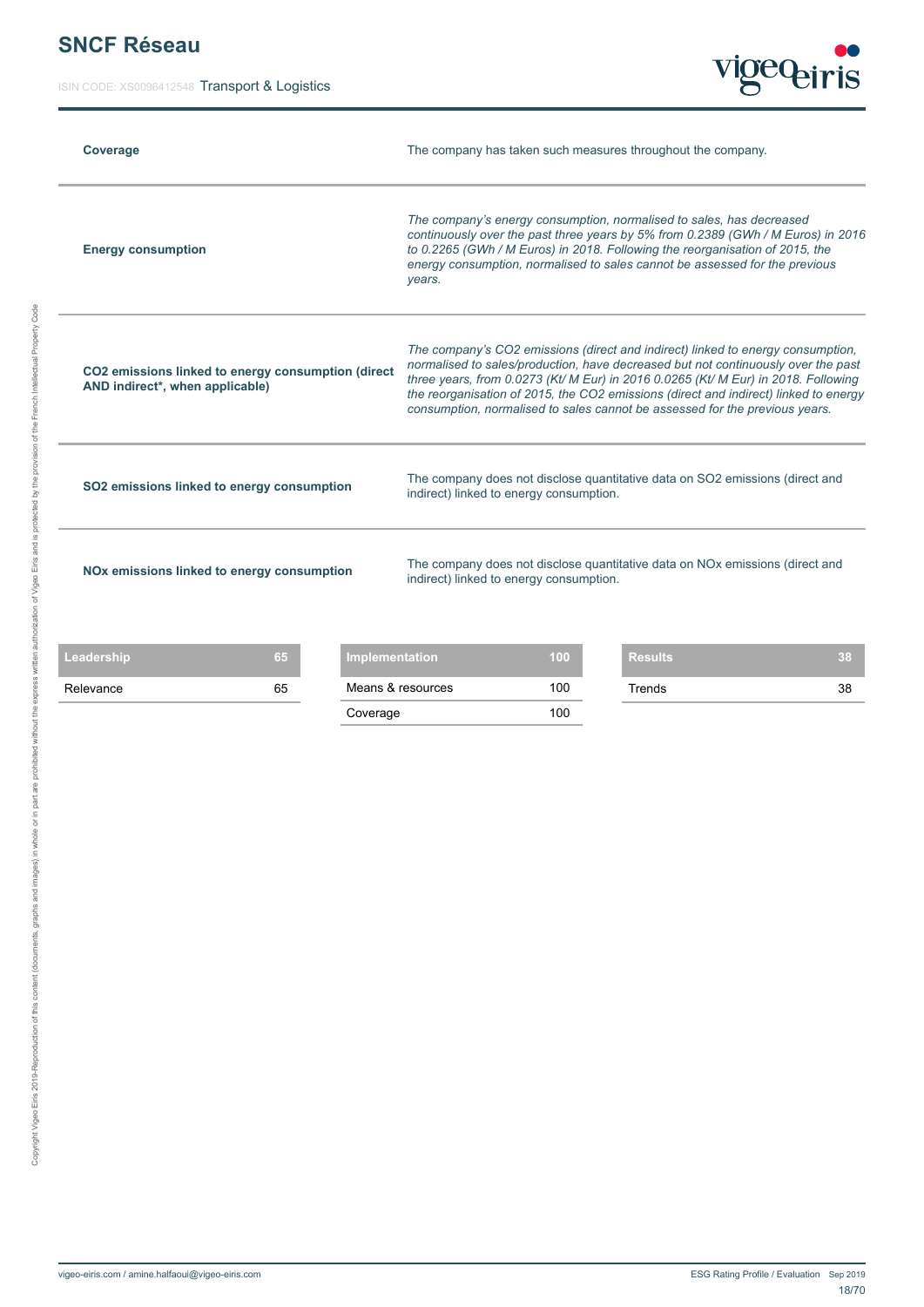![](_page_18_Picture_2.jpeg)

![](_page_18_Figure_3.jpeg)

<span id="page-18-0"></span>![](_page_18_Figure_4.jpeg)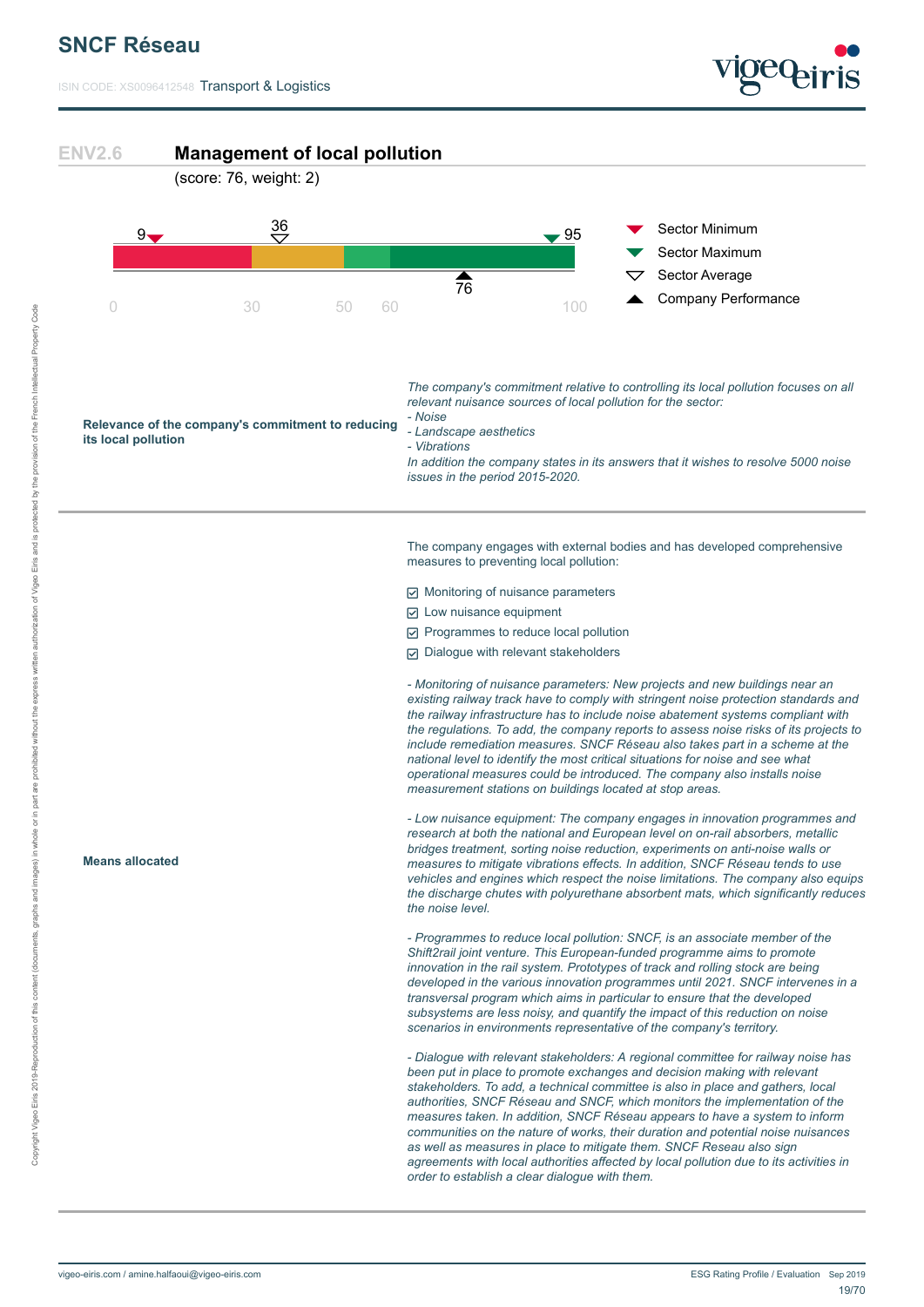ISIN CODE: XS0096412548 Transport & Logistics

![](_page_19_Picture_2.jpeg)

| Coverage                                        |     |                |                   |                                        | The company has taken such measures throughout the company.                                                                                                                                                                             |    |
|-------------------------------------------------|-----|----------------|-------------------|----------------------------------------|-----------------------------------------------------------------------------------------------------------------------------------------------------------------------------------------------------------------------------------------|----|
| Complaints from residents about local pollution |     |                | residents         |                                        | The company does not disclose quantitative figures about complaints from                                                                                                                                                                |    |
| Stakeholders' feedback                          |     |                |                   | related to this sustainability driver. | A review of stakeholder sources did not reveal any allegations against the<br>company during the period under review: stakeholders' feedback is neutral.<br>As of 09/2019, SNCF Réseau did not appear to be involved in any controversy |    |
| Leadership                                      | 100 | Implementation |                   | 100                                    | <b>Results</b>                                                                                                                                                                                                                          | 28 |
| Relevance                                       | 100 |                | Means & resources | 100                                    | Performance                                                                                                                                                                                                                             | 28 |
|                                                 |     | Coverage       |                   | 100                                    |                                                                                                                                                                                                                                         |    |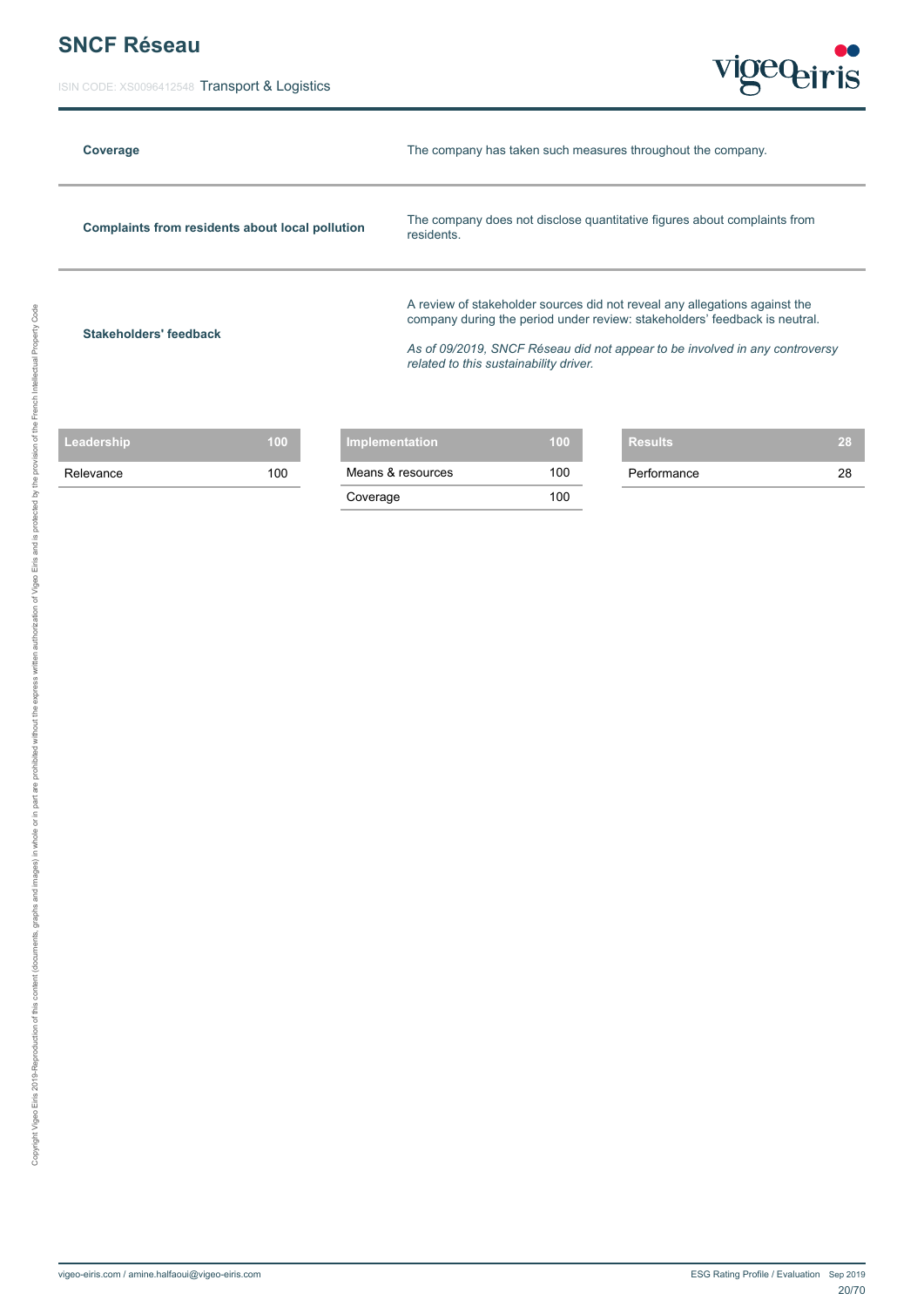ISIN CODE: XS0096412548 Transport & Logistics

#### <span id="page-20-0"></span>**Human resources Score: 74**

<span id="page-20-1"></span>**HRS1.1 Promotion of labour relations** (score: 90, weight: 2)  $7 \longrightarrow 90$ Sector Minimum Sector Maximum Sector Average  $\overline{90}$ ▽ Company Performance 0 30 50 60 100 The company has issued a formalised commitment to promote labour relations in its: **Visibility of commitment** *"Statut des relations collectives entre SNCF, SNCF Réseau, SNCF Mobilité constituant le Groupe Public Ferroviaires et leurs personnels".* **Relevance of commitment** The company commits to promoting collective bargaining. Employee representatives sit on the Board. **Ownership of commitment** *The Board of Directors of SNCF Réseau comprises of 24 members including 8 members who are elected by the company's employees. Local employee representative bodies have been set up in the majority of company sites. Moreover there is a company-wide representative body with which the company negotiates. The SNCF's EWC, in which all SNCF Réseau employees are* **Coverage of employee representative bodies** *represented, is composed of 27 employee representatives representing all countries of operation: 2 German, 2 Belgian, 2 Danish, 1 Spanish, 10 French, 1 Magyar, 2 Italian, 2 Dutch, 1 Romanian and 2 Swedish.* Collective bargaining between the company and employee representatives deals with subjects related to the quality of the work environment, including:  $\boxed{}$  health & safety  $\Box$  CSR issues  $\nabla$  remuneration **Ø** working hours **Subjects covered by collective bargaining**  $\nabla$  training **⊘** career development work time flexibility  $\boxdot$  employability/life long learning **Ø** stress management  $\boxdot$  equal opportunities A review of stakeholder sources did not reveal any allegations against the company during the period under review: stakeholders' feedback is neutral. **Stakeholders' feedback** *As of 09/2019, SNCF Réseau did not appear to be involved in any controversy*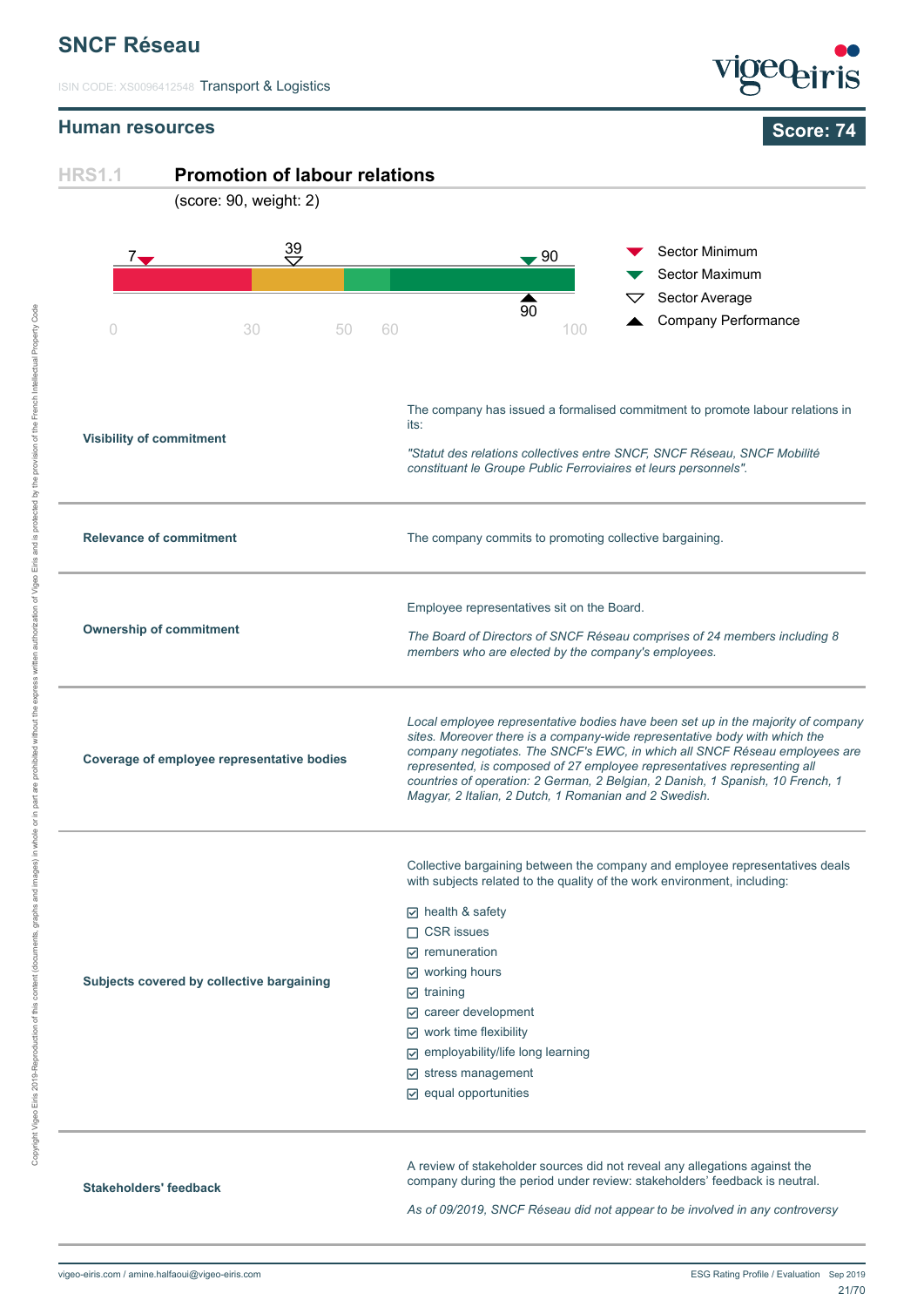*related to this sustainability driver.*

#### **Coverage of collective agreements on working conditions**

*Collective agreements on working conditions cover 100% of the company's employees.*

| Leadership | 83  |
|------------|-----|
| Visibility | 65  |
| Relevance  | 100 |
| Ownership  | 65  |

| <b>Implementation</b> | 100 |
|-----------------------|-----|
| Scope                 | 100 |
| Coverage              | 100 |

| <b>Results</b> |  |
|----------------|--|
| Performance    |  |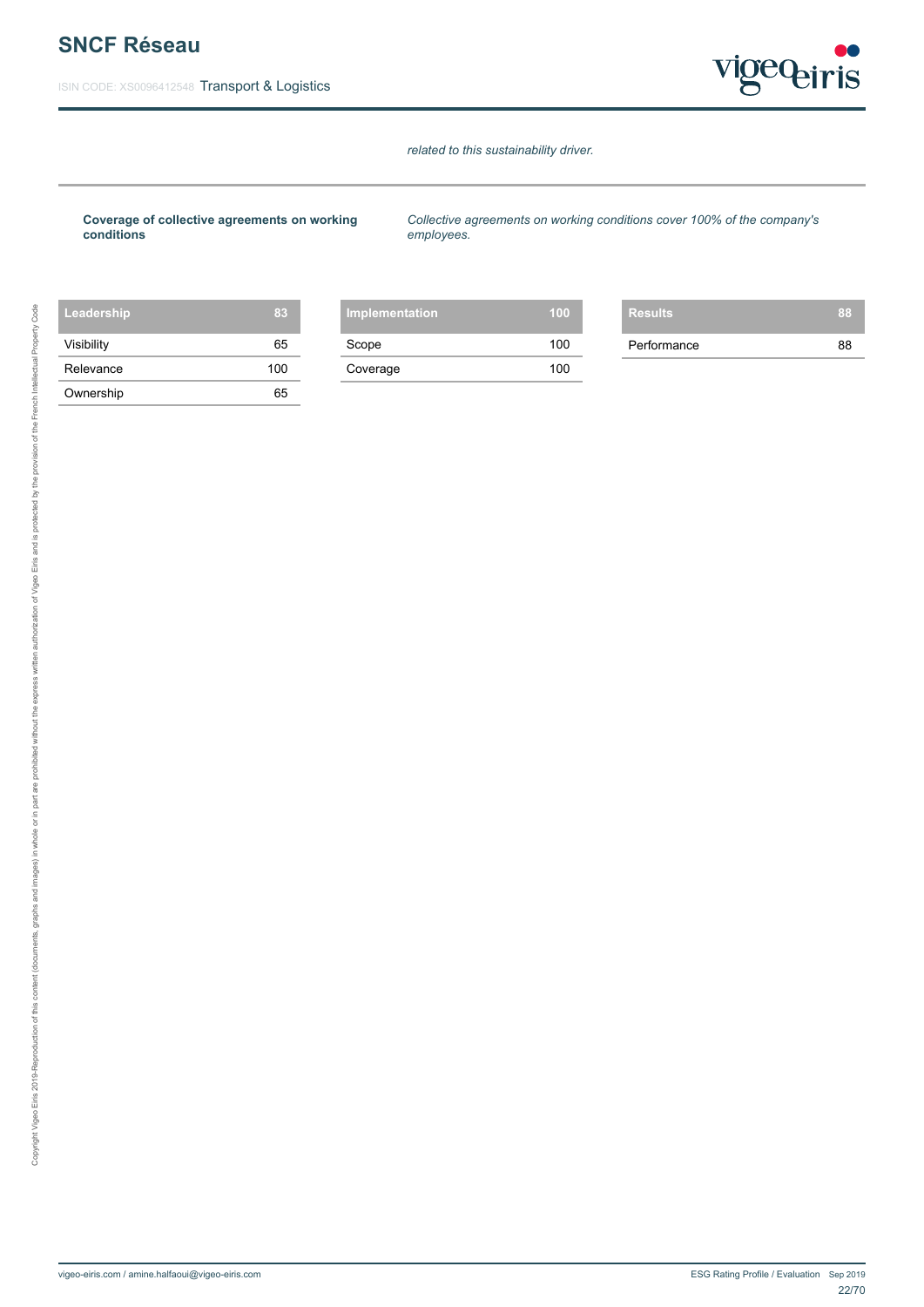### <span id="page-22-0"></span>**HRS2.3 Responsible management of reorganizations**

![](_page_22_Figure_4.jpeg)

Relevance of commitment to manage reorganisations The company commits to minimising the number of lay-offs and redundancies by anticipating and planning reorganisations. **responsibly**

The company has signed a framework agreement with employee representatives on reorganisations.

*SNCF Réseau is in an agreement with three unions, CFDT, UNSA RFF and CFE-CGC, aimed at guiding the restructuring resulting from the railway reform adopted in France. The agreement includes the company's commitments towards the employment of the workforce, securing employees' career paths and skills development, and consulting employee representatives during the transition period due to the restructuring. In its response to Vigeo Eiris, SNCF declared that in case of reorganisation, SNCF*

*consults the Health and Safety and Working conditions Committee, as well as the company's committees, this process concerns SNCF Réseau as well.*

The company has allocated extensive measures to limit the impacts of reorganisations:

- $\Box$  significant financial compensation
- $\Box$  early retirement
- $\Box$  reduction of labour time
- $\nabla$  internal mobility programme
- $\Box$  outplacement services
- $\boxdot$  individualised follow-up of employees
- $\nabla$  re-training

#### **Means allocated to prevent and manage reorganisations**

**Involvement with employee representatives**

*- Significant financial compensation: The company provides financial supports to its employees that have been laid offs or displaced. - Internal mobility programme: SNCF entities, including SNCF Réseau, have signed*

*a "Mobility Charter" easing the transfer of employees between them and rendering the reorganisation of the railway sector smoother in terms of social impact and transferability of knowledge. - Individualised follow-up of employees: The company provides counselings to its*

*employees affected by the layoffs through a structure: "Espaces Initiative Mobilités". The structure is in charge of providing individual back-up to each employee concerned by voluntary or mandatory professional transition. -Re-training Programmes to retrain employees on positions to be occupied at other SNCF Group entities are available at the Group level in order to reconvert employees in this regard.*

These means are allocated for all the company's employees affected by the **Coverage**<br> **Coverage**<br> **Coverage**<br> **Coverage**<br> **Coverage**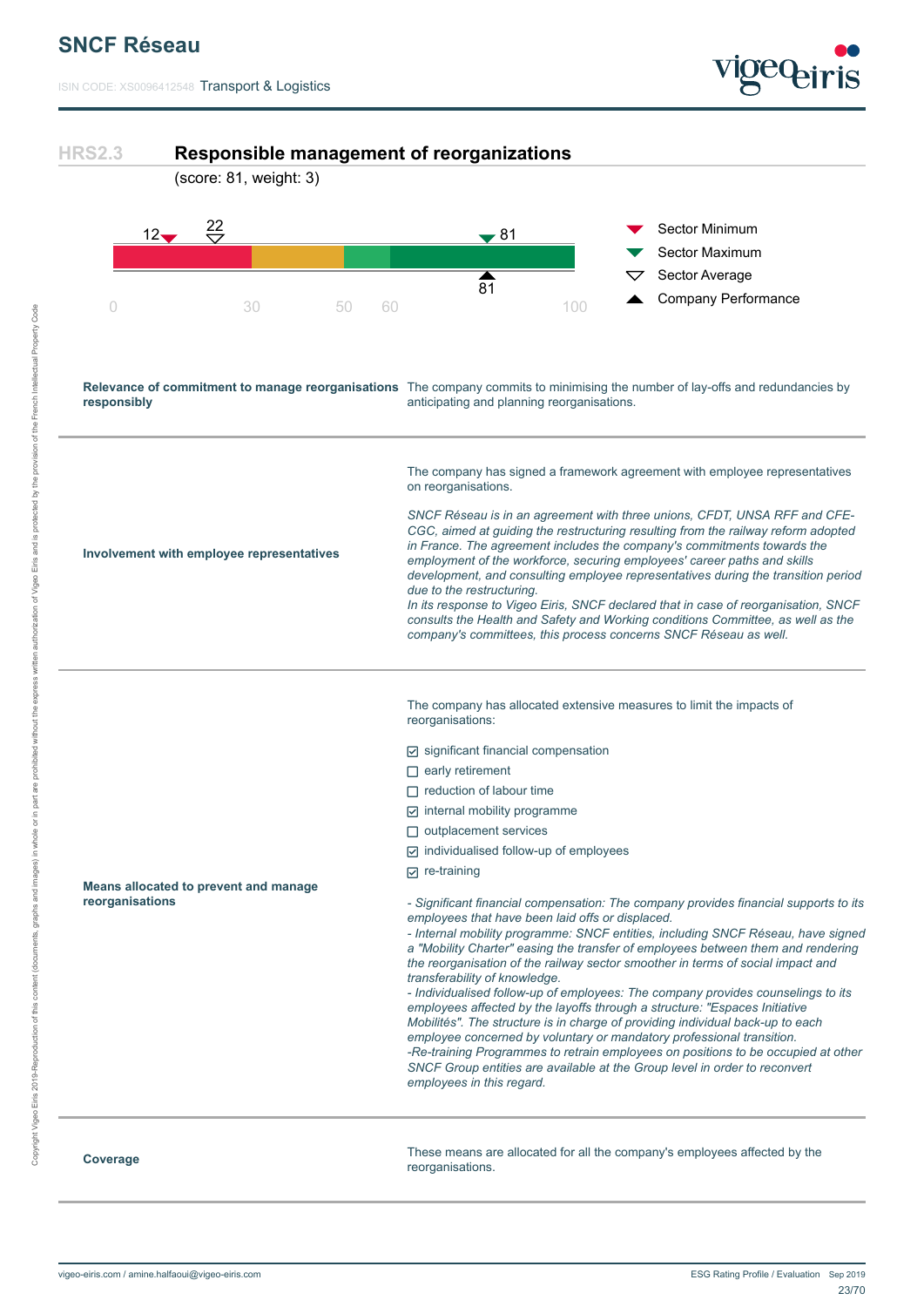**Stakeholders' feedback**

ISIN CODE: XS0096412548 Transport & Logistics

![](_page_23_Picture_2.jpeg)

A review of stakeholder sources did not reveal any allegations against the company during the period under review: stakeholders' feedback is neutral.

*As of 09/2019, SNCF Réseau did not appear to be involved in any controversy related to this sustainability driver.*

The company has been able to avoid redundancies or to maintain employment.

**Result of the company's commitment to manage reorganisations responsibly**

*SNCF Reseau has been constantly hiring in the last three years and states that it is making a lot of efforts to recruit new employees in order to face the challenges of the new reorganisation (Nouvel'R). The slight decreased in the total number of employees is due to retirement.*

| Leadership | 79  |
|------------|-----|
| Relevance  | 65  |
| Ownership  | 100 |
|            |     |

| <b>Implementation</b> | 83  |
|-----------------------|-----|
| Means & resources     | 100 |
| Coverage              | 65  |

| <b>Results</b> |  |
|----------------|--|
| Performance    |  |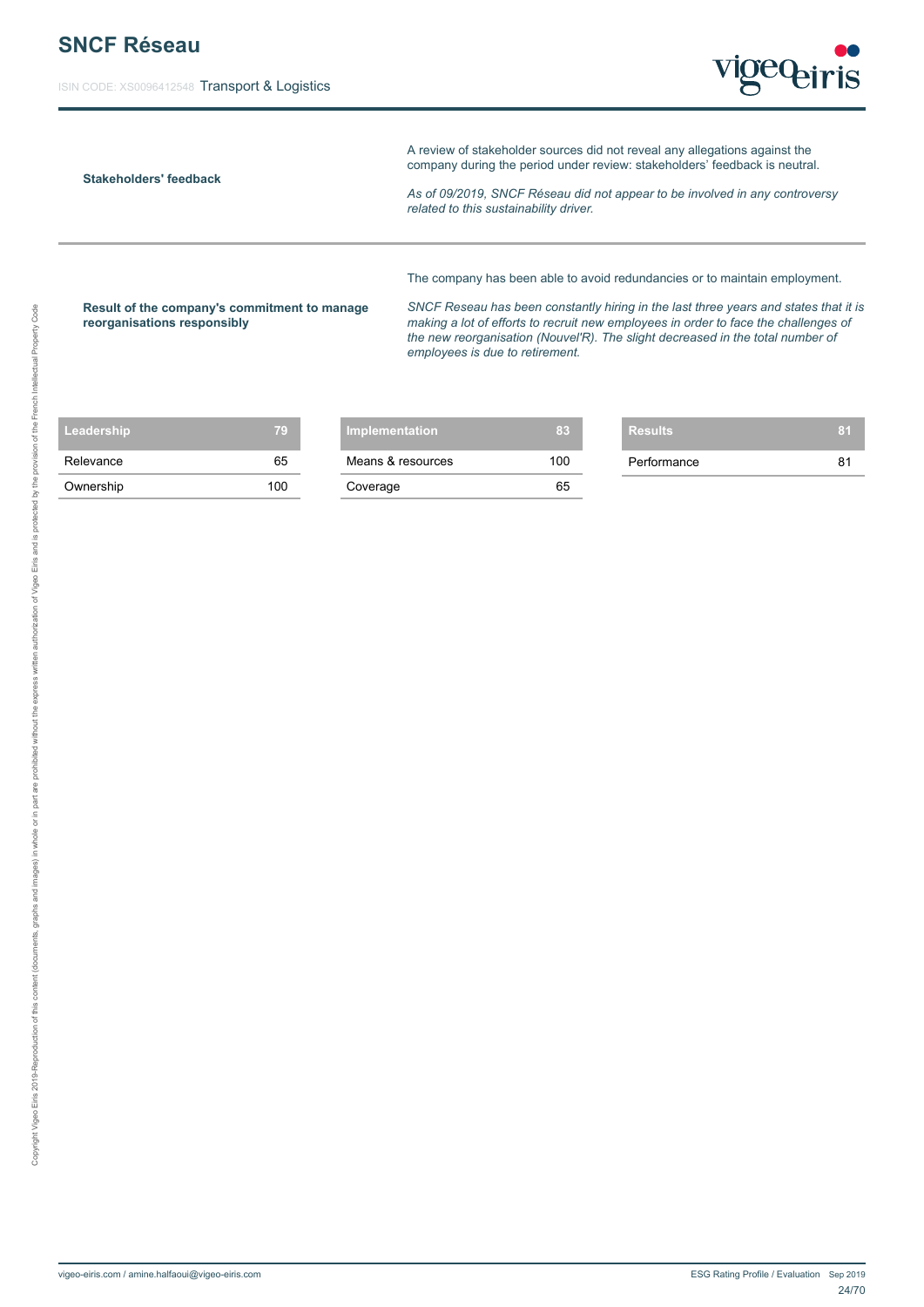<span id="page-24-0"></span>![](_page_24_Figure_3.jpeg)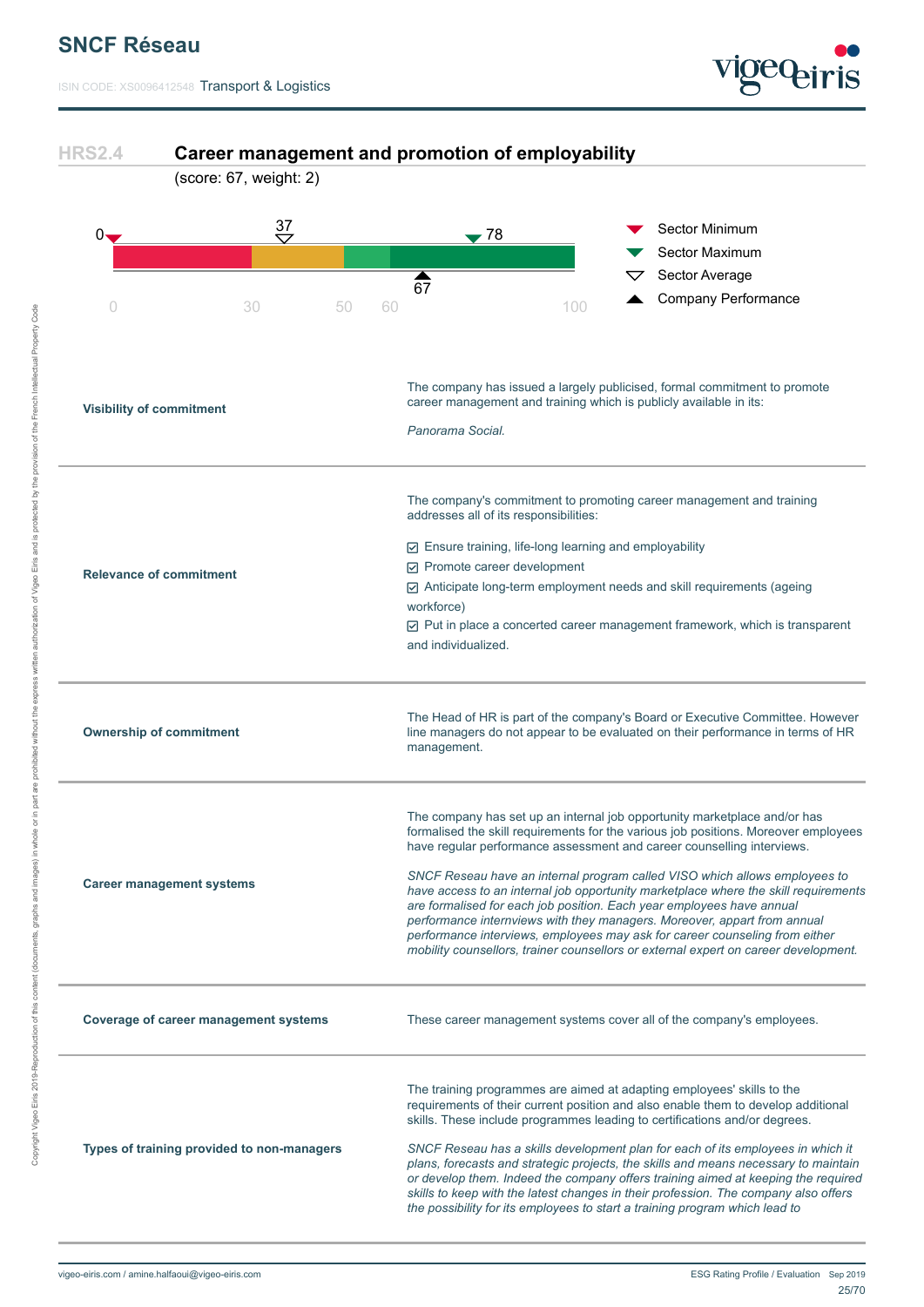l.

l.

l.

j.

ISIN CODE: XS0096412548 Transport & Logistics

![](_page_25_Picture_2.jpeg)

*certifications and degrees, for those who which to change position or evolve.*

| Means allocated to training for all employees   | The company's performance indicators related to training per employee have<br>remained stable over the past three years to stand at 44.38h per employee.                                                |
|-------------------------------------------------|---------------------------------------------------------------------------------------------------------------------------------------------------------------------------------------------------------|
| <b>Mobility / turnover</b>                      | The company does not disclose quantitative data on performance indicators such<br>as employee turnover or mobility rates.                                                                               |
| Training delivered during the year under review | The majority of the company's employees and subcontractors received training<br>during the year under review.<br>The company states that at least 75% of its employees received training every<br>year. |

| Leadership | 79  |
|------------|-----|
| Visibility | 100 |
| Relevance  | 100 |
| Ownership  | 30  |

| Implementation    | 83  |
|-------------------|-----|
| Means & resources | 65  |
| Scope             | 100 |
| Coverage          | 100 |

| <b>Results</b> |  |
|----------------|--|
| Performance    |  |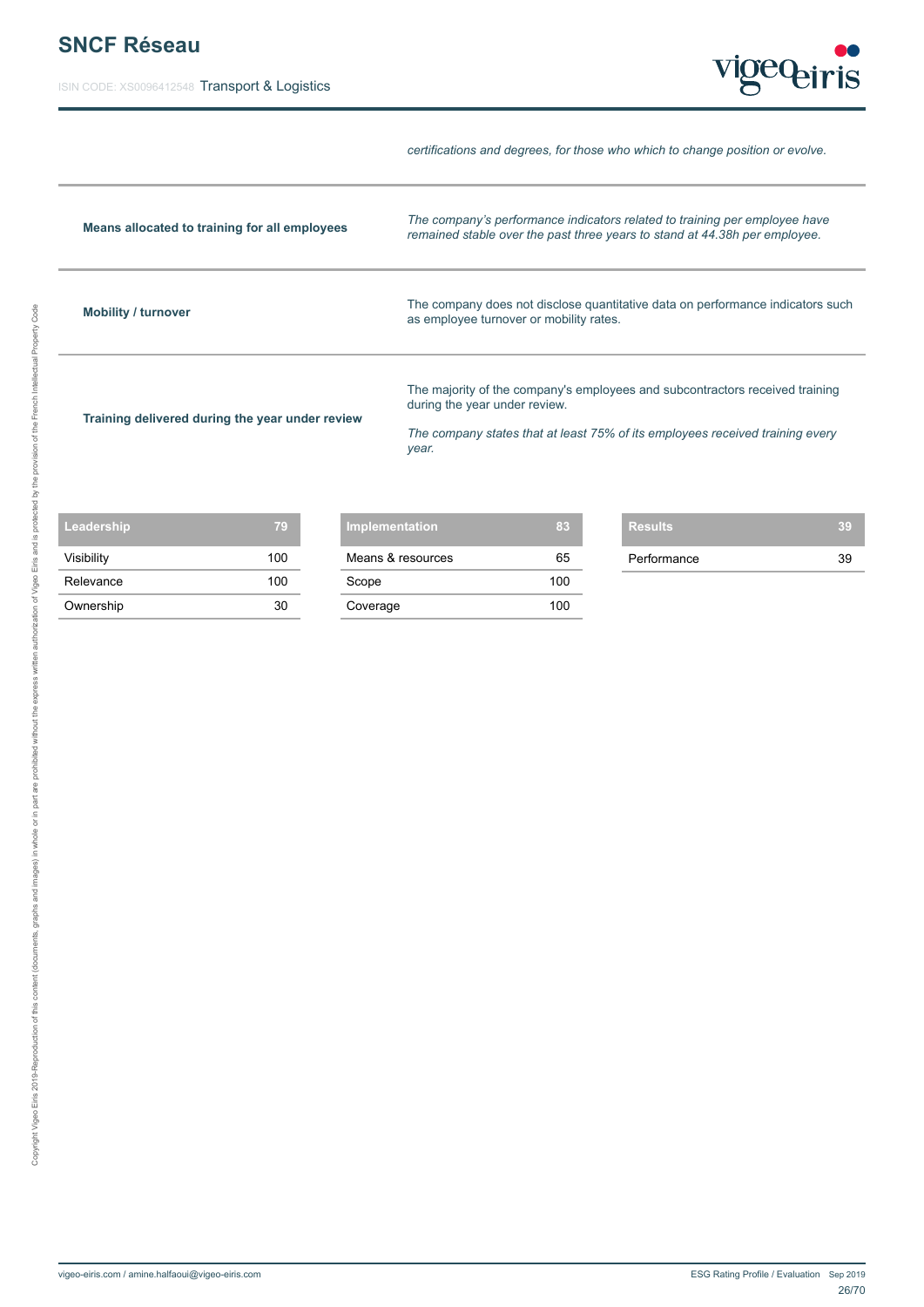![](_page_26_Picture_2.jpeg)

<span id="page-26-0"></span>

**HRS3.1 Quality of remuneration systems**

![](_page_26_Figure_5.jpeg)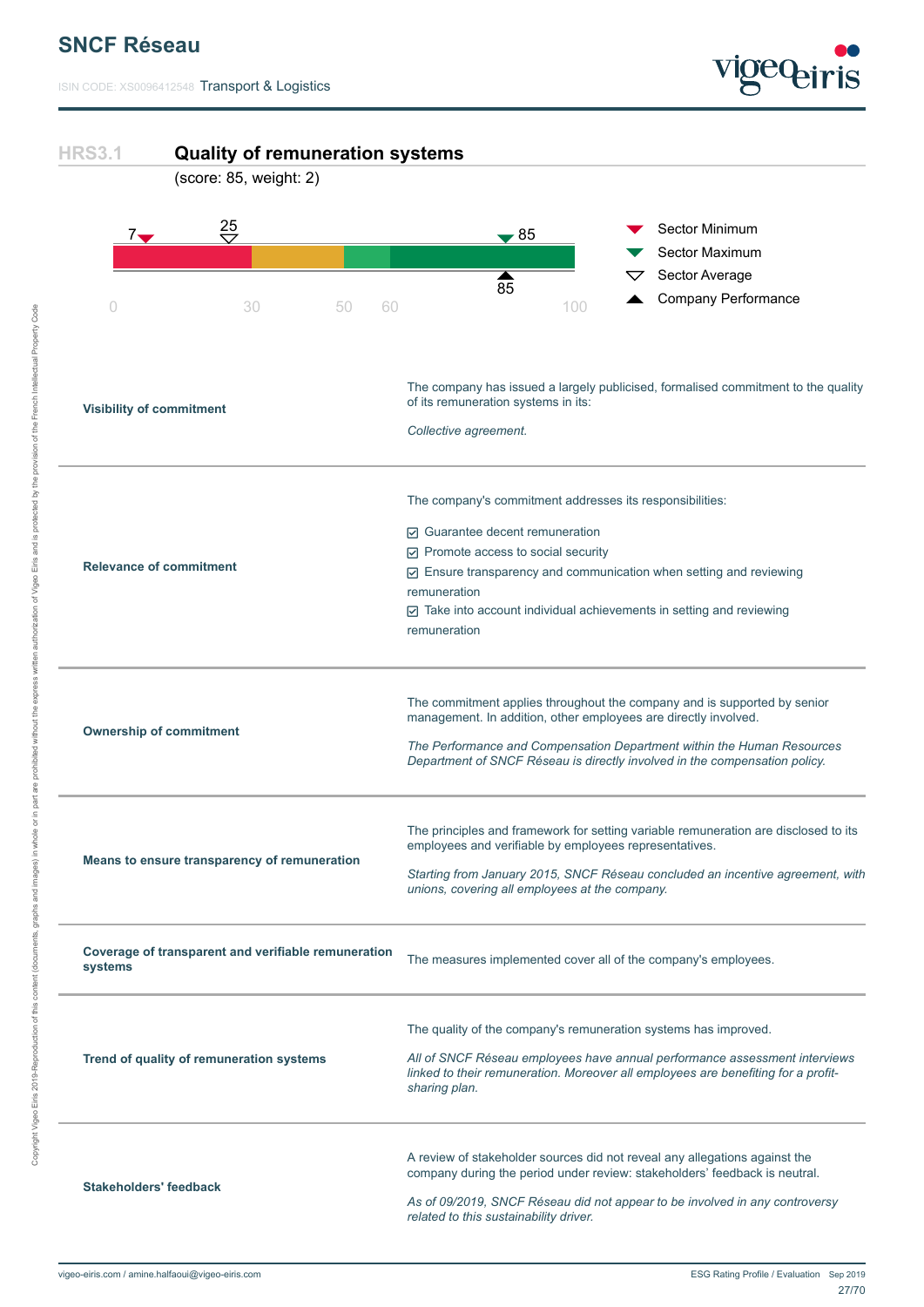#### ISIN CODE: XS0096412548 Transport & Logistics

![](_page_27_Picture_2.jpeg)

| Leadership | 90  |
|------------|-----|
| Visibility | 100 |
| Relevance  | 100 |
| Ownership  | 65  |

| <b>Implementation</b> | 100 |
|-----------------------|-----|
| Means & resources     | 100 |
| Coverage              | 100 |
|                       |     |

ı

| <b>Results</b> | 65 |
|----------------|----|
| Performance    | 65 |
| Trends         | 65 |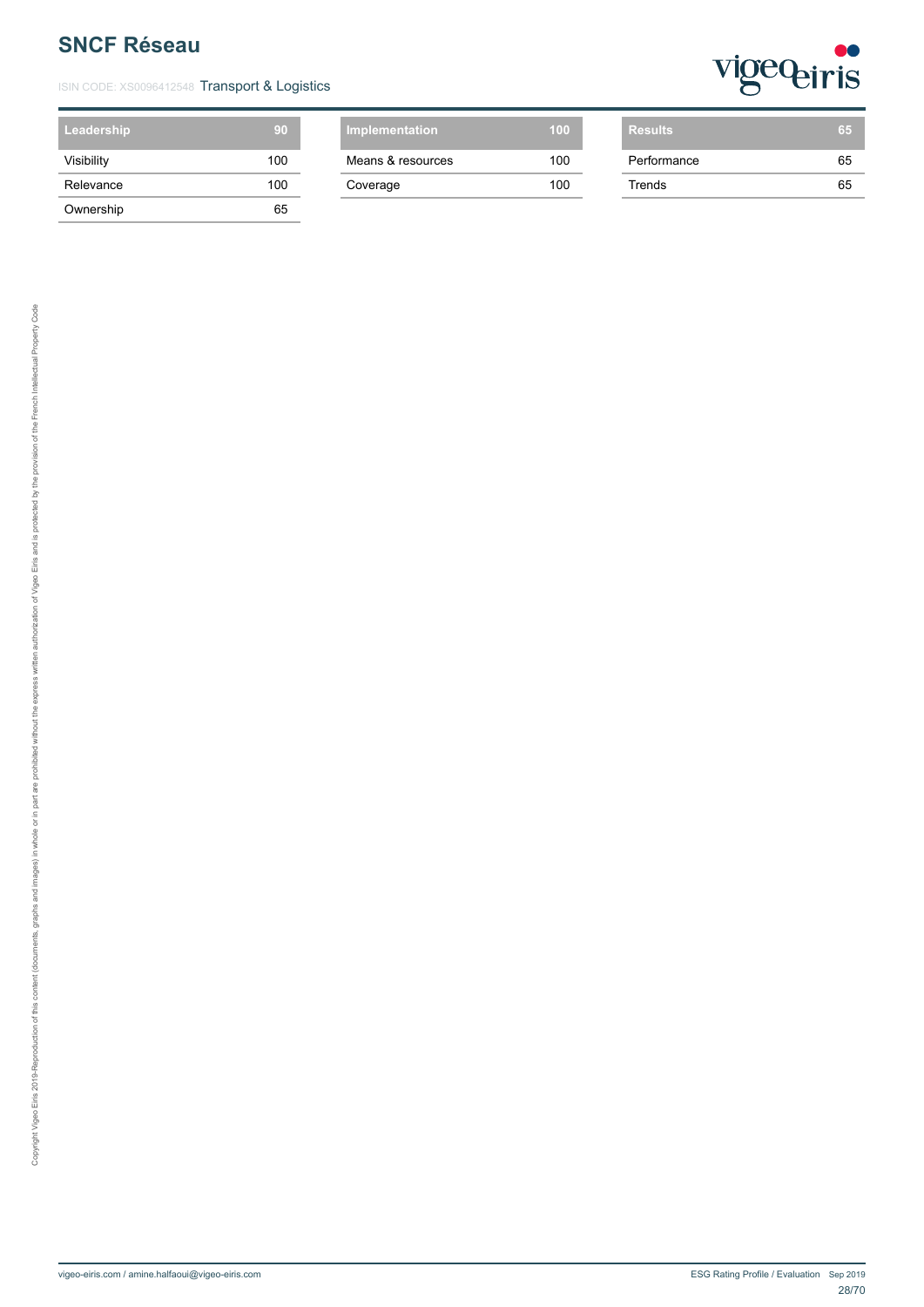<span id="page-28-0"></span>![](_page_28_Figure_3.jpeg)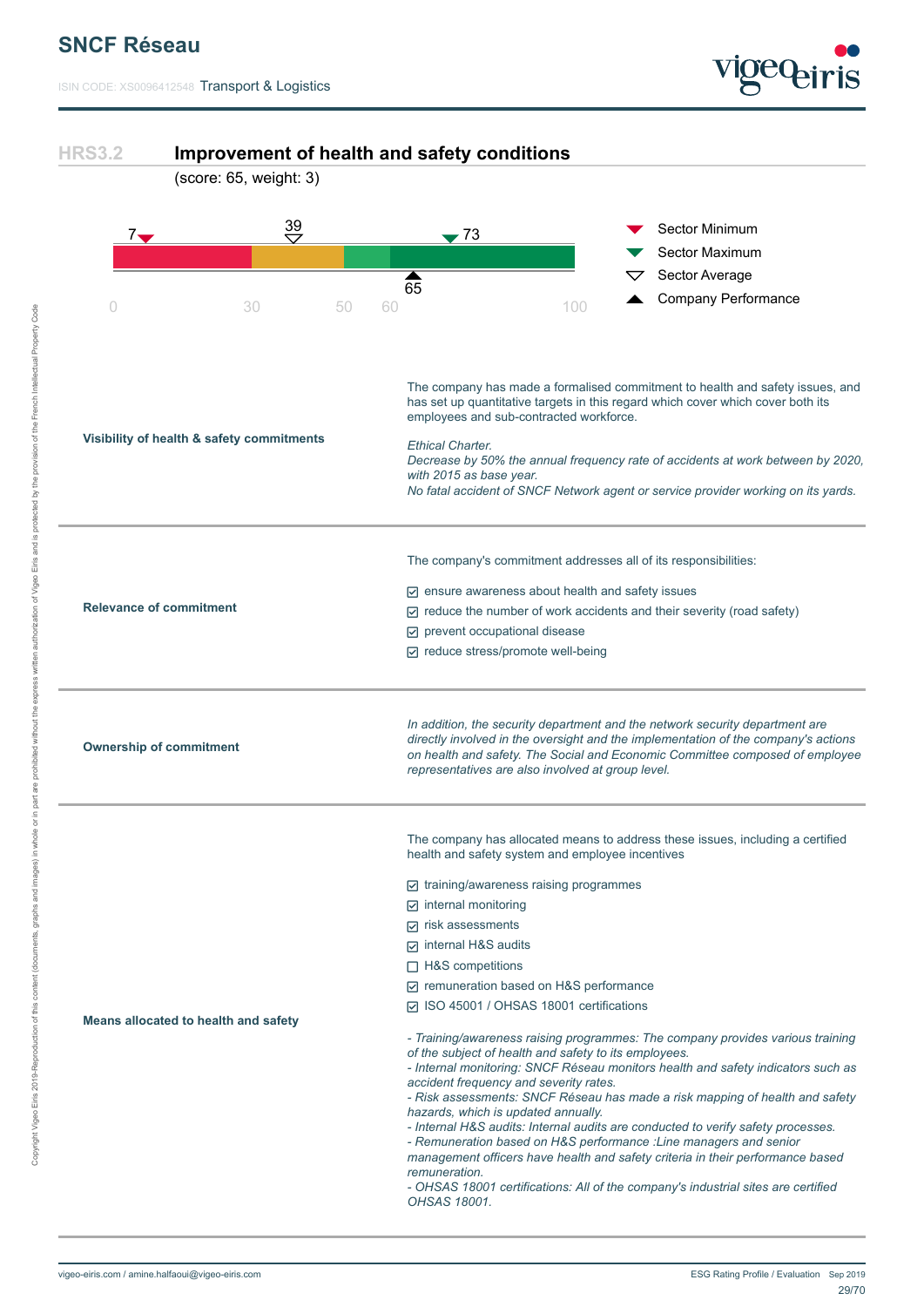![](_page_29_Picture_2.jpeg)

| Coverage of health and safety system                             | The health and safety measures cover all of the company's employees and<br>suppliers/contractors.                                                                                                                                                                                                                                                                                                                                                                                                                                                                                                                                                                                                                                                                                                                                                                                                                                                                                                                    |
|------------------------------------------------------------------|----------------------------------------------------------------------------------------------------------------------------------------------------------------------------------------------------------------------------------------------------------------------------------------------------------------------------------------------------------------------------------------------------------------------------------------------------------------------------------------------------------------------------------------------------------------------------------------------------------------------------------------------------------------------------------------------------------------------------------------------------------------------------------------------------------------------------------------------------------------------------------------------------------------------------------------------------------------------------------------------------------------------|
|                                                                  | The company has allocated basic means to address stress at work, including:                                                                                                                                                                                                                                                                                                                                                                                                                                                                                                                                                                                                                                                                                                                                                                                                                                                                                                                                          |
|                                                                  | $\boxdot$ monitoring of absenteeism/rate of occupational disease                                                                                                                                                                                                                                                                                                                                                                                                                                                                                                                                                                                                                                                                                                                                                                                                                                                                                                                                                     |
|                                                                  | $\Box$ job redesign (work organisation)                                                                                                                                                                                                                                                                                                                                                                                                                                                                                                                                                                                                                                                                                                                                                                                                                                                                                                                                                                              |
|                                                                  | ☑ assessment of stress through analysis of internal H&S data                                                                                                                                                                                                                                                                                                                                                                                                                                                                                                                                                                                                                                                                                                                                                                                                                                                                                                                                                         |
|                                                                  | $\nabla$ monitoring of stress through opinion surveys                                                                                                                                                                                                                                                                                                                                                                                                                                                                                                                                                                                                                                                                                                                                                                                                                                                                                                                                                                |
|                                                                  | $\Box$ awareness raising for employees                                                                                                                                                                                                                                                                                                                                                                                                                                                                                                                                                                                                                                                                                                                                                                                                                                                                                                                                                                               |
|                                                                  | $\nabla$ identification of stress sources                                                                                                                                                                                                                                                                                                                                                                                                                                                                                                                                                                                                                                                                                                                                                                                                                                                                                                                                                                            |
|                                                                  | □ stress support instruments (hotline, counselling service, employee assistance                                                                                                                                                                                                                                                                                                                                                                                                                                                                                                                                                                                                                                                                                                                                                                                                                                                                                                                                      |
|                                                                  | programme, etc)                                                                                                                                                                                                                                                                                                                                                                                                                                                                                                                                                                                                                                                                                                                                                                                                                                                                                                                                                                                                      |
|                                                                  | $\Box$ training on stress for employees                                                                                                                                                                                                                                                                                                                                                                                                                                                                                                                                                                                                                                                                                                                                                                                                                                                                                                                                                                              |
|                                                                  | $\Box$ training on stress for managers                                                                                                                                                                                                                                                                                                                                                                                                                                                                                                                                                                                                                                                                                                                                                                                                                                                                                                                                                                               |
| Means allocated to reduce stress at work                         | □ measures to improve ergonomics/ ergonomic design of workplaces                                                                                                                                                                                                                                                                                                                                                                                                                                                                                                                                                                                                                                                                                                                                                                                                                                                                                                                                                     |
|                                                                  | - Monitoring of absenteeism/rate of occupational disease: SNCF Réseau conducts<br>a follow up on absenteeism<br>- Assessment of stress through analysis of internal H&S data: The company<br>analyses and rates the quality of life at work, employee satisfaction on working<br>conditions and worklife balance.<br>- Monitoring of stress through opinion surveys: SNCF Réseau has conducted an<br>internal barometer to give the employees the opportunity to express themselves<br>and to measure the internal climate of the company.<br>- Identification of stress source: Each operating entity of SNCF Réseau assesses<br>the psychosocial risks using a grid of 25 questions proposed to groups of<br>employees potentially exposed to the same risks from their business line.<br>Of note, the company states that it has awareness raising, training on stress for<br>employees and managers, measures to improve ergonomics/ ergonomic design of<br>workplaces. However no further details are provided. |
| Coverage of means allocated to address mental health             | The measures allocated to address mental health cover all of the company's<br>employees.                                                                                                                                                                                                                                                                                                                                                                                                                                                                                                                                                                                                                                                                                                                                                                                                                                                                                                                             |
| Accident frequency rate of the company's employees               | The company's lost-time injury frequency rate (LTIFR) (/200,000 hwkd) has<br>decreased over the past three years by 9% from 2.24 (LTIFR) (/200,000 hwkd) in<br>2016 to 2.04 (LTIFR) (/200,000 hwkd) in 2018.                                                                                                                                                                                                                                                                                                                                                                                                                                                                                                                                                                                                                                                                                                                                                                                                         |
| Accident severity rate of the company's employees                | The company's accident severity rate has increased over the past three years by<br>20%, from 0.42 in 2016, to 0.50 in 2018.                                                                                                                                                                                                                                                                                                                                                                                                                                                                                                                                                                                                                                                                                                                                                                                                                                                                                          |
| Other health and safety indicators of the company's<br>employees | The company's rate of absenteeism has increased over the past three years, from<br>3.81% in 2016 to 4.25% in 2018.                                                                                                                                                                                                                                                                                                                                                                                                                                                                                                                                                                                                                                                                                                                                                                                                                                                                                                   |
| Accident frequency rate of the company's<br>subcontractors       | Information disclosed on the company's accident frequency rate of subcontractors<br>is insufficient.                                                                                                                                                                                                                                                                                                                                                                                                                                                                                                                                                                                                                                                                                                                                                                                                                                                                                                                 |
| Accident severity rate of subcontracted labour                   | The company does not disclose quantitative data on accident severity rates of<br>subcontractors.                                                                                                                                                                                                                                                                                                                                                                                                                                                                                                                                                                                                                                                                                                                                                                                                                                                                                                                     |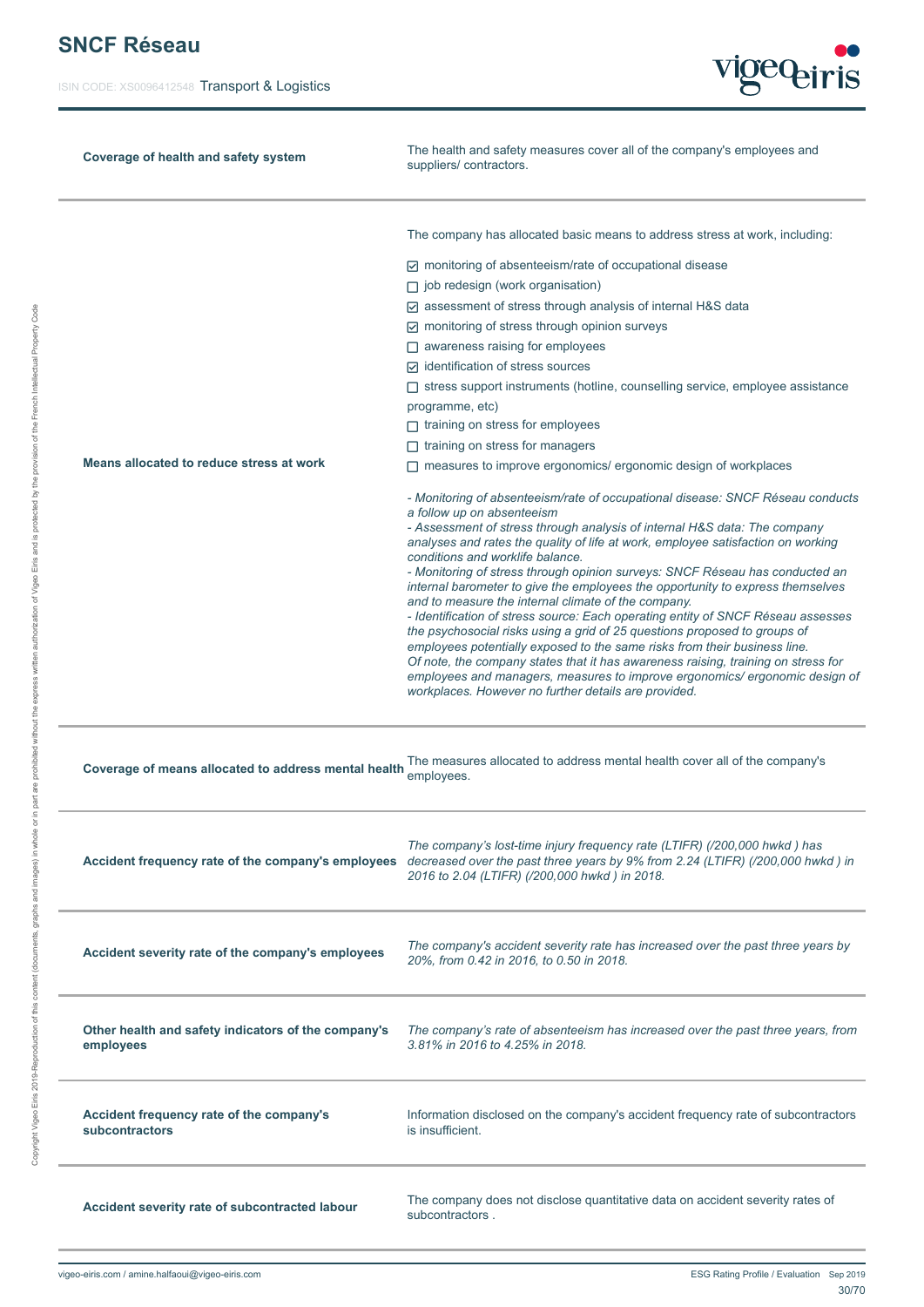![](_page_30_Picture_2.jpeg)

**Stakeholders' feedback**

A review of stakeholder sources did not reveal any allegations against the company during the period under review: stakeholders' feedback is neutral.

*As of 09/2019, SNCF Réseau did not appear to be involved in any controversy related to this sustainability driver.*

| Leadership | 100 |
|------------|-----|
| Visibility | 100 |
| Relevance  | 100 |
| Ownership  | 100 |

| Implementation    | 7 C I |
|-------------------|-------|
| Means & resources | 65    |
| Coverage          | 100   |

| <b>Results</b> | 6 Z |
|----------------|-----|
| Performance    | 24  |
| Trends         | 10  |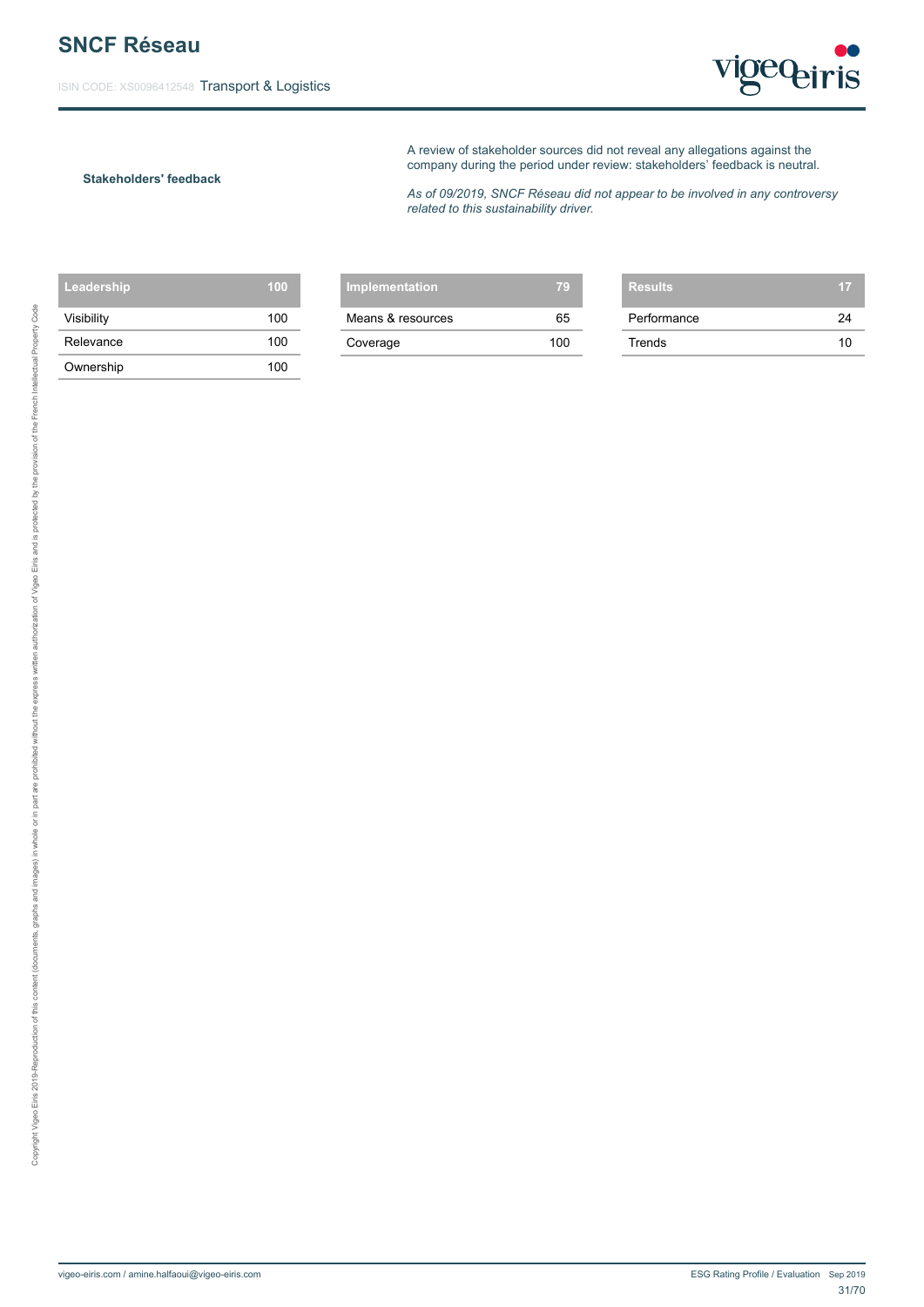![](_page_31_Picture_2.jpeg)

<span id="page-31-0"></span>![](_page_31_Figure_3.jpeg)

![](_page_31_Figure_4.jpeg)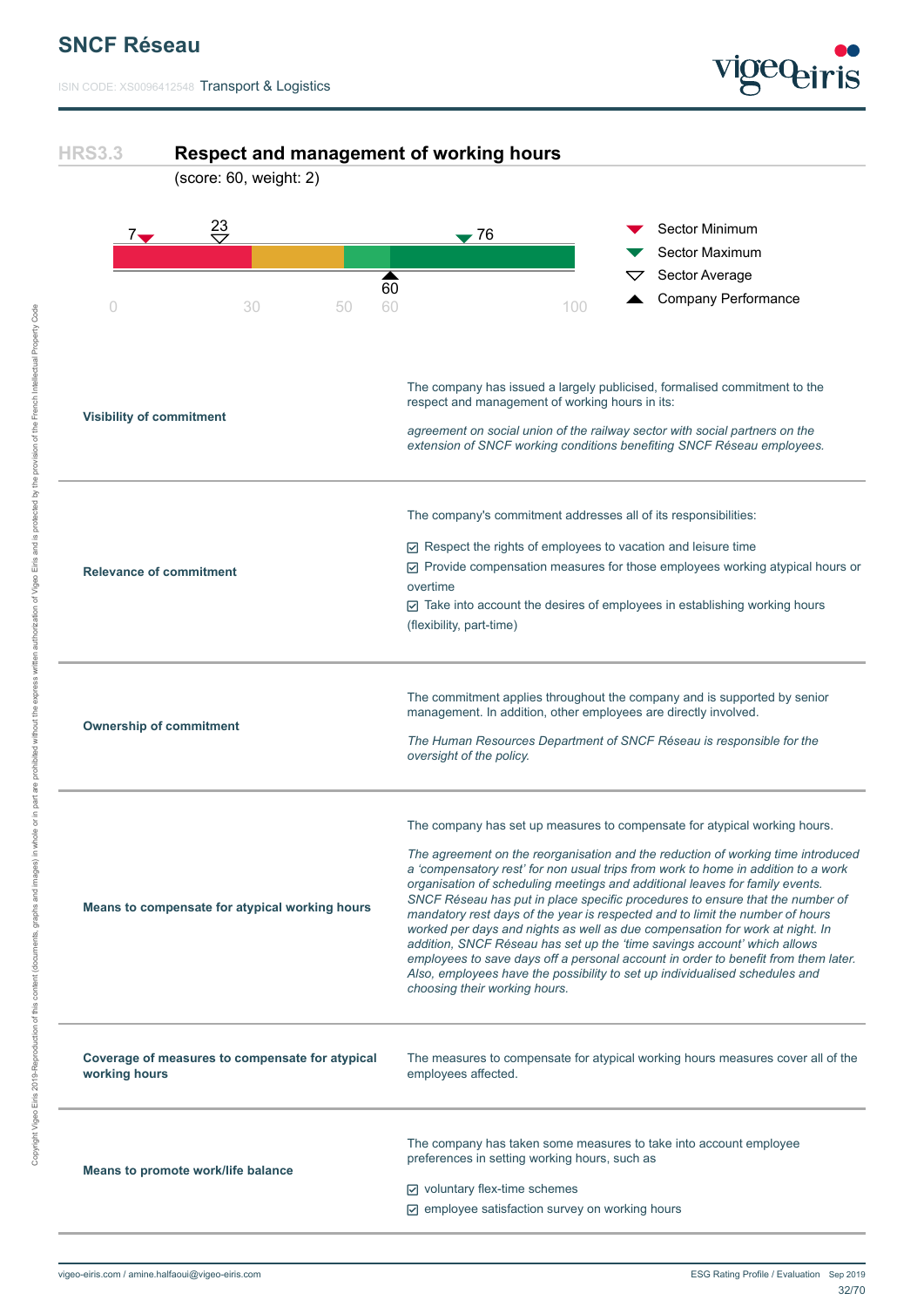ISIN CODE: XS0096412548 Transport & Logistics

![](_page_32_Picture_2.jpeg)

|                                      |     | $\Box$ long-term visibility on working schedules                                                                                                                                                                                                                                  |     |                                                                                                                                                                                                                                                                                                                                                                                                                                                                                                                                                                                                                                                         |    |
|--------------------------------------|-----|-----------------------------------------------------------------------------------------------------------------------------------------------------------------------------------------------------------------------------------------------------------------------------------|-----|---------------------------------------------------------------------------------------------------------------------------------------------------------------------------------------------------------------------------------------------------------------------------------------------------------------------------------------------------------------------------------------------------------------------------------------------------------------------------------------------------------------------------------------------------------------------------------------------------------------------------------------------------------|----|
|                                      |     |                                                                                                                                                                                                                                                                                   |     | $\Box$ respect of leisure time (at least two consecutive days off a week)                                                                                                                                                                                                                                                                                                                                                                                                                                                                                                                                                                               |    |
|                                      |     |                                                                                                                                                                                                                                                                                   |     | $\Box$ system to allow employees to switch from part-time to full-time work                                                                                                                                                                                                                                                                                                                                                                                                                                                                                                                                                                             |    |
|                                      |     |                                                                                                                                                                                                                                                                                   |     | $\Box$ monitoring of atypical working hours (badge system or declarative system)                                                                                                                                                                                                                                                                                                                                                                                                                                                                                                                                                                        |    |
|                                      |     | monitor satistaction of working hours.<br>system). However no further details are provided.                                                                                                                                                                                       |     | - Voluntary flex-time schemes : Through the Collective agreement on part time<br>working hours of the staff in a permanent scheme, SNCF Réseau sets the<br>conditions to benefit from voluntary part time working hours.<br>- Employee satisfaction survey on working hour: Surveys are sent to employees to<br>Of note, in its answers to Vigeo Eiris, the company report on having long-term<br>visibility on working schedules, respect of leisure time (at least two consecutive<br>days off a week), system to allow employees to switch from part-time to full-time<br>work and monitoring of atypical working hours (badge system or declarative |    |
| Monitoring of atypical working hours |     | Information obtained from the company and public sources regarding monitoring<br>system of atypical working hours is insufficient.                                                                                                                                                |     |                                                                                                                                                                                                                                                                                                                                                                                                                                                                                                                                                                                                                                                         |    |
| Stakeholders' feedback               |     | A review of stakeholder sources did not reveal any allegations against the<br>company during the period under review: stakeholders' feedback is neutral.<br>As of 09/2019, SNCF Réseau did not appear to be involved in any controversy<br>related to this sustainability driver. |     |                                                                                                                                                                                                                                                                                                                                                                                                                                                                                                                                                                                                                                                         |    |
| Leadership                           | 90  | Implementation                                                                                                                                                                                                                                                                    | 69  | <b>Results</b>                                                                                                                                                                                                                                                                                                                                                                                                                                                                                                                                                                                                                                          | 22 |
| Visibility                           | 100 | Means & resources                                                                                                                                                                                                                                                                 | 55  | Performance                                                                                                                                                                                                                                                                                                                                                                                                                                                                                                                                                                                                                                             | 22 |
| Relevance                            | 100 | Coverage                                                                                                                                                                                                                                                                          | 100 |                                                                                                                                                                                                                                                                                                                                                                                                                                                                                                                                                                                                                                                         |    |
| Ownership                            | 65  |                                                                                                                                                                                                                                                                                   |     |                                                                                                                                                                                                                                                                                                                                                                                                                                                                                                                                                                                                                                                         |    |
|                                      |     |                                                                                                                                                                                                                                                                                   |     |                                                                                                                                                                                                                                                                                                                                                                                                                                                                                                                                                                                                                                                         |    |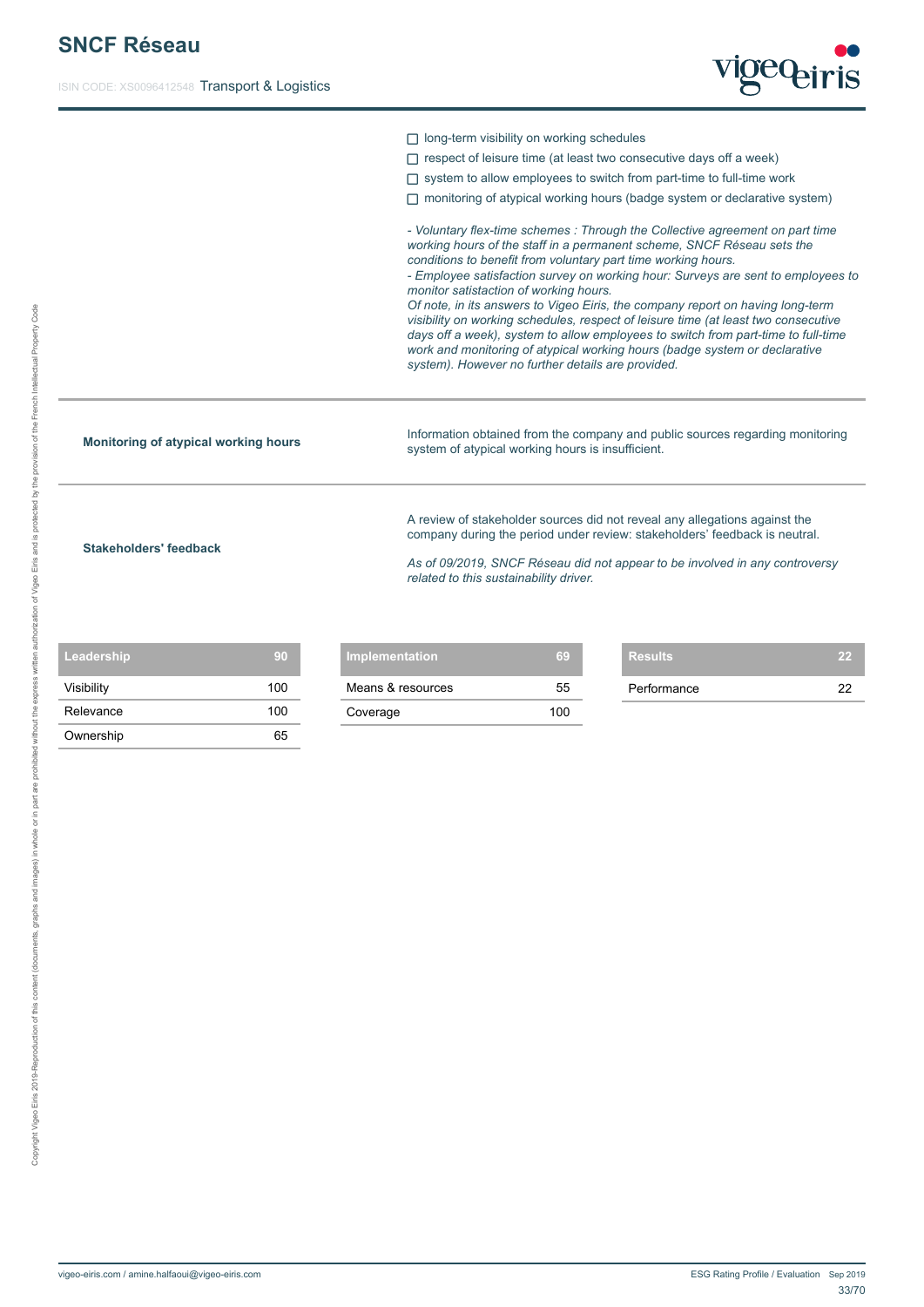ISIN CODE: XS0096412548 Transport & Logistics

![](_page_33_Picture_2.jpeg)

### **Human rights Score: 68**

<span id="page-33-1"></span><span id="page-33-0"></span>![](_page_33_Figure_5.jpeg)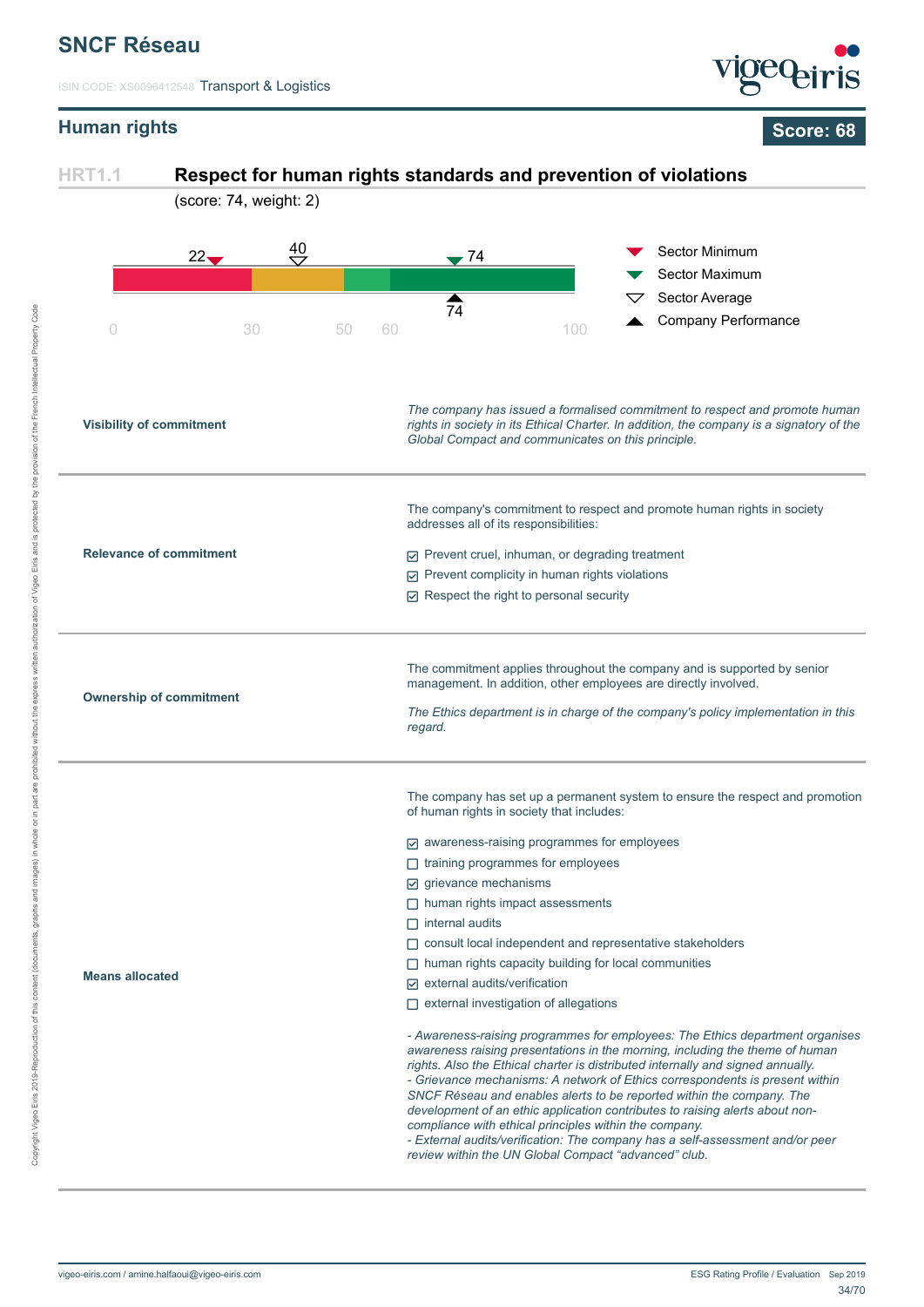ISIN CODE: XS0096412548 Transport & Logistics

![](_page_34_Picture_2.jpeg)

**Coverage** Coverage The company has set up such systems throughout the company.

A review of stakeholder sources did not reveal any allegations against the company during the period under review: stakeholders' feedback is neutral.

#### **Stakeholders' feedback**

*As of 09/2019, SNCF Réseau did not appear to be involved in any controversy related to this sustainability driver.*

| Leadership | 79  |
|------------|-----|
| Visibility | 65  |
| Relevance  | 100 |
| Ownership  | 65  |

| <b>Implementation</b> | 17 G) |
|-----------------------|-------|
| Means & resources     | 65    |
| Coverage              | 100   |
|                       |       |

| <b>Results</b> |  |
|----------------|--|
| Performance    |  |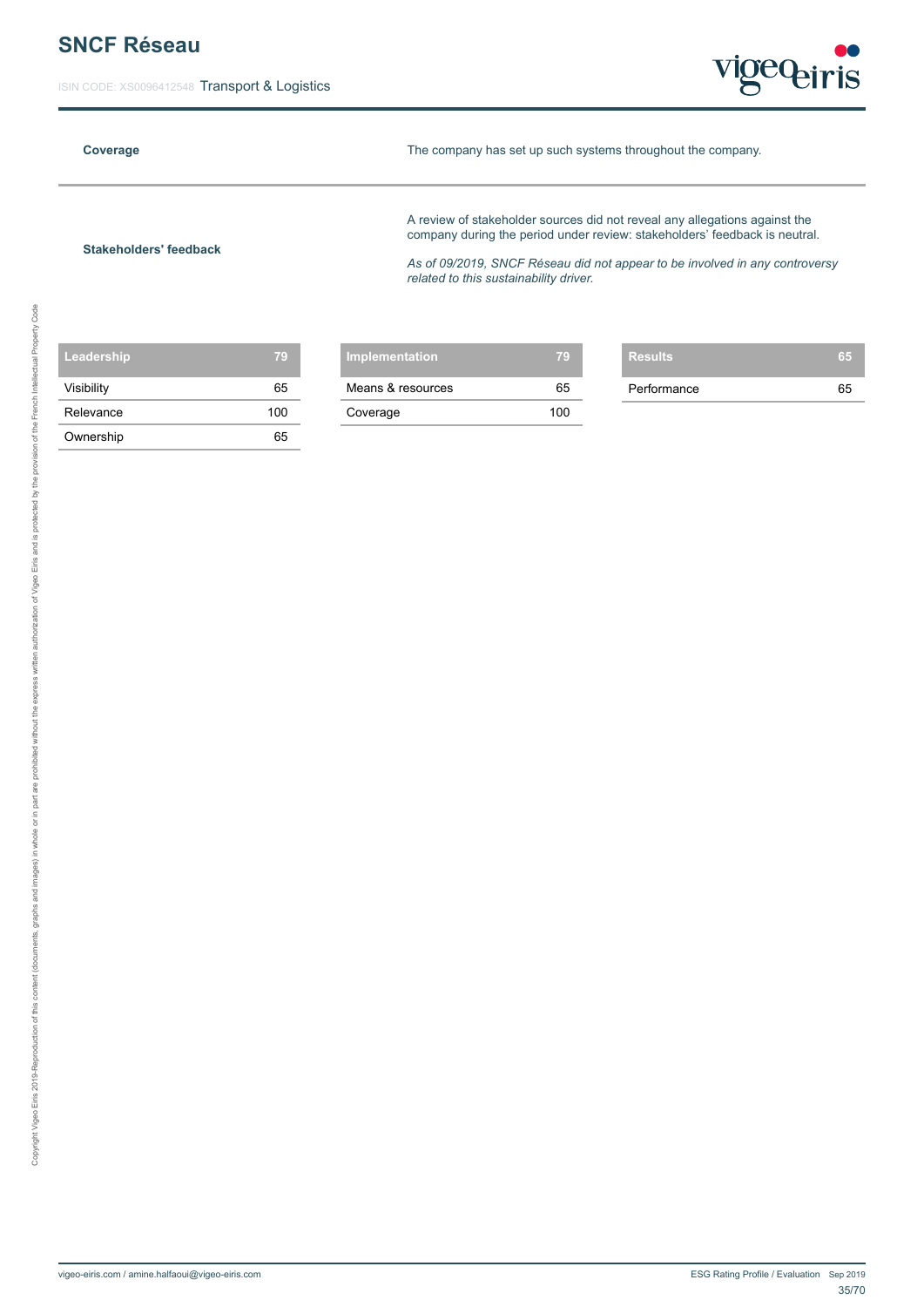![](_page_35_Picture_2.jpeg)

<span id="page-35-0"></span>![](_page_35_Figure_3.jpeg)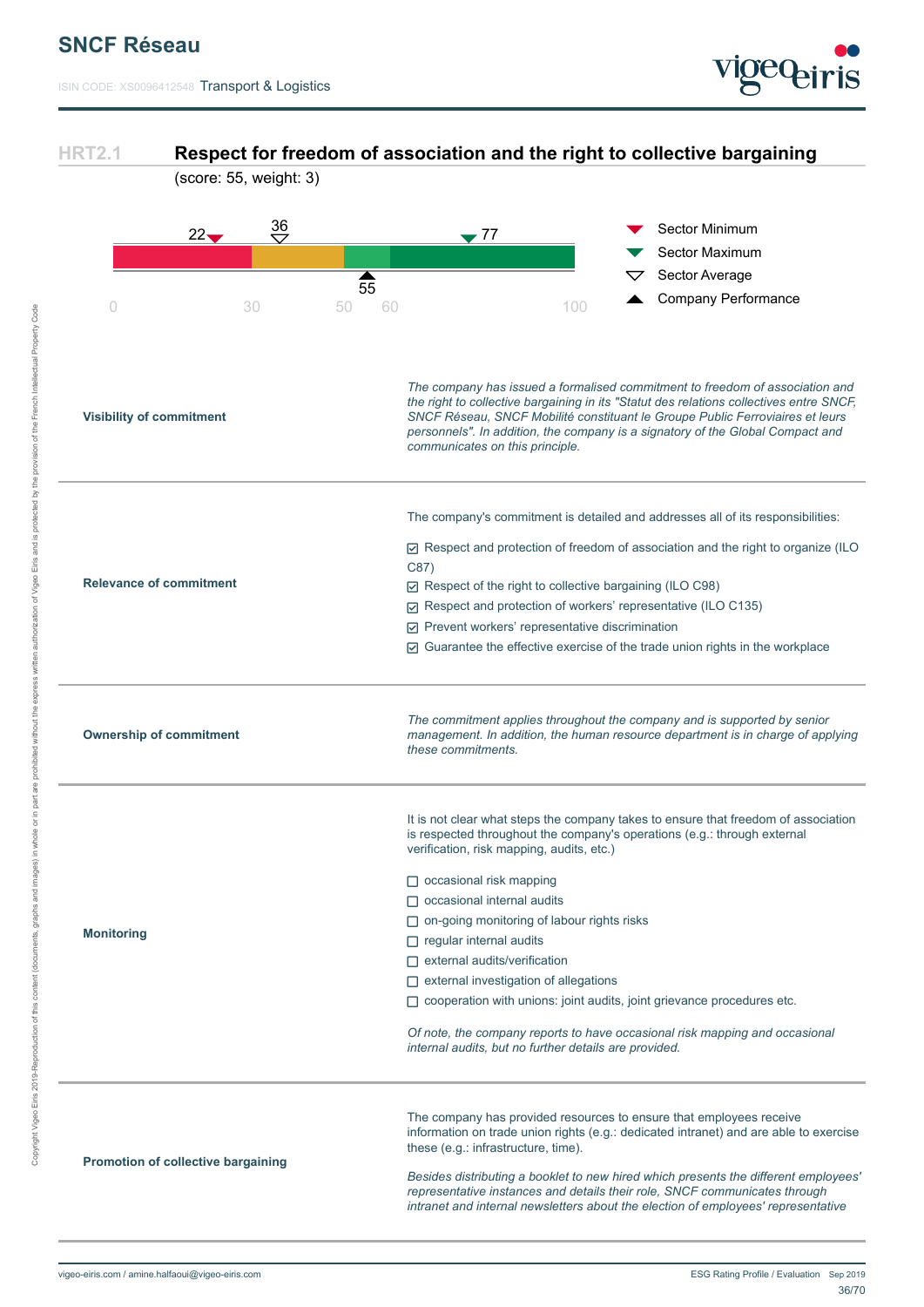![](_page_36_Picture_2.jpeg)

*and employees have access to trade unions site via the company's intranet. SNCF conducts training about the functioning of employees' representatives instances to employees working in the HR Department.*

*In addition, an application on smartphone has been provided to SNCF Réseau employees in order to keep informed on the on-going negotiations processes.*

#### **Coverage**

Information obtained from the company and public sources the percentage of the company where such labour rights systems and programmes are in place is insufficient.

A review of stakeholder sources did not reveal any allegations against the company during the period under review: stakeholders' feedback is neutral.

*As of 09/2019, SNCF Réseau did not appear to be involved in any controversy related to this sustainability driver.*

| Leadership | 79  |
|------------|-----|
| Visibility | 65  |
| Relevance  | 100 |
| Ownership  | 65  |
|            |     |

**Stakeholders' feedback**

| <b>Implementation</b> | 20 |
|-----------------------|----|
| Means & resources     | 28 |
| Coverage              |    |

| <b>Results</b> | 'NG |
|----------------|-----|
| Performance    |     |
|                |     |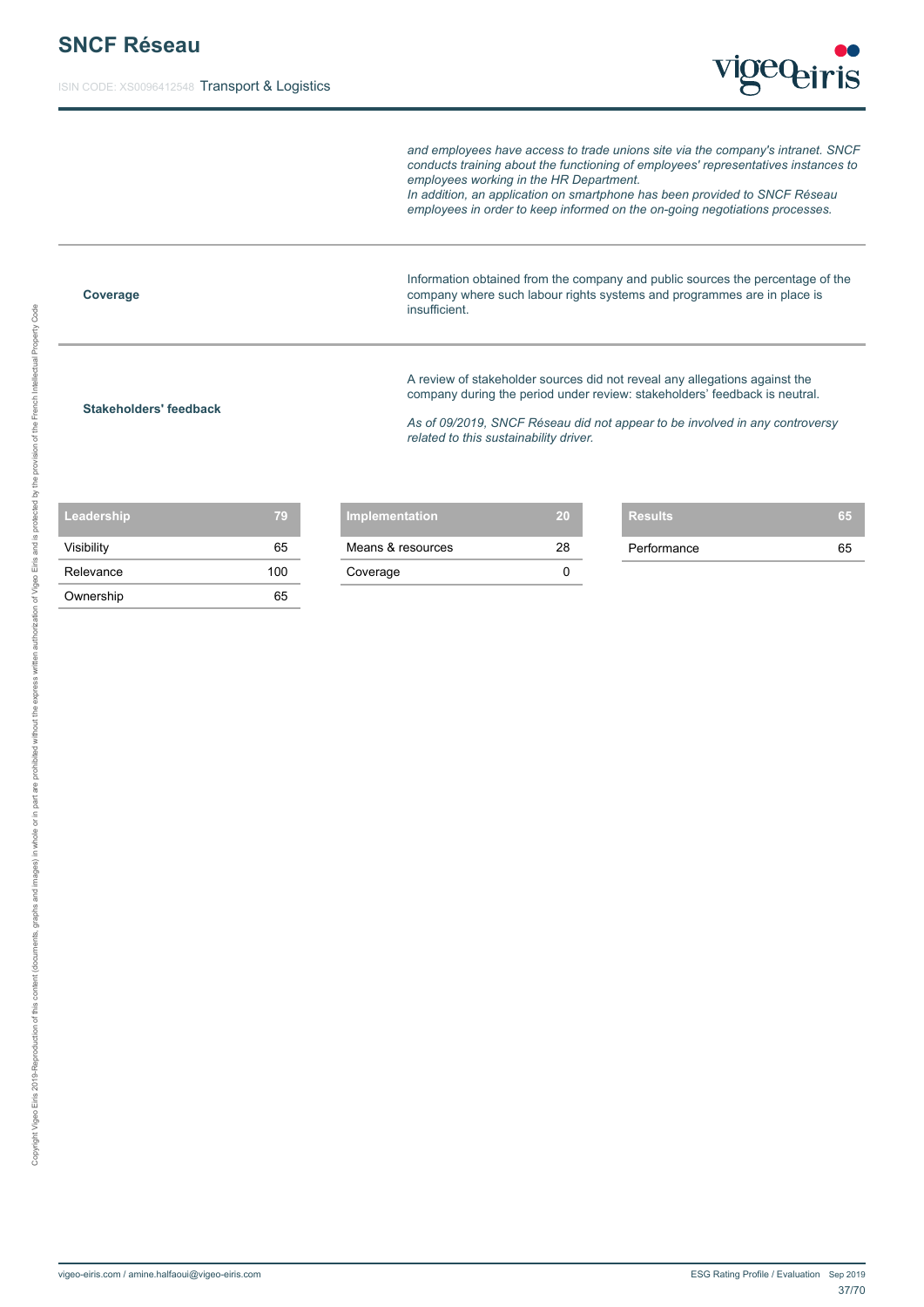<span id="page-37-0"></span>![](_page_37_Figure_3.jpeg)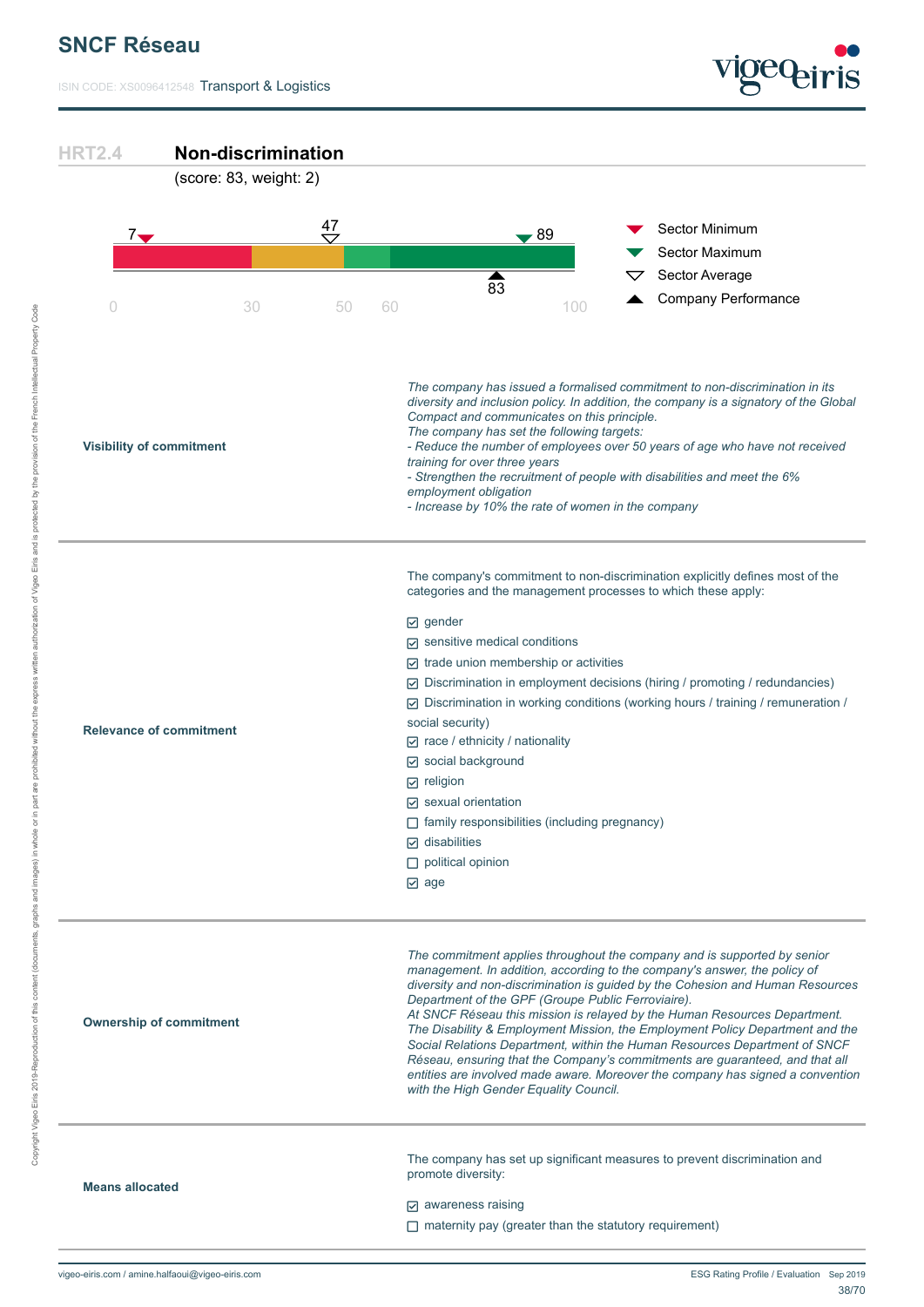ISIN CODE: XS0096412548 Transport & Logistics

![](_page_38_Picture_2.jpeg)

|  |  |  | $\Box$ paternity pay (greater than the statutory requirement) |  |
|--|--|--|---------------------------------------------------------------|--|
|  |  |  |                                                               |  |

- $\Box$  job sharing initiatives
- $\Box$  monitoring of salary disparities
- $\nabla$  training
- $\boxed{}$  monitoring
- confidential reporting system / grievance procedures
- disciplinary procedures / corrective measures
- affirmative action programmes
- $\Box$  flexitime initiatives
- □ child care facilities/child care subsidies
- $\Box$  career break opportunities

*- Awareness raising: the company raises awareness of employees on disabilities and organises the week for employment of people with disabilities in which videos are shown on everyday life of these employees within the company. SNCF, including in the SNCF Réseau perimeter, conducts awareness raising sessions for its personnel in charge of the recruitment as part of steps to insert people located in remote and marginalised areas, to attract talents with a disadvantageous social background. The "Egalité & Compétences" sessions took place before recruitment in Bobigny, Bondy, La Courneuve and Roissy. Interactive videos are also available for employees on topics such as gender diversity, as well as guides towards this principle.*

*- Training: SNCF, including in the SNCF Réseau perimeter, trains mentors to be capable of accompanying youth originary from difficult social background in their professional project.*

*- Monitoring: SNCF Réseau monitors the salary gap between men and women and provides a detailed explanation to any request with this aspect. SNCF Réseau also monitors indicators including the share of women hired in senior management positions and the share of women who benefited from training.*

*- Confidential reporting system / grievance procedures: SNCF has put a confidential reporting system via two emails to raise any issues with the Code of ethics including non-discrimination.*

*- Disciplinary procedures / corrective measures: In case of discrimination, a request of written explanations is sent to the employee who had such behaviour and appropriate disciplinary measures are undertaken in line with the HR procedures. - Affirmative action programmes: For each available position, SNCF Réseau HR Department strives to submit at least one female application. The company has put in place a "Senior Plan", in line with regulations (Social Security Fund Act). SNCF Réseau also offers accommodation of the workplace to employees with disabilities and works to maintain the job of employees when they become disable or in case the handicap situation worsens. To add, the company added clauses to its agreement on disabilities, which includes adjustments of working hours and telecommuting. Finally, the company signed a partnership with, GESAT, an organisation which promotes the insertion of people with disabilities in the workforce.*

*Of note, the company reports to have: Flexitime initiatives, child care facilities, career break opportunities, maternity pay (greater than the statutory requirement), paternity pay (greater than the statutory requirement), job sharing initiatives, and monitoring of salary disparities, but no further details are provided.*

The company has set up programmes to promote diversity (eg: training, awareness-raising, etc.) throughout the company. **Coverage** *The share of women in management positions has increased continuously over the past three years by 1.2 percentage point, from 19% in 2016 to 20.2% in 2018.* **Results in terms of women in management positions** *The share of employees with disabilities in the total workforce has increased but not continuously over the past five years, from 3.4% in 2014 to 3.79% in 2018.* **Results in terms of employment of persons with disabilities**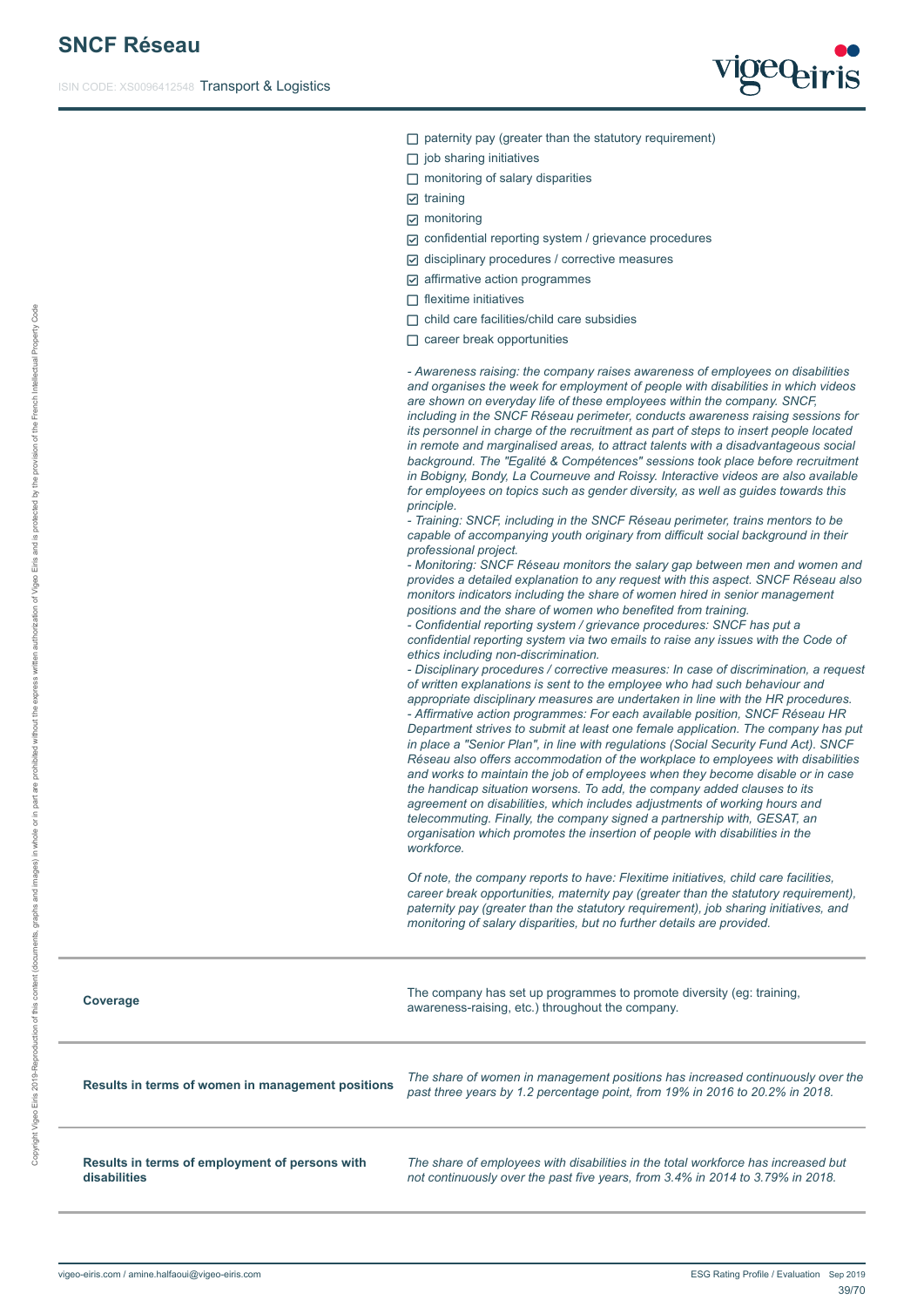![](_page_39_Picture_2.jpeg)

**Stakeholders' feedback**

A review of stakeholder sources did not reveal any allegations against the company during the period under review: stakeholders' feedback is neutral.

*As of 09/2019, SNCF Réseau did not appear to be involved in any controversy related to this sustainability driver.*

| Leadership | 100 |
|------------|-----|
| Visibility | 100 |
| Relevance  | 100 |
| Ownership  | 100 |
|            |     |

| Implementation    | 83  |
|-------------------|-----|
| Means & resources | 65  |
| Coverage          | 100 |

| <b>Results</b> | 'da |
|----------------|-----|
| Performance    | 65  |
| Trends         | 65  |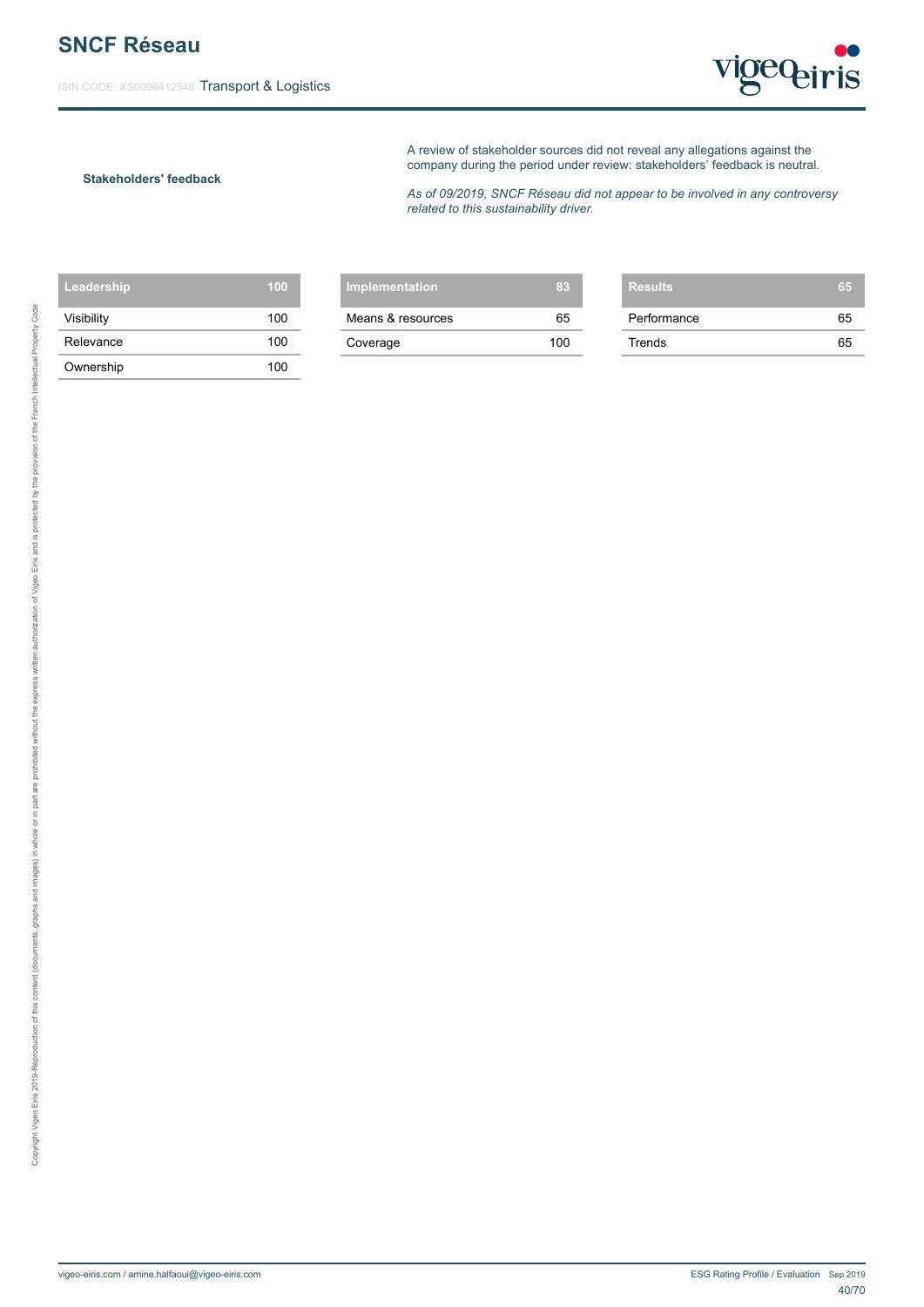ISIN CODE: XS0096412548 Transport & Logistics

<span id="page-40-1"></span>**CIN1.1 Promotion of the social and economic development**

![](_page_40_Picture_2.jpeg)

# <span id="page-40-0"></span>**Community involvement Score: 66**

j.

 $\overline{\phantom{a}}$ 

i.

| (score: 75, weight: 2)                                                                 |          |                                                                                                                                                                                                                                                                                                                                                                                                                                                                                                                                                                                                                                                                                                                                                                                         |  |
|----------------------------------------------------------------------------------------|----------|-----------------------------------------------------------------------------------------------------------------------------------------------------------------------------------------------------------------------------------------------------------------------------------------------------------------------------------------------------------------------------------------------------------------------------------------------------------------------------------------------------------------------------------------------------------------------------------------------------------------------------------------------------------------------------------------------------------------------------------------------------------------------------------------|--|
| $\frac{32}{5}$<br>$5\blacktriangledown$<br>30<br>0                                     | 50<br>60 | Sector Minimum<br>79<br>Sector Maximum<br>Sector Average<br>$rac{1}{75}$<br><b>Company Performance</b><br>100                                                                                                                                                                                                                                                                                                                                                                                                                                                                                                                                                                                                                                                                           |  |
| Visibility of the policy                                                               |          | The company has issued a formalized and accessible commitment to promote local<br>social and economic development in its:<br><b>Ethical Charter.</b>                                                                                                                                                                                                                                                                                                                                                                                                                                                                                                                                                                                                                                    |  |
| <b>Relevance of commitment</b>                                                         |          | The company's commitment to promote local social and economic development<br>addresses its main responsibilities:<br>$\boxdot$ Optimise the impact of operations on the local community<br>☑ Promote the creation and development of local businesses<br>☑ Promote the employment and training of local personnel<br>☑ Reduce the social impacts related to site closures, openings, and restructuring<br>$\Box$ Implementing a responsible tax strategy                                                                                                                                                                                                                                                                                                                                |  |
| <b>Ownership of commitment</b>                                                         |          | The commitment applies throughout the company and is supported by senior<br>management. In addition, other stakeholders are involved.<br>The Communication and Territorial Dialogue Division and more specifically the<br>Concertation, External and Societal Relations Division, As well as the Sustainable<br>Development Department, manages the societal actions of SNCF Réseau in<br>connection with the sustainable development department of the public railway<br>group and the SNCF Foundation. Moreover, SNCF Reseau, in the continuity of its<br>policy of concertation and dialogue with its stakeholders, SNCF Réseau has<br>installed, since June 2018 a national committee of stakeholders has been put in<br>place in order to promote social and economic development. |  |
| Relevance of the company's commitment to the<br>promotion of transport infrastructures |          | The company's commitment addresses its main responsibilities towards the<br>promotion of transport infrastructures.<br>☑ Collaborative projects<br>□ Transfer of technology<br>☑ Support of sustainable mode of transportation                                                                                                                                                                                                                                                                                                                                                                                                                                                                                                                                                          |  |
| Means allocated to address social and economic<br>development                          |          | The company has allocated extensive means to address social and economic<br>development, including:<br>□ Actions to improve social integration<br>☑ Actions to promote the creation and development of local businesses<br>☑ Actions to promote the employment and training of local personnel<br>☑ Stakeholders dialogue procedure                                                                                                                                                                                                                                                                                                                                                                                                                                                     |  |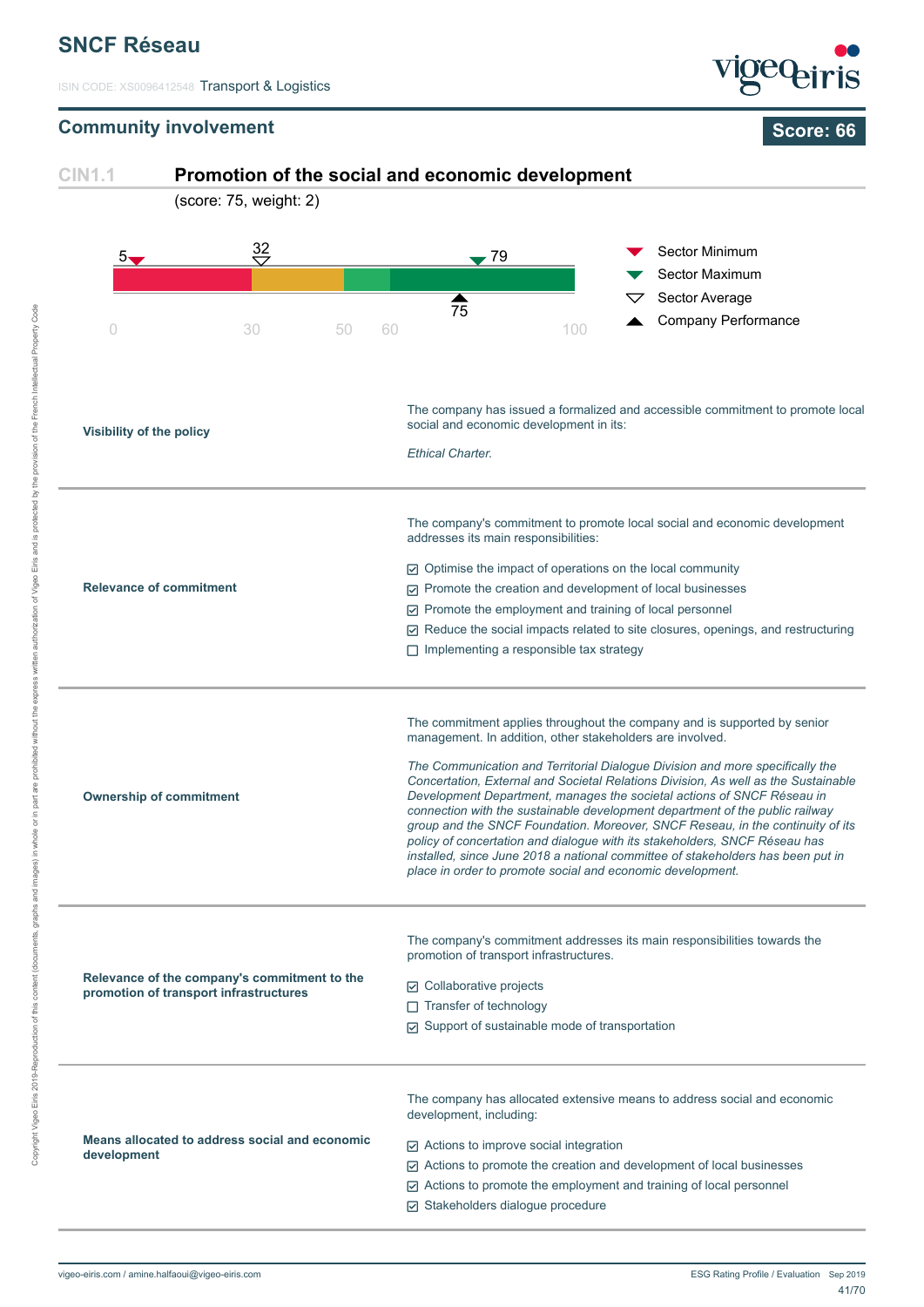ISIN CODE: XS0096412548 Transport & Logistics

![](_page_41_Picture_2.jpeg)

|                                                                                                               | - Actions to improve social integration: Social clauses are sought in works contracts<br>to develop equal opportunities through assisted employment in sensitive areas.<br>- Actions to promote the creation and development of local businesses: SNCF<br>Réseau has a local procurement policy, particularly with regard to SMEs.<br>- Actions to promote the creation and development of local businesses: SNCF<br>Réseau encourages small and local suppliers in the activities related to<br>communication, business support services and catering.<br>- Stakeholders dialogue procedure: The company has a stakeholders dialogue<br>procedure aimed at conducting consultation with the end users and listening to<br>their needs and has put in place a training programme about this procedure. |
|---------------------------------------------------------------------------------------------------------------|--------------------------------------------------------------------------------------------------------------------------------------------------------------------------------------------------------------------------------------------------------------------------------------------------------------------------------------------------------------------------------------------------------------------------------------------------------------------------------------------------------------------------------------------------------------------------------------------------------------------------------------------------------------------------------------------------------------------------------------------------------------------------------------------------------|
| <b>Geographical coverage</b>                                                                                  | These means are allocated throughout the company.                                                                                                                                                                                                                                                                                                                                                                                                                                                                                                                                                                                                                                                                                                                                                      |
| <b>Performance trend</b>                                                                                      | The company monitors indicators on social and economic development, and these<br>have been improving over time.                                                                                                                                                                                                                                                                                                                                                                                                                                                                                                                                                                                                                                                                                        |
|                                                                                                               | The company's amount of socially responsible purchases increased in the past<br>three years, by 95.6%, from EUR 6.9m in 2016 to EUR 13.5m in 2018.                                                                                                                                                                                                                                                                                                                                                                                                                                                                                                                                                                                                                                                     |
|                                                                                                               | The company has allocated some means to address the promotion of transport<br>infrastructures, including:                                                                                                                                                                                                                                                                                                                                                                                                                                                                                                                                                                                                                                                                                              |
|                                                                                                               | $\Box$ Social impact assessments studies                                                                                                                                                                                                                                                                                                                                                                                                                                                                                                                                                                                                                                                                                                                                                               |
|                                                                                                               | □ Actions for the transfer of technology                                                                                                                                                                                                                                                                                                                                                                                                                                                                                                                                                                                                                                                                                                                                                               |
|                                                                                                               | ○ Support of sustainable mode of transportation                                                                                                                                                                                                                                                                                                                                                                                                                                                                                                                                                                                                                                                                                                                                                        |
| Means allocated to address the promotion of transport [or Development partnerships with relevant stakeholders |                                                                                                                                                                                                                                                                                                                                                                                                                                                                                                                                                                                                                                                                                                                                                                                                        |
| <b>infrastructures</b>                                                                                        | - Development partnerships with relevant stakeholders: SNCF Réseau is a member<br>of the National Biodiversity Committee representing the transport linear<br>infrastructure managers sector.<br>- Support of sustainable mode of transportation: The company encourages<br>sustainable mode of transportation, such as carpooling for distances less than<br>25km. The company also wishes to be a major actor in the green bond market to<br>invest in sustainable modes of transportations.                                                                                                                                                                                                                                                                                                         |
| <b>Geographical coverage</b>                                                                                  | There is no evidence that these measures are allocated throughout the company<br>where the company is present or has commercial interests.                                                                                                                                                                                                                                                                                                                                                                                                                                                                                                                                                                                                                                                             |
|                                                                                                               | The Company reports significantly on taxes paid. Reporting covers:                                                                                                                                                                                                                                                                                                                                                                                                                                                                                                                                                                                                                                                                                                                                     |
|                                                                                                               | $\Box$ taxes paid in some countries of operations                                                                                                                                                                                                                                                                                                                                                                                                                                                                                                                                                                                                                                                                                                                                                      |
|                                                                                                               | $\Box$ taxes paid in some regions of operations                                                                                                                                                                                                                                                                                                                                                                                                                                                                                                                                                                                                                                                                                                                                                        |
|                                                                                                               | $\Box$ taxes paid in key regions of operations                                                                                                                                                                                                                                                                                                                                                                                                                                                                                                                                                                                                                                                                                                                                                         |
|                                                                                                               | $\triangleright$ taxes paid in key countries of operations                                                                                                                                                                                                                                                                                                                                                                                                                                                                                                                                                                                                                                                                                                                                             |
|                                                                                                               | $\boxdot$ sales per zone                                                                                                                                                                                                                                                                                                                                                                                                                                                                                                                                                                                                                                                                                                                                                                               |
| <b>Transparency of tax reporting</b>                                                                          | $\boxdot$ operating profit per zone                                                                                                                                                                                                                                                                                                                                                                                                                                                                                                                                                                                                                                                                                                                                                                    |
|                                                                                                               | ☑ number of employees per zone                                                                                                                                                                                                                                                                                                                                                                                                                                                                                                                                                                                                                                                                                                                                                                         |
|                                                                                                               | $\Box$ ratio between tax paid and headline corporate tax rate per zone                                                                                                                                                                                                                                                                                                                                                                                                                                                                                                                                                                                                                                                                                                                                 |
|                                                                                                               | $\Box$ explanation for significant differences between tax rate actually paid and                                                                                                                                                                                                                                                                                                                                                                                                                                                                                                                                                                                                                                                                                                                      |
|                                                                                                               | expected tax rate<br>The Company reports significantly on taxes paid. Reporting covers:<br>- Taxes paid in key countries of operations: The company reports on taxes paid in<br>France (which represents its sole country of activity).                                                                                                                                                                                                                                                                                                                                                                                                                                                                                                                                                                |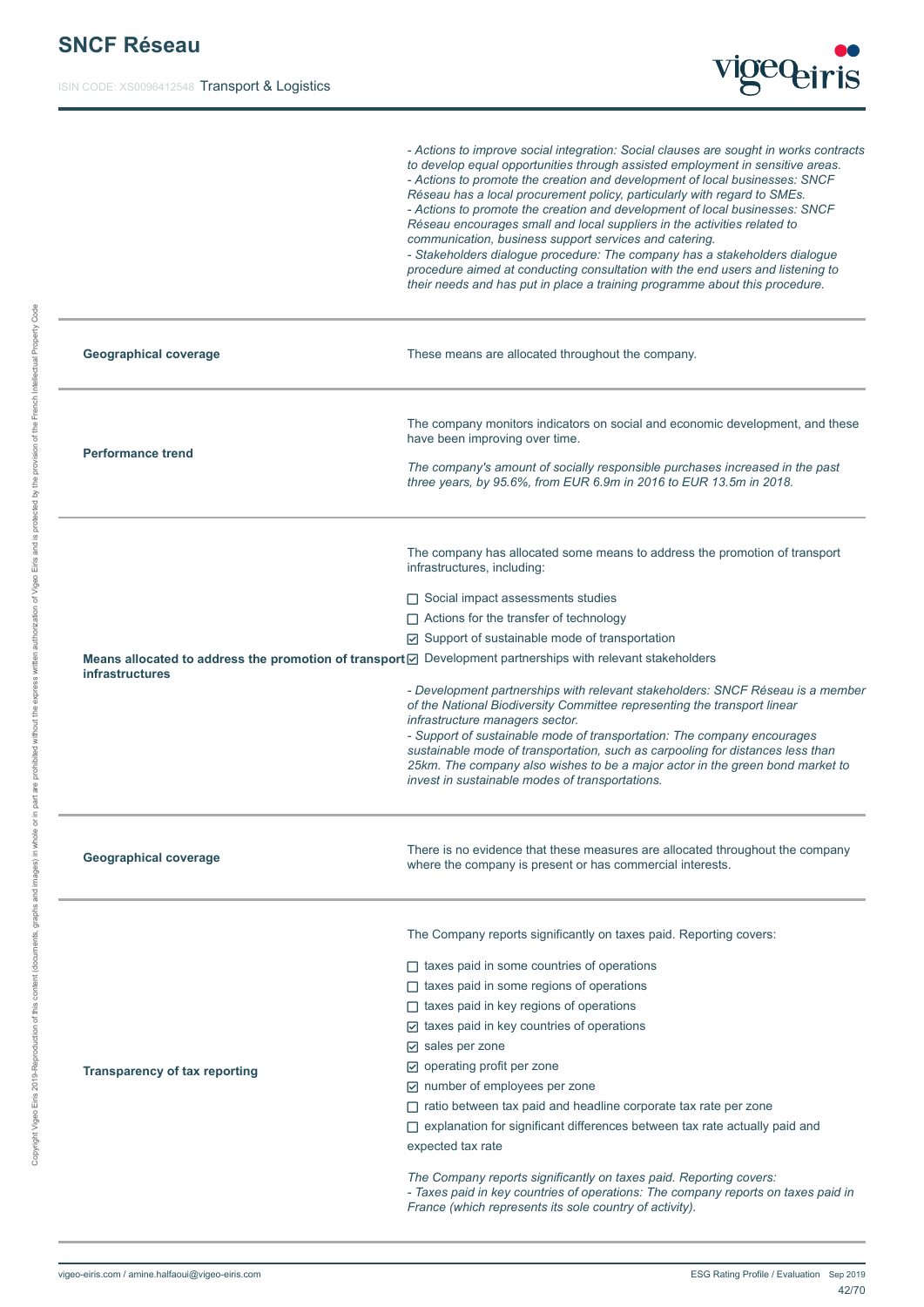![](_page_42_Picture_2.jpeg)

Presence in IMF 'offshore financial centers' and/ or in The Company does not operate in any location considered by the IMF as 'offshore **jurisdictions considered by the OECD as not compliant**financial centres' or in jurisdictions considered by the OECD as not compliant *enough on tax transparency rules.* **enough with tax transparency rules**

> A review of stakeholder sources did not reveal any allegations against the company during the period under review: stakeholders' feedback is neutral.

#### **Stakeholders' feedback**

*As of 09/2019, SNCF Réseau did not appear to be involved in any controversy related to this sustainability driver.*

| Leadership | 76  |
|------------|-----|
| Visibility | 65  |
| Relevance  | 65  |
| Ownership  | 100 |
|            |     |

| <b>Implementation</b> | 65 |
|-----------------------|----|
| Means & resources     | 65 |
| Coverage              | 65 |

| <b>Results</b> | 1:15 |
|----------------|------|
| Performance    | 76   |
| Trends         | 100  |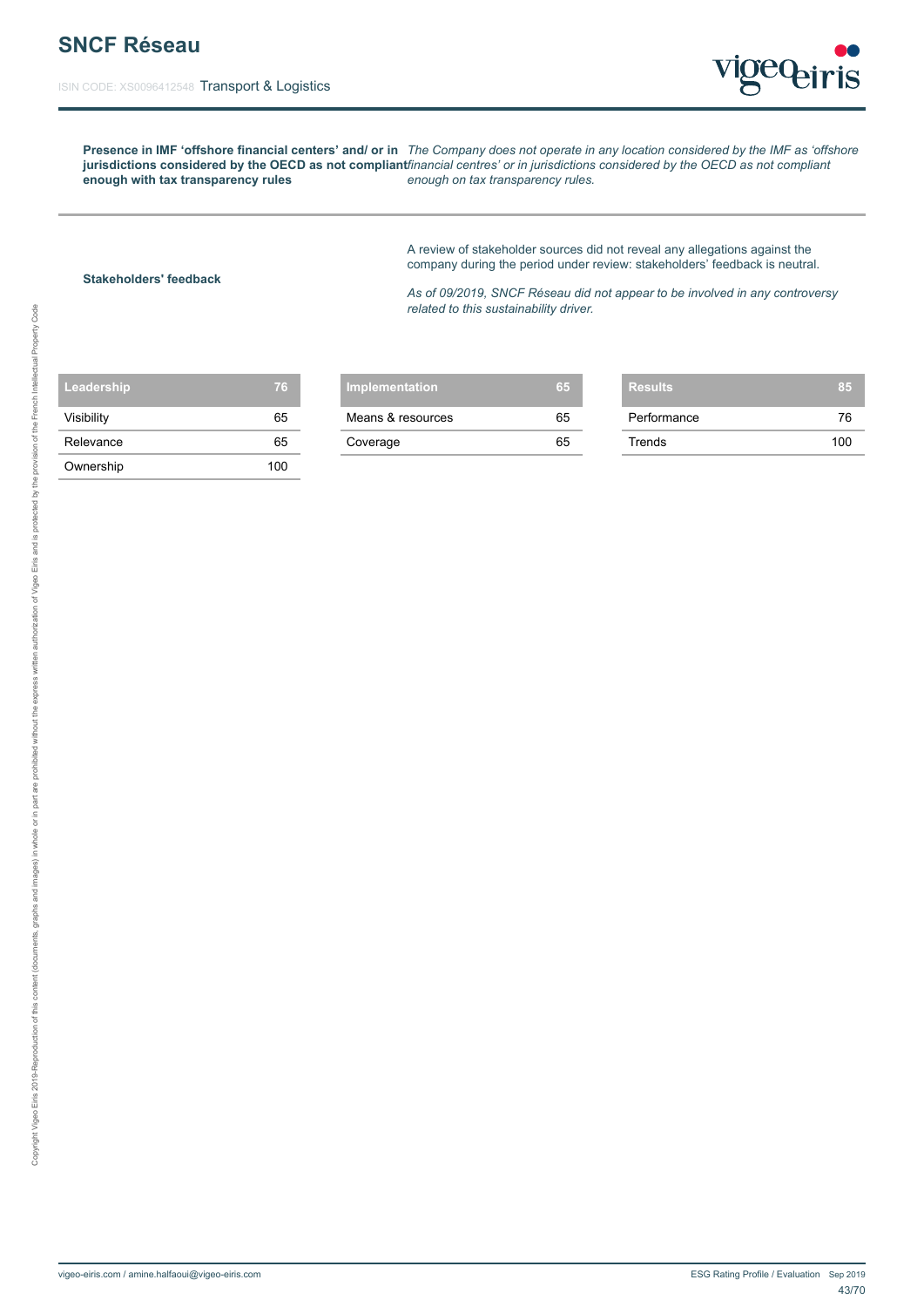ISIN CODE: XS0096412548 Transport & Logistics

![](_page_43_Picture_2.jpeg)

### <span id="page-43-0"></span>**CIN2.1 Promotion of access to postal services**

(deactivated)

Services' accessibility is not of a major concern for Railways Operators, this sustainability driver is, therefore, deactivated for SNCF Réseau.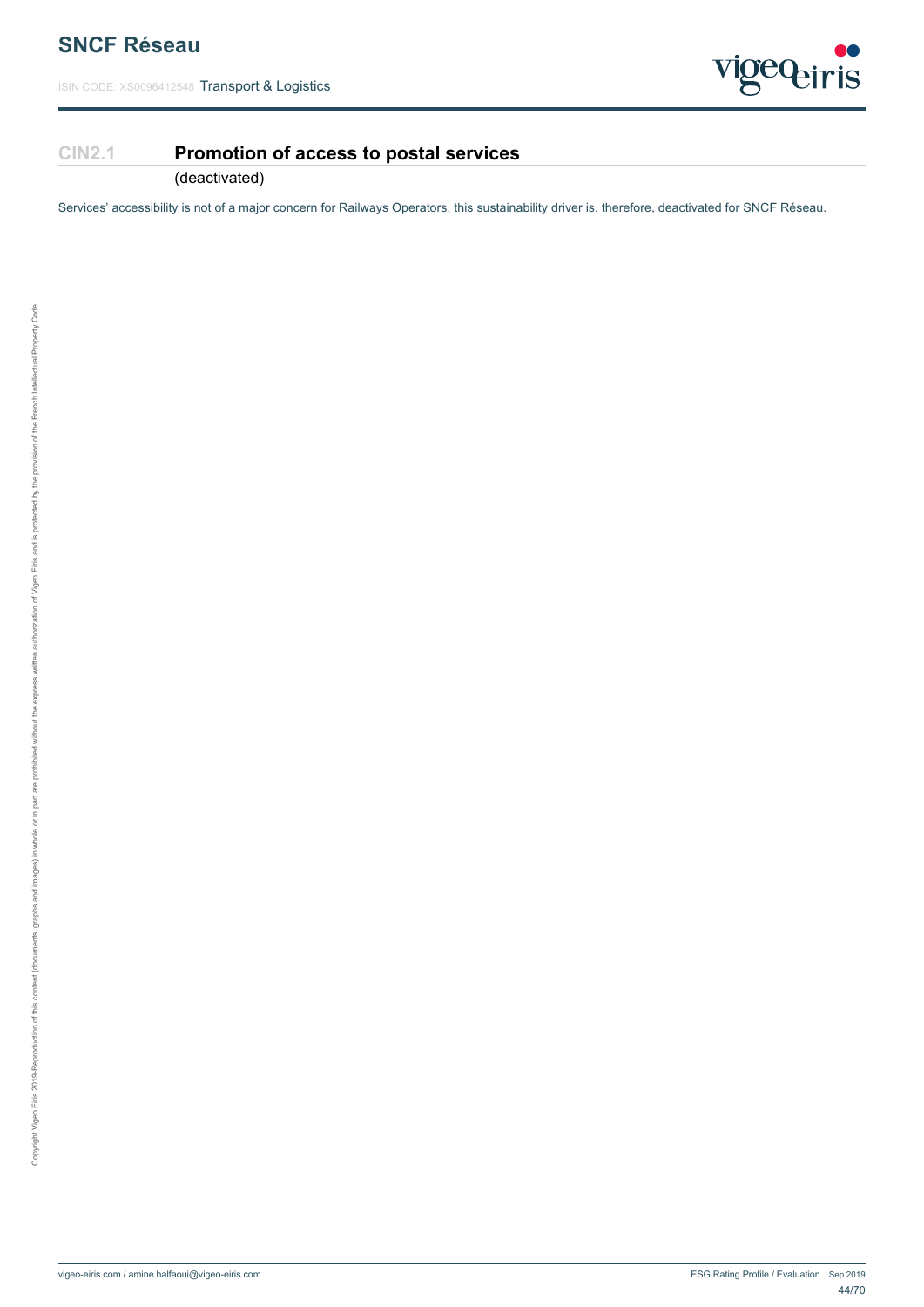![](_page_44_Picture_2.jpeg)

<span id="page-44-0"></span>![](_page_44_Figure_3.jpeg)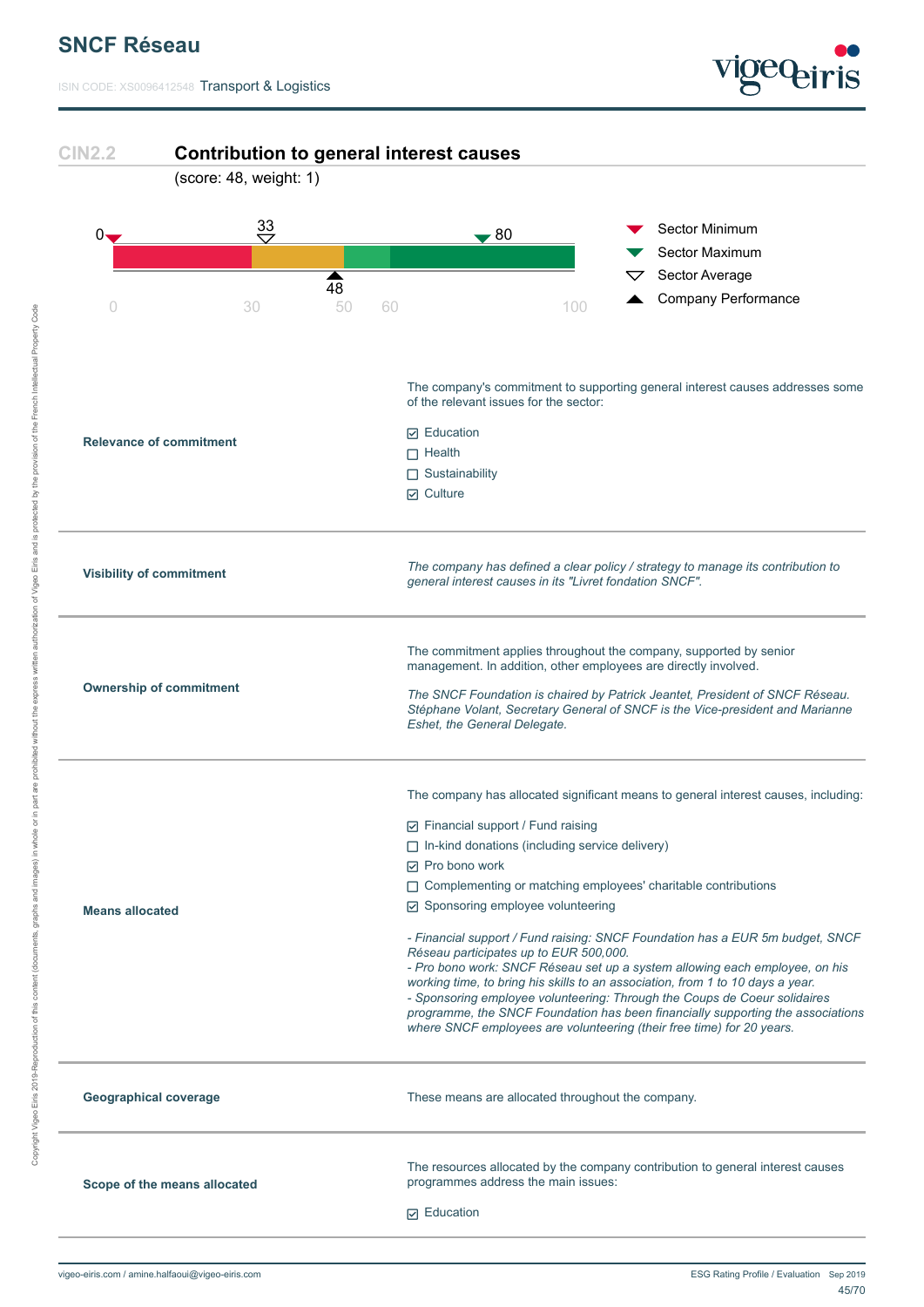![](_page_45_Picture_2.jpeg)

 $\Box$  Health □ Sustainability **⊘** Culture **⊘** Social

Information obtained from the company and public sources regarding the company's contributions to support general interest causes is insufficient.

#### **Performance benchmark for contributions to general interest causes**

*In 2016,2017 and 2018 EUR 500,000 were given by SNCF Réseau to the SNCF Foundation. However since the EBIT of SNCF Reseau was negative in 2018, it is not possible to perform a benchmark relative to its peers.*

The company monitors indicators on contributions to general interest causes, and these have been stable over time.

**Trend in contributions to general interest causes**

*In 2018, EUR 500,000 were given by SNCF Réseau to the SNCF Foundation. A similar amount was given to the foundation in 2016 and 2017.*

| Leadership | 48 |
|------------|----|
| Visibility | 65 |
| Relevance  | 30 |
| Ownership  | 65 |

| Implementation    | 76  |
|-------------------|-----|
| Means & resources | 65  |
| Scope             | 65  |
| Coverage          | 100 |

| <b>Results</b> | P.N |
|----------------|-----|
| Performance    |     |
| Trends         | 65  |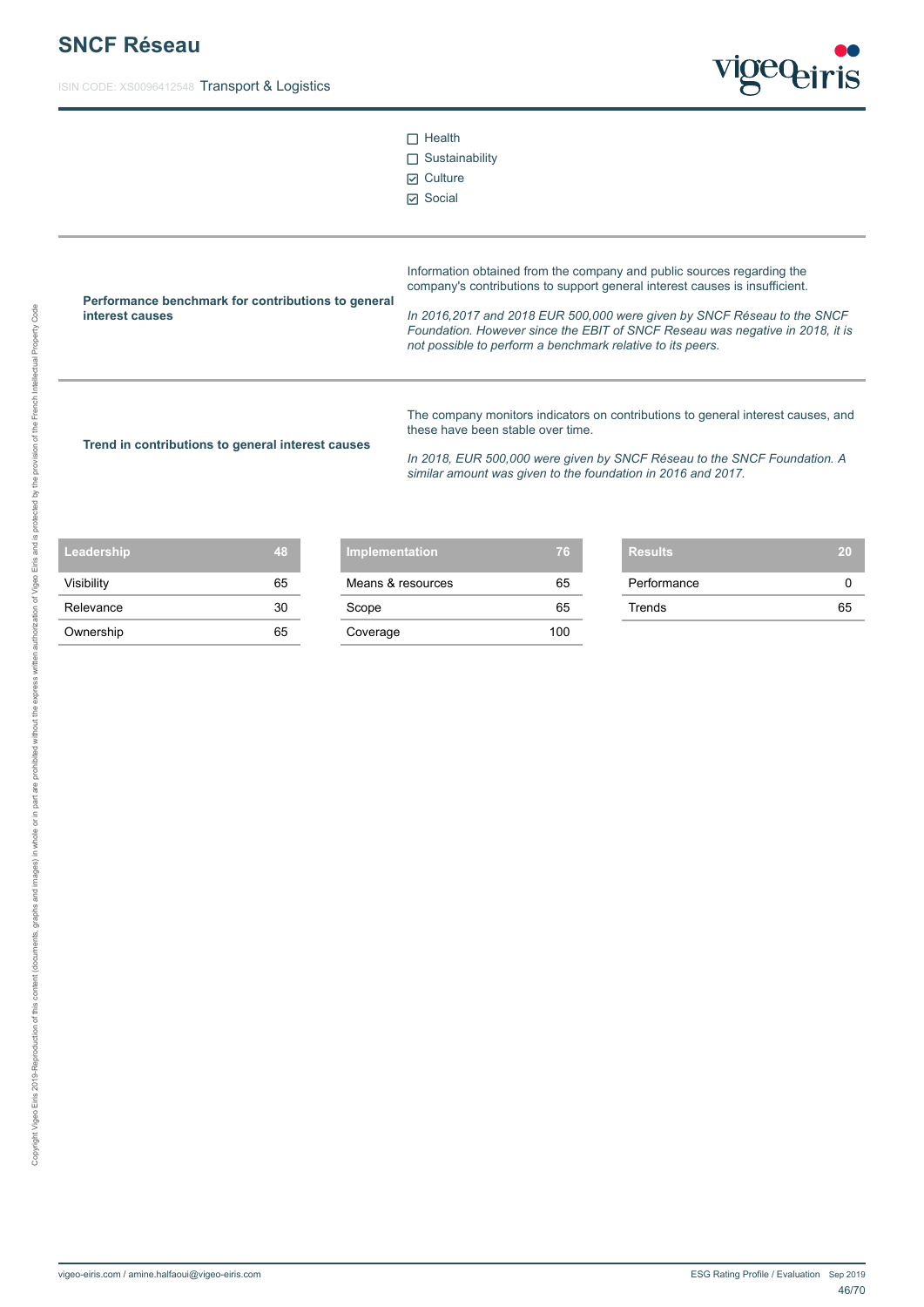ISIN CODE: XS0096412548 Transport & Logistics

### **Business behaviour (C&S) Score: 67 Score: 67 Score: 67 Score: 67 Score: 67 Score: 67 Score: 67 Score: 67 Score: 67 Score: 67 Score: 67 Score: 67 Score: 67 Score: 67 Score: 67 Score: 67 Sc**

<span id="page-46-1"></span><span id="page-46-0"></span>![](_page_46_Figure_4.jpeg)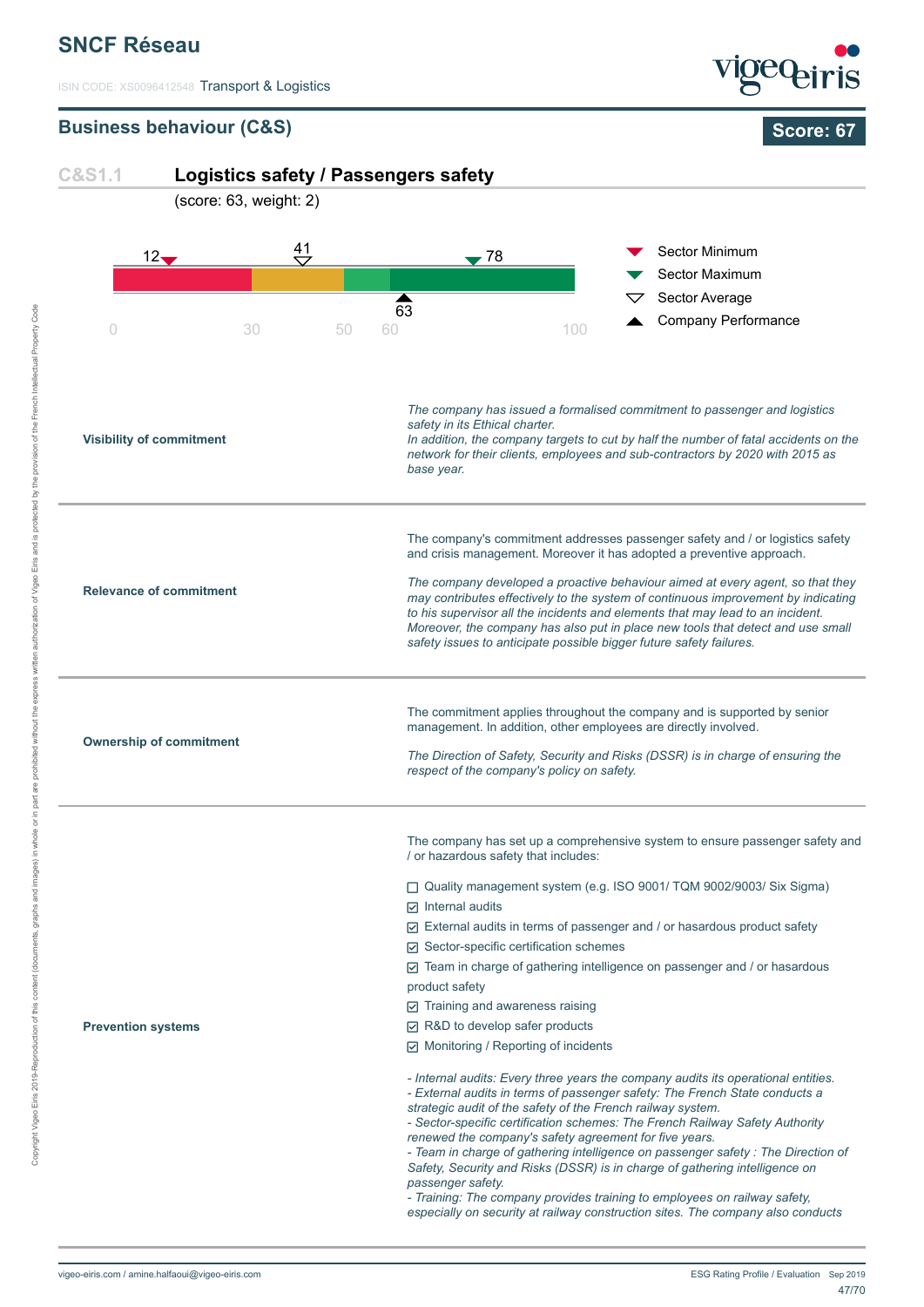|                                                                                           | awareness raising campaigns on safety for the public. This includes topics such as<br>safety when crossing railways.<br>- R&D to develop safer products: The R&D is conducted with the support of the<br>Engineering Department, the company has an investment programme, which aims<br>to renew its infrastructure and to address dangerous level crossings. This<br>investment programme amounted to €139 million in 2018.<br>- Monitoring / Reporting of incidents: The company monitors and reports the<br>number of incidents on its rail network and related deaths and injured. |
|-------------------------------------------------------------------------------------------|----------------------------------------------------------------------------------------------------------------------------------------------------------------------------------------------------------------------------------------------------------------------------------------------------------------------------------------------------------------------------------------------------------------------------------------------------------------------------------------------------------------------------------------------------------------------------------------|
| <b>Crisis management system</b>                                                           | The company has allocated significant human and material resources to its crisis<br>management system and to alert its potential clients.<br>SNCF Réseau elaborated the "Plan de Continuité d'Activité" aimed at treating the<br>major risks of floods, and ensuring the operations are dispatched in a way avoiding<br>the impacts of the floods on operational safety. Each client has a key account<br>manager who keeps them informed in case of incident that may affect they<br>activities.                                                                                      |
| Coverage of the prevention systems                                                        | The company has set up such systems throughout the company.<br>The measures are implemented in France from where the company generates<br>100% of its revenues.                                                                                                                                                                                                                                                                                                                                                                                                                        |
| Stakeholders' feedback                                                                    | A review of stakeholder sources revealed that the Company is involved occasional<br>controversies of high severity.<br>As of 09/2019, SNCF Réseau was involved in 2 controversies<br>- Case 1 (01/04/2019): UPDATE: Le Parisien revealed internal documents<br>regarding the SNCF train derailment<br>- Case 2 (03/07/2018): SNCF fined 600,000 euros for accident<br>A complete analysis of the severity of each case is available in Vigeo Eiris'<br>Controversy Profile.                                                                                                            |
| <b>Company's responsiveness</b>                                                           | Overall, the company is reactive.<br>For each of the above mentioned cases, SNCF Réseau's response is considered:<br>- case 1: The company announced remedial actions for impacted stakeholders in<br>response to the controversy: Internal audits<br>- case 2: The company is non communicative: the company does not appear to be<br>transparent on this case.<br>Analysis of SNCF Réseau's management of each case is available in Vigeo Eiris'<br>Controversy Profile.                                                                                                             |
| Transparency and trends of indicators relative to<br>Logistics safety / Passengers safety | The company's indicators on the outcomes of its logistics safety / passengers<br>safety policy have improved, but not continuously, over the past three years.<br>Number of killed and seriously injured per million km of rail, has decreased but not<br>continuously by 65%, from 0,182 in 2016 to 0,119 in 2018.                                                                                                                                                                                                                                                                    |

 $\sim$ 

 $\overline{\phantom{a}}$ 

 $\sim$ 

| <b>Leadership</b> | 93  |
|-------------------|-----|
| Visibility        | 100 |
| Relevance         | 100 |
| Ownership         | 65  |
|                   |     |

| Implementation    | 577 |    |
|-------------------|-----|----|
| Means & resources | 82  | Pе |
| Coverage          | 65  | ۲۴ |
|                   |     |    |

| <b>Results</b> | 20 |
|----------------|----|
| Performance    | 15 |
| Trends         | 30 |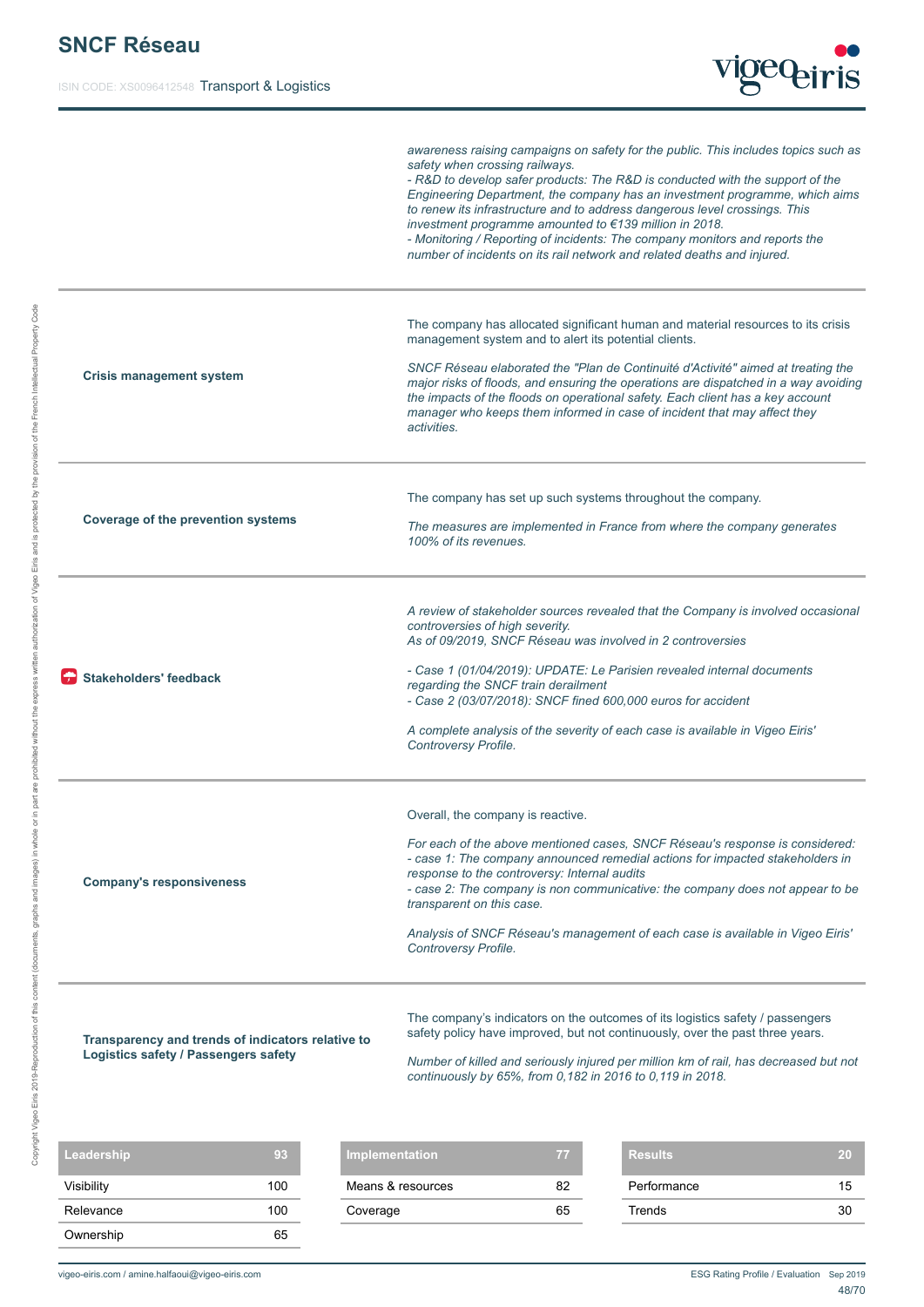![](_page_48_Picture_2.jpeg)

![](_page_48_Figure_3.jpeg)

<span id="page-48-0"></span>**C&S1.3 Responsible customer relations**

![](_page_48_Figure_5.jpeg)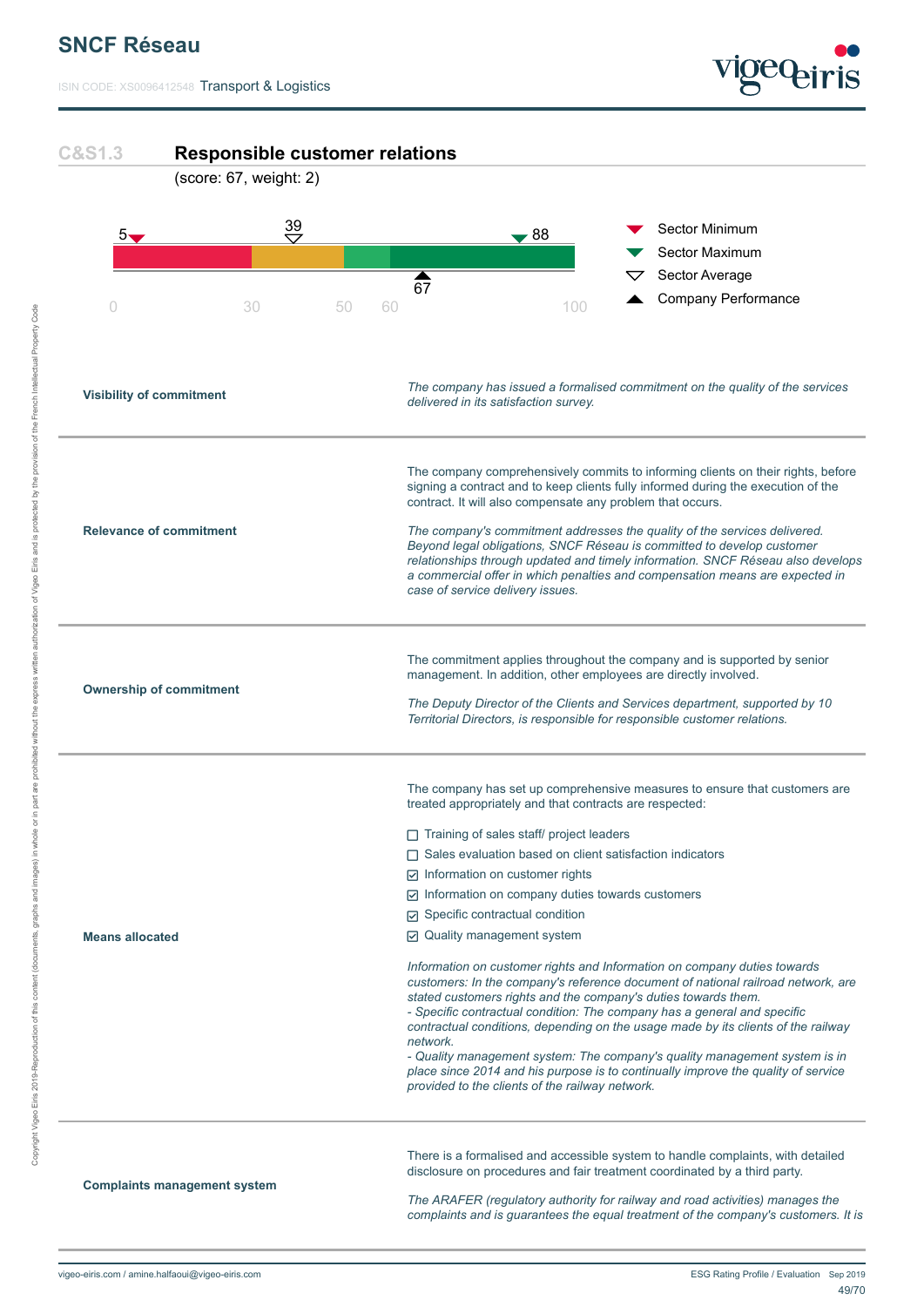#### ISIN CODE: XS0096412548 Transport & Logistics

![](_page_49_Picture_2.jpeg)

*stated in the contract between the state and SNCF reseau that the company will take, after notice of ARAFER, if applicable, corrective action if one of the parties fails to meet its obligations contract or if exceptional circumstances affect the availability of public financing or on the financial roadmap of SNCF Réseau.*

**Coverage of means** The company has set up such systems throughout the company.

Information disclosed on performance indicators such as client satisfaction or client retention is insufficient. **Results**

**Stakeholders' feedback**

A review of stakeholder sources did not reveal any allegations against the company during the period under review: stakeholders' feedback is neutral.

*As of 09/2019, SNCF Réseau did not appear to be involved in any controversy related to this sustainability driver.*

| <b>Leadership</b> | 79  |
|-------------------|-----|
| Visibility        | 65  |
| Relevance         | 100 |
| Ownership         | 65  |

| -86 |
|-----|
| 100 |
| 65  |
|     |

| <b>Results</b> |  |
|----------------|--|
| Performance    |  |

J.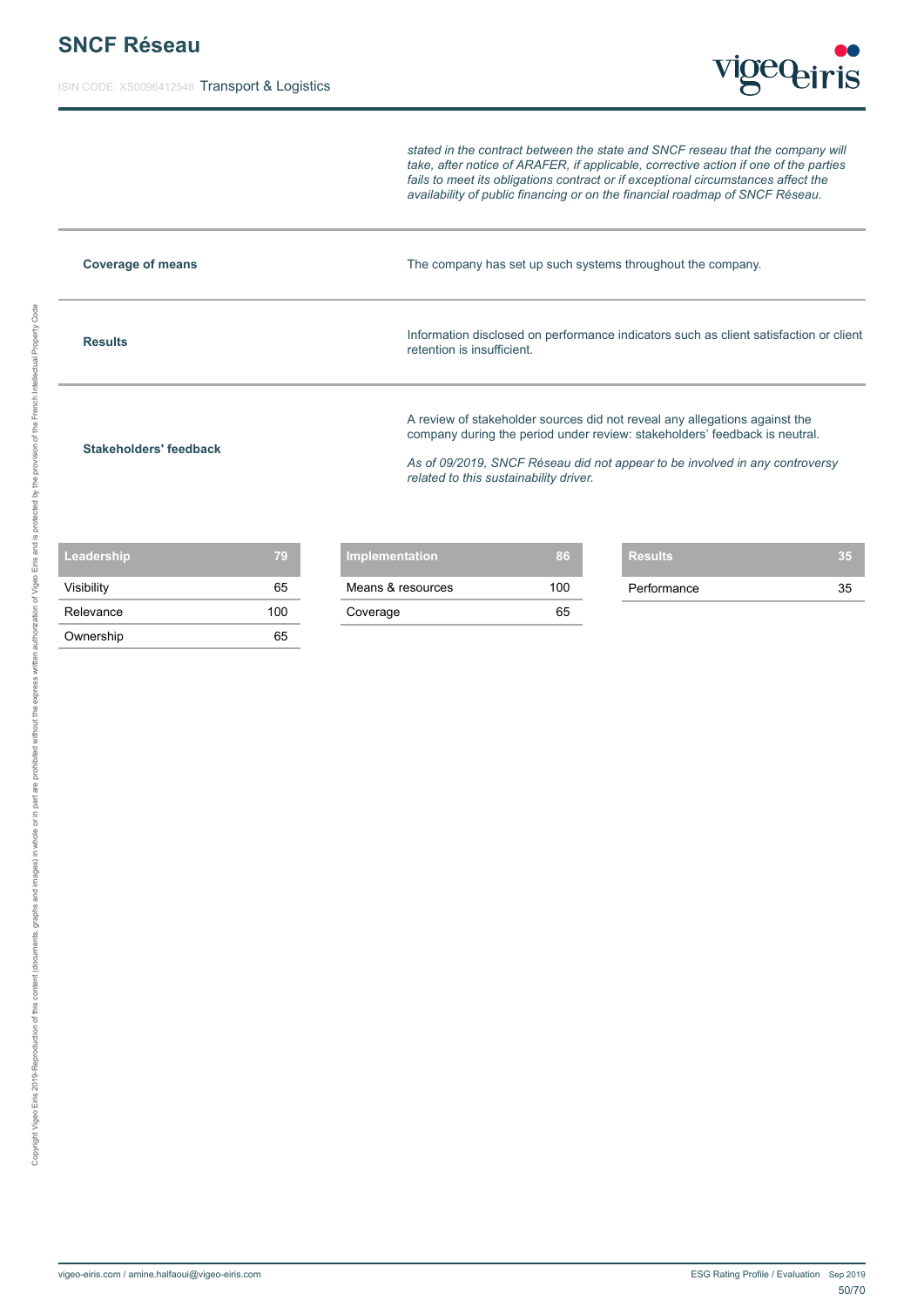<span id="page-50-0"></span>![](_page_50_Figure_3.jpeg)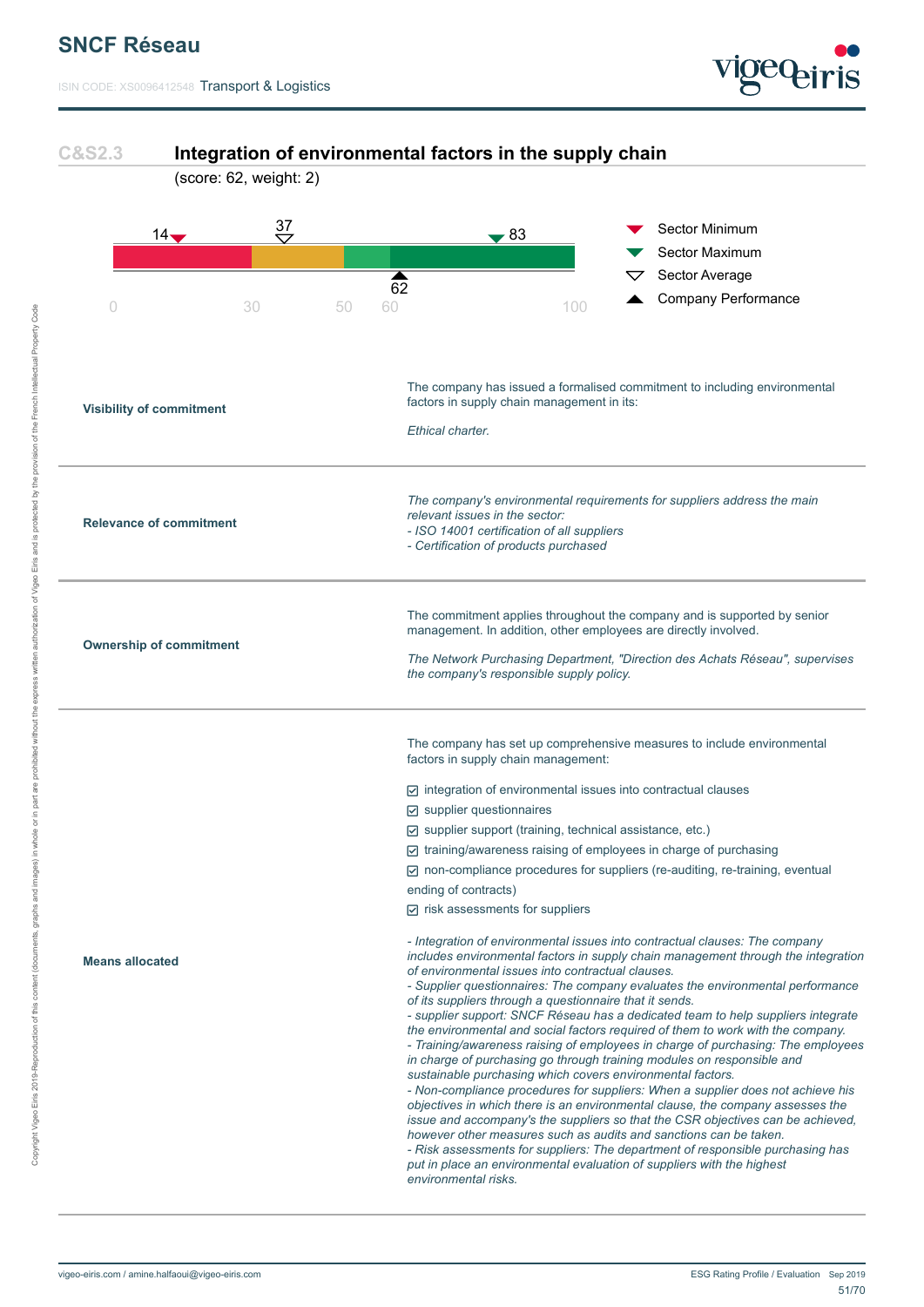Ownership 65

![](_page_51_Picture_2.jpeg)

| <b>Audits of suppliers/subcontractors</b>          |    |                   | audits are carried out by external auditors. | The company has assigned EcoVadis an independent third party to carry out<br>environmental assessment to check the qualifications of the key suppliers. If major<br>environmental risks are identified or in specific markets, dedicated environmental |    |
|----------------------------------------------------|----|-------------------|----------------------------------------------|--------------------------------------------------------------------------------------------------------------------------------------------------------------------------------------------------------------------------------------------------------|----|
| <b>Coverage of Audit</b>                           |    |                   |                                              | There is no evidence that such means cover the main purchases/suppliers.                                                                                                                                                                               |    |
| Share of corrective measures vs problems uncovered |    |                   |                                              | The company does not disclose quantitative data on the share of environmental<br>problems in the supply chain that were addressed by corrective measures.                                                                                              |    |
| Stakeholders' feedback                             |    |                   | related to this sustainability driver.       | A review of stakeholder sources did not reveal any allegations against the<br>company during the period under review: stakeholders' feedback is neutral.<br>As of 09/2019, SNCF Réseau did not appear to be involved in any controversy                |    |
| Leadership                                         | 65 | Implementation    | 79                                           | <b>Results</b>                                                                                                                                                                                                                                         | 43 |
| Visibility                                         | 65 | Means & resources | 100                                          | Performance                                                                                                                                                                                                                                            | 43 |
| Relevance                                          | 65 | Coverage          | 30                                           |                                                                                                                                                                                                                                                        |    |

Coverage 30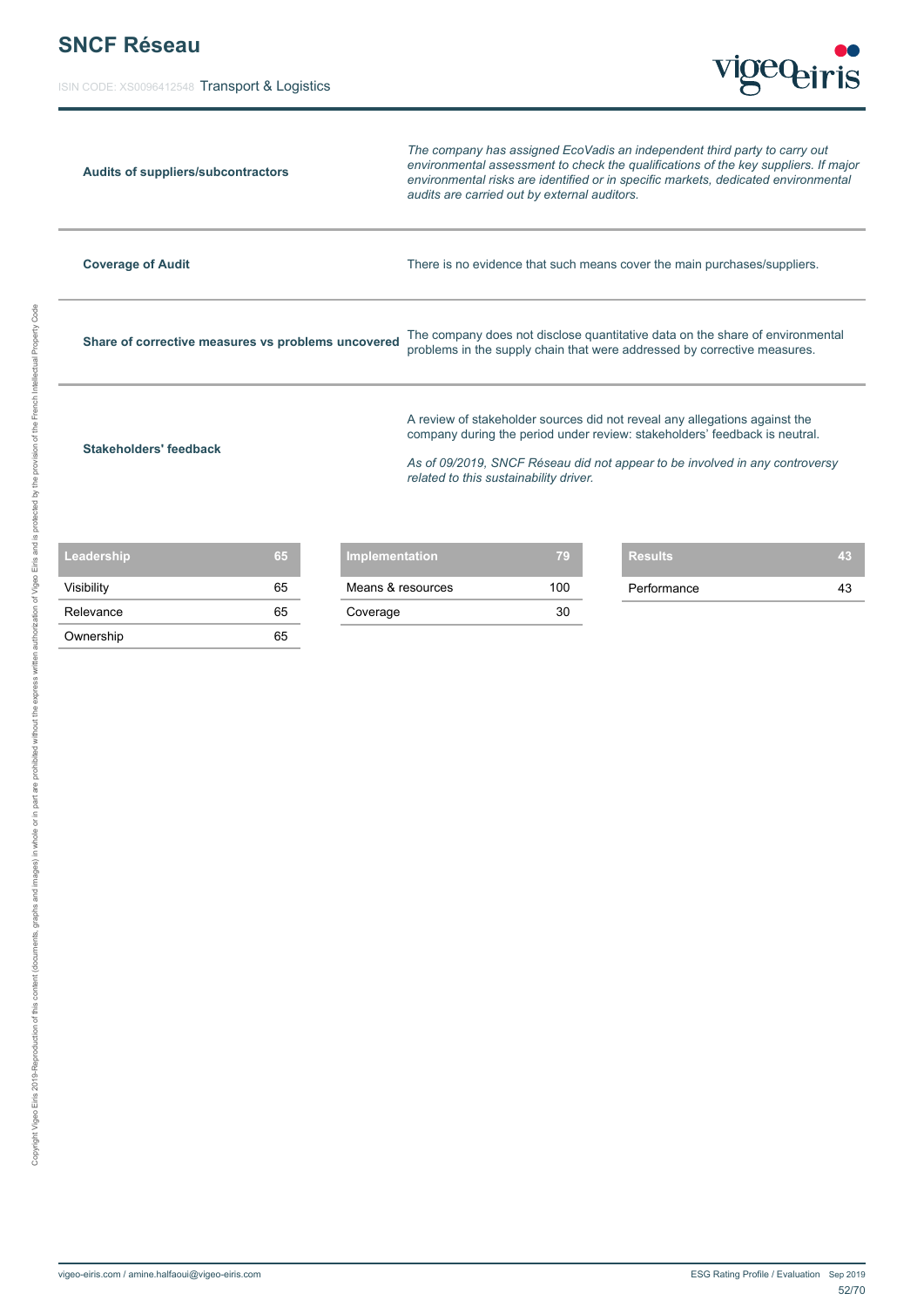<span id="page-52-0"></span>![](_page_52_Figure_3.jpeg)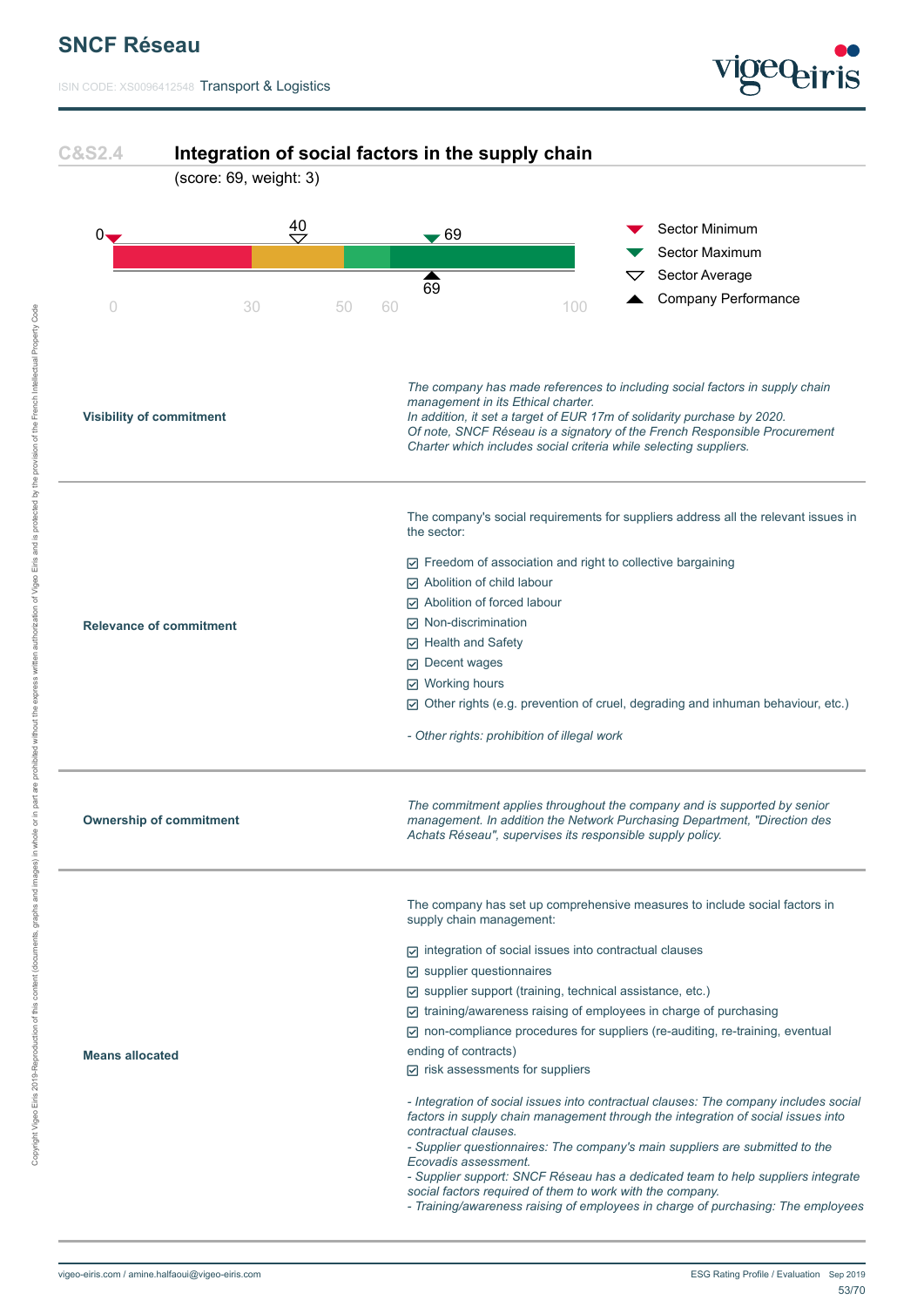ISIN CODE: XS0096412548 Transport & Logistics

![](_page_53_Picture_2.jpeg)

|                                                   |            |                | important suppliers. | sustainable purchasing which covers social factors. | in charge of purchasing go through training modules on responsible and<br>- Non-compliance procedures for suppliers: When a supplier does not achieve his<br>objectives in which there is an social clause, the company assesses the issue and<br>accompany's the suppliers so that the CSR objectives can be achieved, however<br>other measures such as audits and sanctions can be taken.<br>- Risk assessments for suppliers: The department of responsible purchasing has<br>put in place a evaluations of suppliers risks which covers social factors.<br>Of note: the company has a suppliers newsletter, a website dedicated to the<br>communication with suppliers and organises a yearly convention with the 100 most |    |
|---------------------------------------------------|------------|----------------|----------------------|-----------------------------------------------------|---------------------------------------------------------------------------------------------------------------------------------------------------------------------------------------------------------------------------------------------------------------------------------------------------------------------------------------------------------------------------------------------------------------------------------------------------------------------------------------------------------------------------------------------------------------------------------------------------------------------------------------------------------------------------------------------------------------------------------|----|
| Audits of suppliers/subcontractors                |            |                | auditors.            |                                                     | The company has assigned EcoVadis an independent third party to carry out social<br>assessment to check the qualifications of the key suppliers. If major social risks are<br>identified or in specific markets, dedicated social audits are carried out by external                                                                                                                                                                                                                                                                                                                                                                                                                                                            |    |
| <b>Coverage of Audit</b>                          |            |                |                      |                                                     | There is no evidence that such means cover the main purchases/suppliers.                                                                                                                                                                                                                                                                                                                                                                                                                                                                                                                                                                                                                                                        |    |
| Share of corrective measures / problems uncovered |            |                |                      |                                                     | The company does not disclose quantitative data on the share of social problems<br>in the supply chain that were addressed by corrective measures.                                                                                                                                                                                                                                                                                                                                                                                                                                                                                                                                                                              |    |
| <b>Stakeholders' feedback</b>                     |            |                |                      | related to this sustainability driver.              | A review of stakeholder sources did not reveal any allegations against the<br>company during the period under review: stakeholders' feedback is neutral.<br>As of 09/2019, SNCF Réseau did not appear to be involved in any controversy                                                                                                                                                                                                                                                                                                                                                                                                                                                                                         |    |
| Leadership                                        | 86         | Implementation |                      | 79                                                  | <b>Results</b>                                                                                                                                                                                                                                                                                                                                                                                                                                                                                                                                                                                                                                                                                                                  | 43 |
| Visibility<br>Relevance                           | 100<br>100 |                | Means & resources    | 100<br>30                                           | Performance                                                                                                                                                                                                                                                                                                                                                                                                                                                                                                                                                                                                                                                                                                                     | 43 |
|                                                   |            | Coverage       |                      |                                                     |                                                                                                                                                                                                                                                                                                                                                                                                                                                                                                                                                                                                                                                                                                                                 |    |

Ownership 65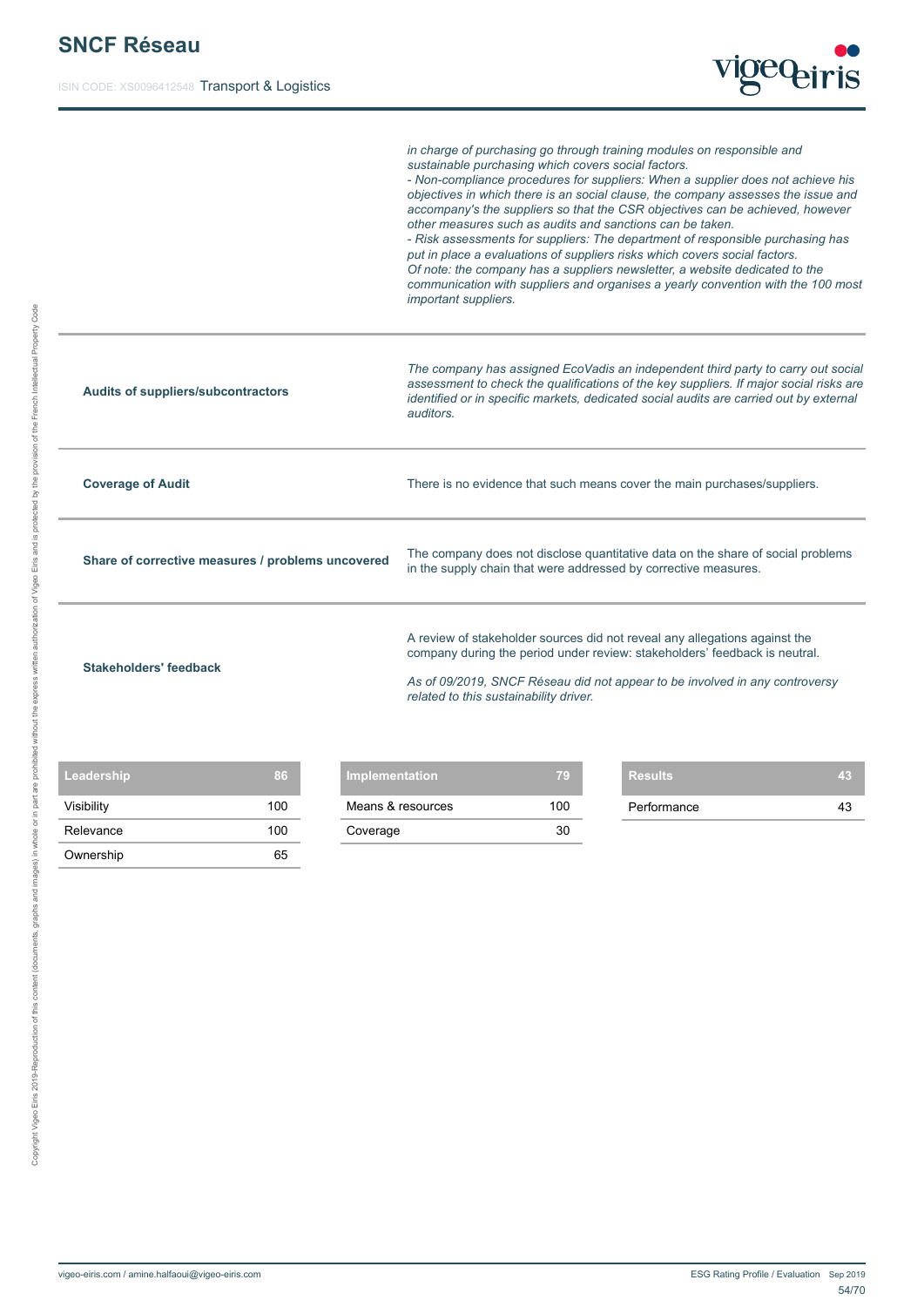![](_page_54_Picture_2.jpeg)

<span id="page-54-0"></span>![](_page_54_Figure_3.jpeg)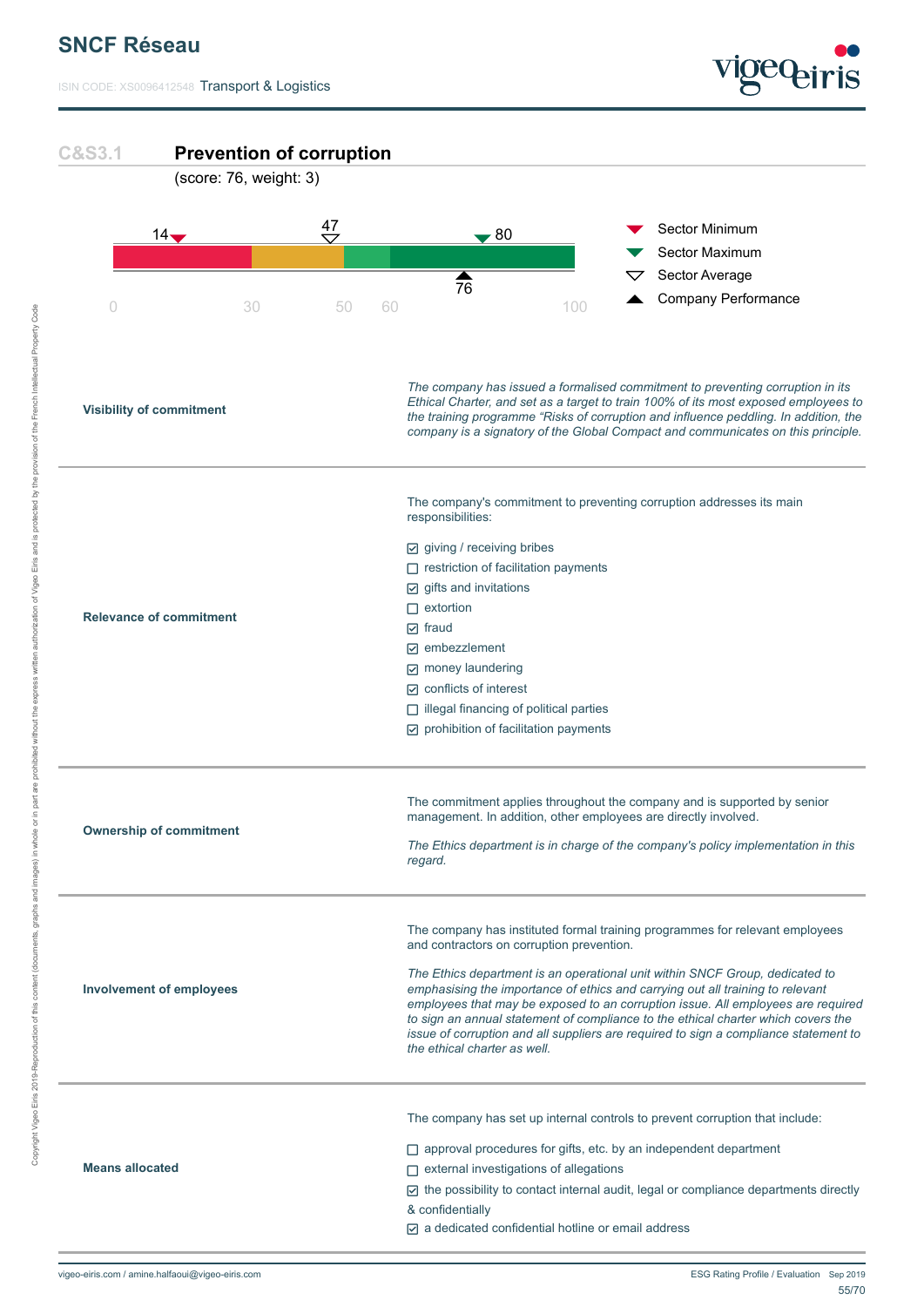ISIN CODE: XS0096412548 Transport & Logistics

![](_page_55_Picture_2.jpeg)

| Visibility                         | 100 | Means & resources                                                                                                                                                       | 65 | Performance                                                                                                                                                                                                                                                                                                                                                                                                                                                                                                                                                                                      | 77 |
|------------------------------------|-----|-------------------------------------------------------------------------------------------------------------------------------------------------------------------------|----|--------------------------------------------------------------------------------------------------------------------------------------------------------------------------------------------------------------------------------------------------------------------------------------------------------------------------------------------------------------------------------------------------------------------------------------------------------------------------------------------------------------------------------------------------------------------------------------------------|----|
| Leadership                         | 76  | Implementation                                                                                                                                                          | 76 | Results                                                                                                                                                                                                                                                                                                                                                                                                                                                                                                                                                                                          | 77 |
| Stakeholders' feedback             |     | related to this sustainability driver.                                                                                                                                  |    | A review of stakeholder sources did not reveal any allegations against the<br>company during the period under review: stakeholders' feedback is neutral.<br>As of 09/2019, SNCF Réseau did not appear to be involved in any controversy                                                                                                                                                                                                                                                                                                                                                          |    |
| <b>Reporting</b>                   |     | internally and on how they were handled:<br>investigation, with the actions taken.                                                                                      |    | The company discloses quantitative data on the corruption incidents reported<br>The company discloses the number of alerts received by the ethics department, the<br>nature (fraud, conflict of interest etc), the admissibility and the results of the                                                                                                                                                                                                                                                                                                                                          |    |
| <b>Coverage of Means allocated</b> |     | sales agents and business partners.                                                                                                                                     |    | The measures implemented cover all significant parts of the company as well as                                                                                                                                                                                                                                                                                                                                                                                                                                                                                                                   |    |
|                                    |     | confidentially.<br>place that can be contacted for corruption issues.<br>its suppliers.                                                                                 |    | - The possibility to contact internal audit, legal or compliance departments directly<br>& confidentially: The possibility to contact ethics department directly &<br>- A dedicated confidential hotline or email address: A whistle-blower scheme is in<br>- Risk assessment of company vulnerability: The company has a risk mapping that<br>identifies, analyses and prioritises risks of exposures to corruption.<br>- Due diligence in evaluating contracts/suppliers: SNCF Reseau has issued an<br>ethical charter for its suppliers that covers due diligence in evaluating contracts for |    |
|                                    |     | $\Box$ identify and black list known bribe payers                                                                                                                       |    | $\Box$ external audits (by an independent, external specialised organisation)                                                                                                                                                                                                                                                                                                                                                                                                                                                                                                                    |    |
|                                    |     | $\nabla$ risk assessment of company vulnerability<br>$\boxdot$ due diligence in evaluating contracts/suppliers<br>$\Box$ systems for appointment/remuneration of agents |    |                                                                                                                                                                                                                                                                                                                                                                                                                                                                                                                                                                                                  |    |
|                                    |     | conduct etc.)                                                                                                                                                           |    | $\Box$ internal audits (internal verification of compliance with the company's code of                                                                                                                                                                                                                                                                                                                                                                                                                                                                                                           |    |

Coverage 100

Relevance 65 Ownership 65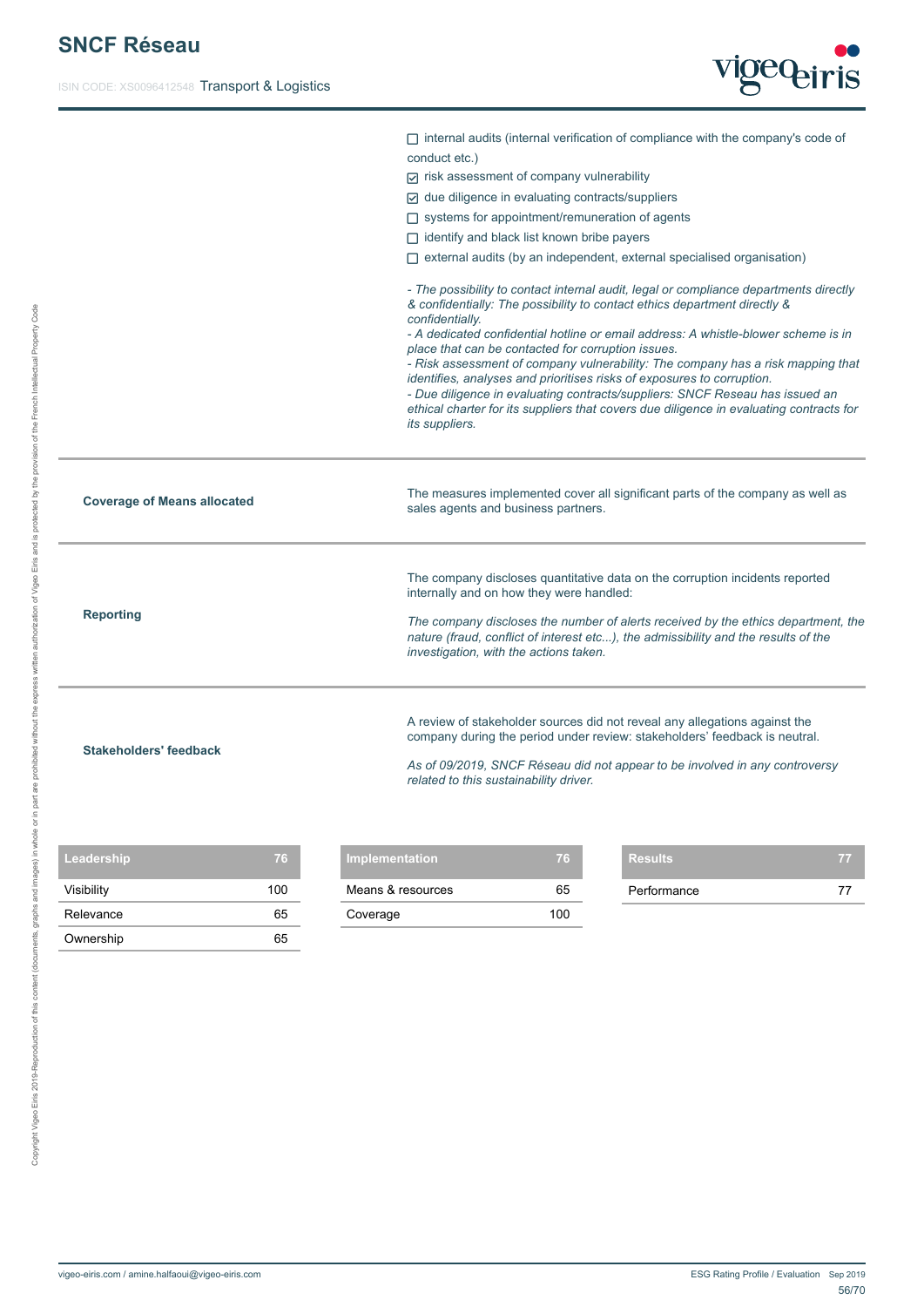![](_page_56_Picture_2.jpeg)

![](_page_56_Figure_3.jpeg)

<span id="page-56-0"></span>**C&S3.2 Prevention of anti-competitive practices**

![](_page_56_Figure_5.jpeg)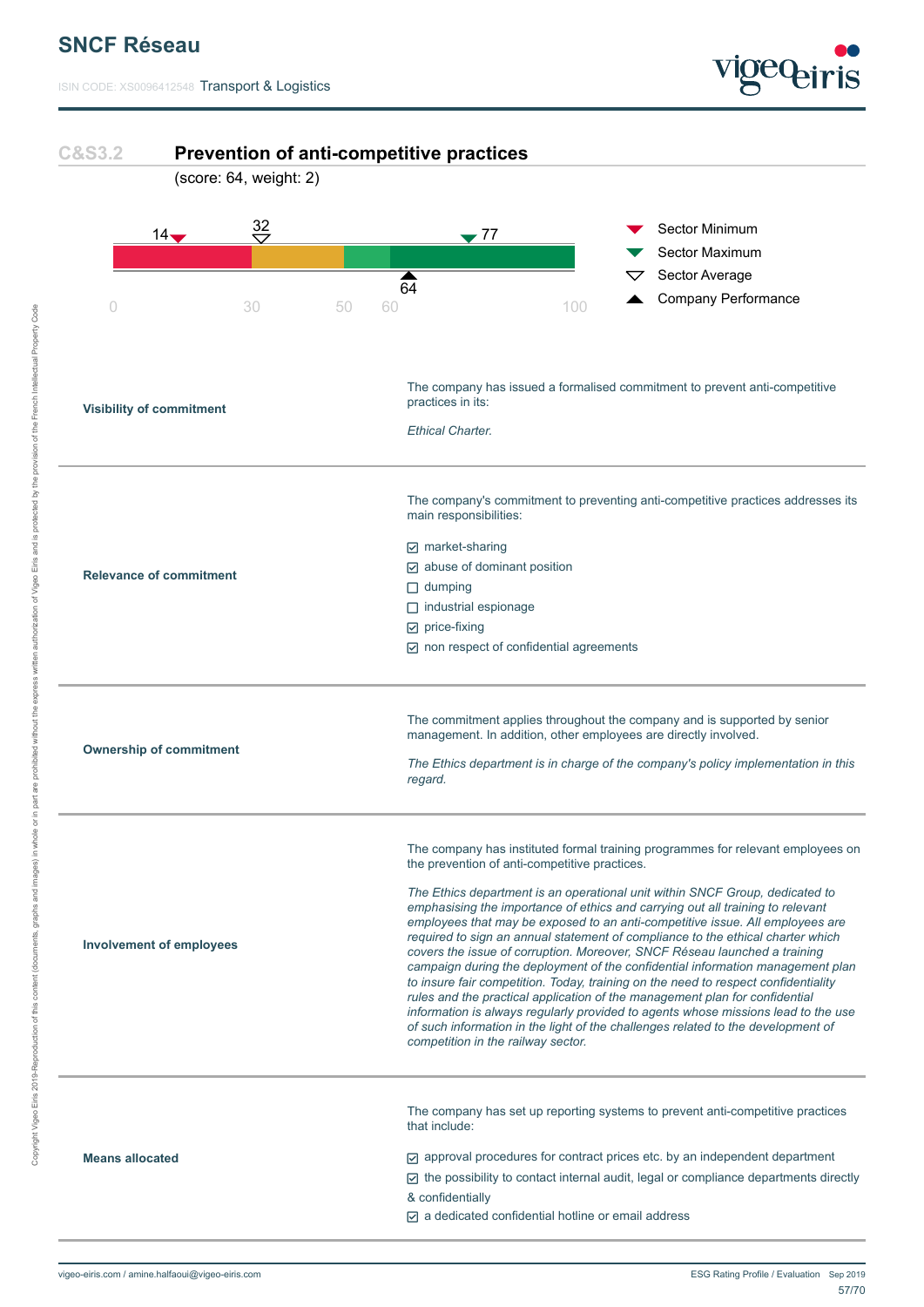ISIN CODE: XS0096412548 Transport & Logistics

![](_page_57_Picture_2.jpeg)

|                        | $\Box$ risk assessment of vulnerability areas within the company<br>$\Box$ internal audits (internal verification of compliance with the company's code of                                                                                                                                                                                                                                                                                                                                                                             |
|------------------------|----------------------------------------------------------------------------------------------------------------------------------------------------------------------------------------------------------------------------------------------------------------------------------------------------------------------------------------------------------------------------------------------------------------------------------------------------------------------------------------------------------------------------------------|
|                        | conduct etc.)                                                                                                                                                                                                                                                                                                                                                                                                                                                                                                                          |
|                        | $\Box$ external audits (by an independent, external specialised organisation)                                                                                                                                                                                                                                                                                                                                                                                                                                                          |
|                        | $\Box$ external investigations of allegations                                                                                                                                                                                                                                                                                                                                                                                                                                                                                          |
|                        | - Approval procedures for contract prices etc. by an independent department: The<br>company is subject to the power of control and sanction of ARAFER, who reviews<br>all attributions of contracts.<br>- The possibility to contact internal audit, legal or compliance departments directly<br>& confidentially: The Ethics department can be contacted directly & confidentially.<br>- A dedicated confidential hotline or email address: A whistle-blower scheme is in<br>place that can be contacted for anti-competitive issues. |
| Coverage               | The measures implemented cover all significant parts of the company as well as<br>sales agents and business partners.                                                                                                                                                                                                                                                                                                                                                                                                                  |
| <b>Reporting</b>       | The company explicitly states that no antitrust cases were reported internally during<br>the period under review.                                                                                                                                                                                                                                                                                                                                                                                                                      |
| Stakeholders' feedback | A review of stakeholder sources did not reveal any allegations against the<br>company during the period under review: stakeholders' feedback is neutral.<br>As of 09/2019, SNCF Réseau did not appear to be involved in any controversy<br>related to this sustainability driver.                                                                                                                                                                                                                                                      |
|                        |                                                                                                                                                                                                                                                                                                                                                                                                                                                                                                                                        |

| Leadership | 65 |
|------------|----|
| Visibility | 65 |
| Relevance  | 65 |
| Ownership  | 65 |
|            |    |

| Implementation    | -54 |
|-------------------|-----|
| Means & resources | 30  |
| Coverage          | 100 |

| <b>Results</b> |  |
|----------------|--|
| Performance    |  |

I

J.

 $\rightarrow$ 

à.

 $\sim$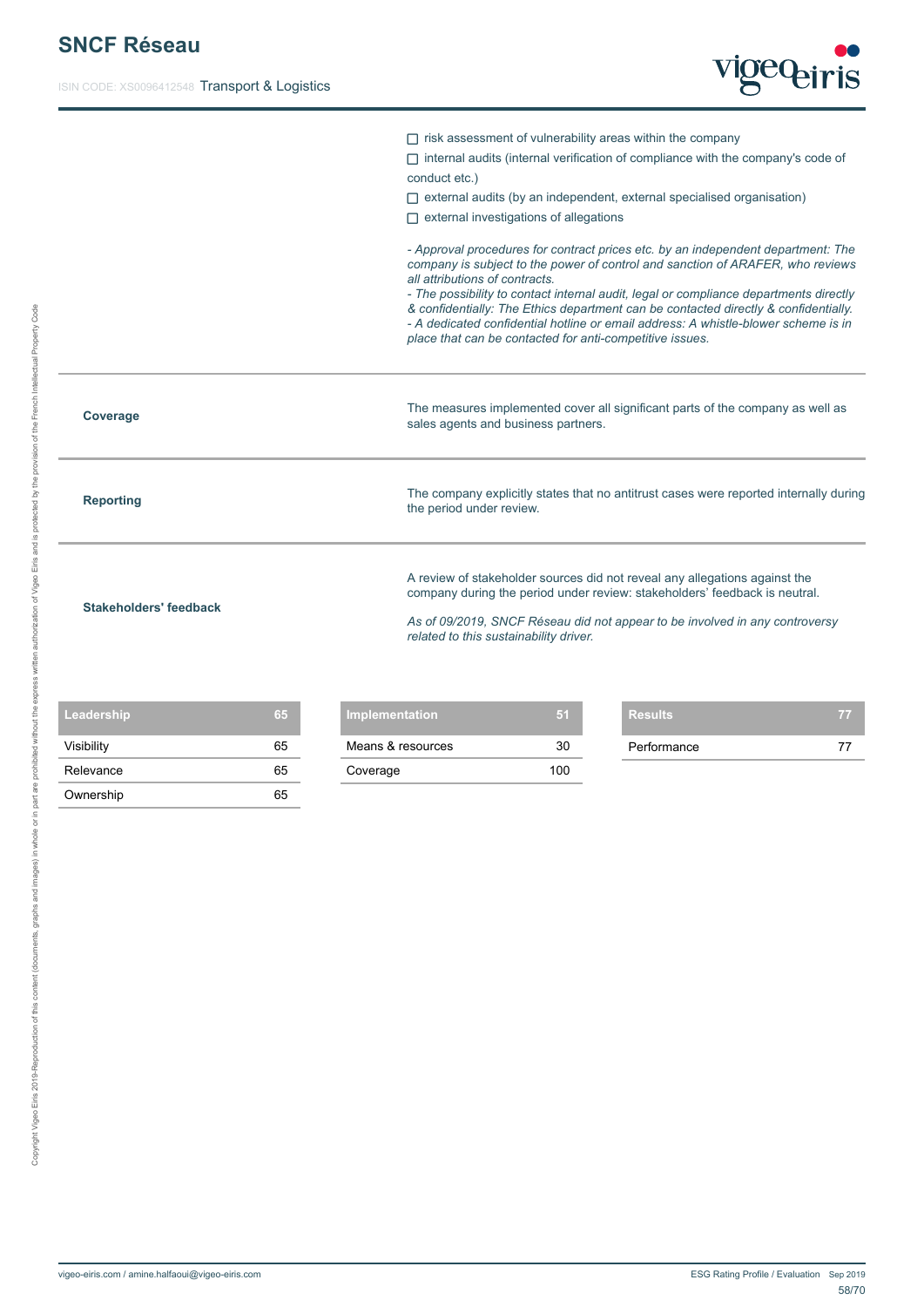<span id="page-58-0"></span>![](_page_58_Figure_3.jpeg)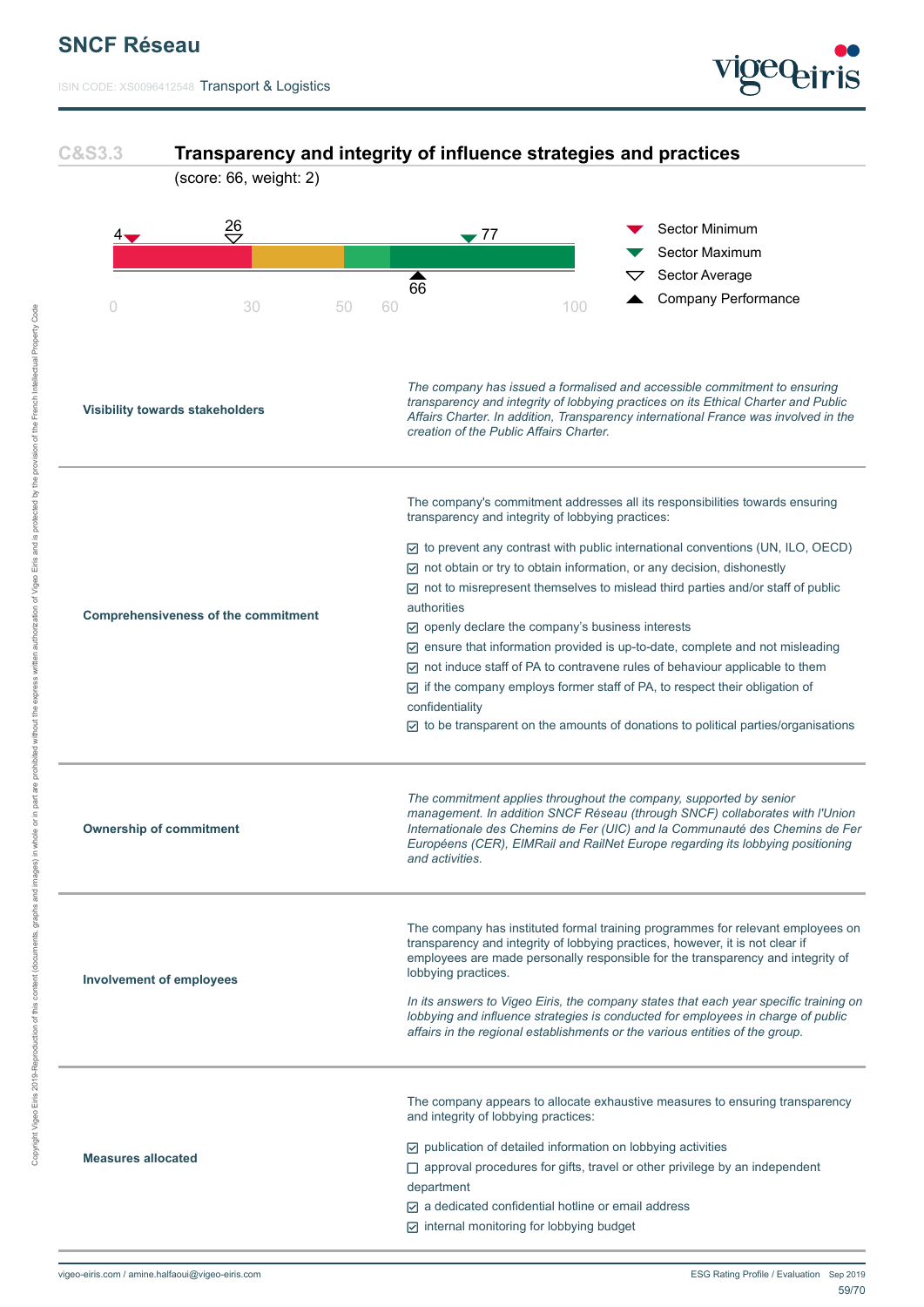ISIN CODE: XS0096412548 Transport & Logistics

![](_page_59_Picture_2.jpeg)

|                        | $\Box$ internal audits for lobbying activities                                                                                                                                                                                                                                                                                                                                                                                                                                                                                                                                                                                                                                                                                                                                                                                                                                                                                                                                                                                                                                                                                                                                                                                                                                                                                                                                                          |
|------------------------|---------------------------------------------------------------------------------------------------------------------------------------------------------------------------------------------------------------------------------------------------------------------------------------------------------------------------------------------------------------------------------------------------------------------------------------------------------------------------------------------------------------------------------------------------------------------------------------------------------------------------------------------------------------------------------------------------------------------------------------------------------------------------------------------------------------------------------------------------------------------------------------------------------------------------------------------------------------------------------------------------------------------------------------------------------------------------------------------------------------------------------------------------------------------------------------------------------------------------------------------------------------------------------------------------------------------------------------------------------------------------------------------------------|
|                        | ⊓ independent party for monitoring lobbying budget/external audit                                                                                                                                                                                                                                                                                                                                                                                                                                                                                                                                                                                                                                                                                                                                                                                                                                                                                                                                                                                                                                                                                                                                                                                                                                                                                                                                       |
|                        | $\Box$ external investigations of allegations                                                                                                                                                                                                                                                                                                                                                                                                                                                                                                                                                                                                                                                                                                                                                                                                                                                                                                                                                                                                                                                                                                                                                                                                                                                                                                                                                           |
|                        | $\triangleright$ disclosure of the positions in the period of preparation of a debate and during                                                                                                                                                                                                                                                                                                                                                                                                                                                                                                                                                                                                                                                                                                                                                                                                                                                                                                                                                                                                                                                                                                                                                                                                                                                                                                        |
|                        | the debate                                                                                                                                                                                                                                                                                                                                                                                                                                                                                                                                                                                                                                                                                                                                                                                                                                                                                                                                                                                                                                                                                                                                                                                                                                                                                                                                                                                              |
|                        | - Publication of detailed information on lobbying activities: Since the entry into force<br>of the Sapin 2 law and the entry in the national register of representatives of<br>interests we publish every year an activity report. At the European level, the<br>company updates the data published in the transparency register every year.<br>- A dedicated confidential hotline or email address: A whistle-blower scheme is in<br>place that can be contacted for lobbying issues.<br>- Internal monitoring for lobbying budget: The company discloses its lobbying<br>budget at HATVP and in the european transparency register.<br>- Disclosure of the positions in the period of preparation of a debate and during the<br>debate: At the French level, interest advocacy actions are reported to the HATVP.<br>The object of each action thus makes it possible to know the positions defended by<br>SNCF Reseau. In addition, the company are regularly heard in parliament. At<br>European level, an up-to-date summary list of the meetings with the European<br>Commission is available on the transparency register. In addition, the responses to<br>the consultations on the legislative and regulatory proposals are published on the<br>European Commission website, as well as position notes.<br>Of note, the company states that is has an approval procedures for gifts, travel or |
|                        | other privilege by an independent department, however no further details are<br>provided.                                                                                                                                                                                                                                                                                                                                                                                                                                                                                                                                                                                                                                                                                                                                                                                                                                                                                                                                                                                                                                                                                                                                                                                                                                                                                                               |
| Coverage               | SNCF Group is registered on the European Commission's Register of Interest<br>Representatives and to the French national register "Haute Autorité pour la<br>Transparence de la Vie Publique".                                                                                                                                                                                                                                                                                                                                                                                                                                                                                                                                                                                                                                                                                                                                                                                                                                                                                                                                                                                                                                                                                                                                                                                                          |
|                        | The company reports the total budget dedicated to lobbying practices.                                                                                                                                                                                                                                                                                                                                                                                                                                                                                                                                                                                                                                                                                                                                                                                                                                                                                                                                                                                                                                                                                                                                                                                                                                                                                                                                   |
| <b>Reporting</b>       | According to the French national register, SNCF Reseau budget ranges below EUR<br>10,000.                                                                                                                                                                                                                                                                                                                                                                                                                                                                                                                                                                                                                                                                                                                                                                                                                                                                                                                                                                                                                                                                                                                                                                                                                                                                                                               |
| Stakeholders' feedback | A review of stakeholder sources did not reveal any allegations against the<br>company during the period under review: stakeholders' feedback is neutral.<br>As of 09/2019, SNCF Réseau did not appear to be involved in any controversy<br>related to this sustainability driver.                                                                                                                                                                                                                                                                                                                                                                                                                                                                                                                                                                                                                                                                                                                                                                                                                                                                                                                                                                                                                                                                                                                       |
|                        |                                                                                                                                                                                                                                                                                                                                                                                                                                                                                                                                                                                                                                                                                                                                                                                                                                                                                                                                                                                                                                                                                                                                                                                                                                                                                                                                                                                                         |

Copyright Vigeo Erins content (documents, graphs, and images) in whole or in part are prohibited without the express wittlen authorated on Vigeo Erins and is probeded by the provision of the Fench Indellectual Property Cod

 $\sim$ 

Copyright Vigeo Eris 2019-Reproduction of this content (documents, graphs and images) in whole or in part are prohibited with corrective say ritten authorization of Vigeo Eris and is proteded by the provision of the French

| Leadership | 83  |
|------------|-----|
| Visibility | 100 |
| Relevance  | 65  |
| Ownership  | 100 |
|            |     |

| Implementation    | ľМ |
|-------------------|----|
| Means & resources | 82 |
| Coverage          | 30 |
|                   |    |

| <b>Results</b> |  |
|----------------|--|
| Performance    |  |
|                |  |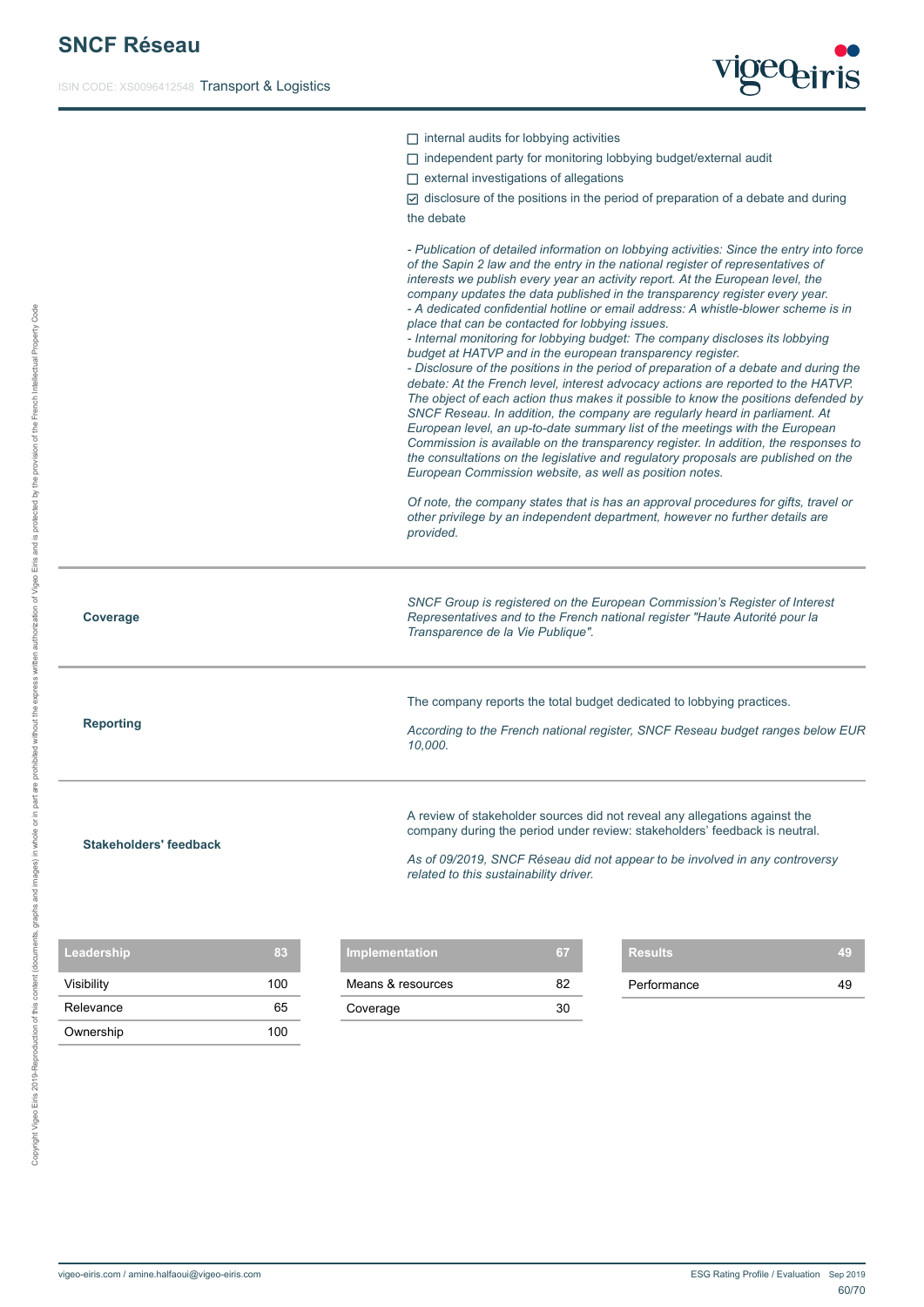ISIN CODE: XS0096412548 Transport & Logistics

### **Corporate governance Score: 62 Score: 62 Score: 62**

<span id="page-60-1"></span><span id="page-60-0"></span>![](_page_60_Figure_4.jpeg)

authorization of Vigeo Eiris and is protected by the provision of the French Intellectual Property Code Copyright Vigeo Erins content (documents, graphs, and images) in whole or in part are prohibited without the express wittlen authorated on Vigeo Erins and is probeded by the provision of the Fench Indellectual Property Cod written Copyright Video Eiris 2019-Reproduction of this content (documents, graphs and images) in whole or in part are prohibited without the express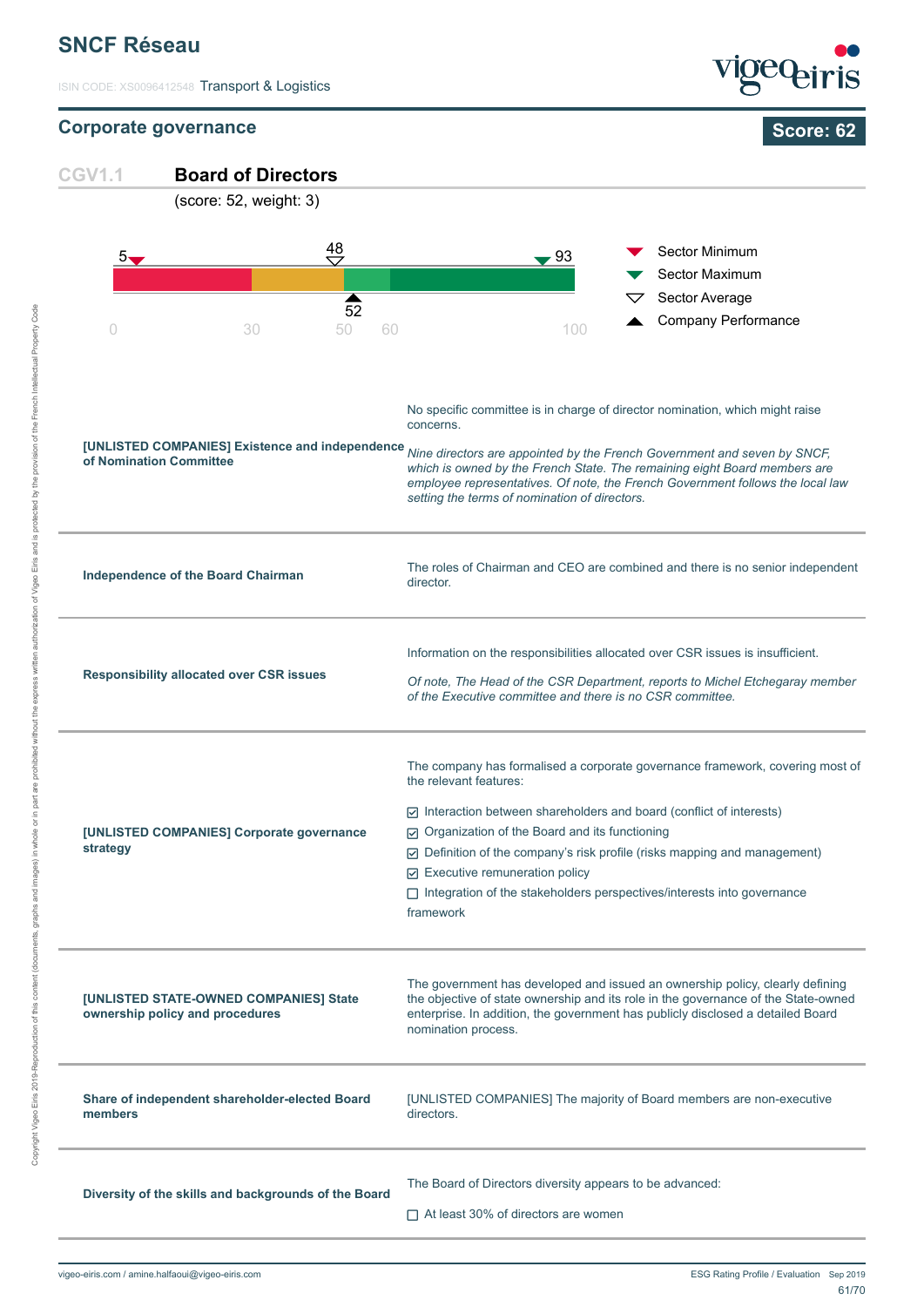ISIN CODE: XS0096412548 Transport & Logistics

![](_page_61_Picture_2.jpeg)

|                                                                                             | $\triangleright$ At least 40% of directors are women                                                                                                                                                                                                                                                                                                                                                                                                                                                                                                                                                                                                                                                     |  |  |  |  |
|---------------------------------------------------------------------------------------------|----------------------------------------------------------------------------------------------------------------------------------------------------------------------------------------------------------------------------------------------------------------------------------------------------------------------------------------------------------------------------------------------------------------------------------------------------------------------------------------------------------------------------------------------------------------------------------------------------------------------------------------------------------------------------------------------------------|--|--|--|--|
|                                                                                             | $\triangledown$ Employee representative(s) sitting on the Board                                                                                                                                                                                                                                                                                                                                                                                                                                                                                                                                                                                                                                          |  |  |  |  |
|                                                                                             | ☑ Board members with demonstrated professional experience in the company's                                                                                                                                                                                                                                                                                                                                                                                                                                                                                                                                                                                                                               |  |  |  |  |
|                                                                                             | sector of activities                                                                                                                                                                                                                                                                                                                                                                                                                                                                                                                                                                                                                                                                                     |  |  |  |  |
|                                                                                             | ☑ Board members with demonstrated expertise on CSR issues                                                                                                                                                                                                                                                                                                                                                                                                                                                                                                                                                                                                                                                |  |  |  |  |
|                                                                                             | - At least 40% of directors are women: Half of the Board is composed of women.<br>- Employee representative(s) sitting on the Board: Eight employee representatives<br>sit on the Board.<br>- Board members with demonstrated professional experience in the company's<br>sector of activities : Majority of directors have demonstrated experience in railway,<br>infrastructure or public policy fields, as presented by their current external positions<br>(although no biographies are available).<br>- Board members with demonstrated expertise on CSR issues: Some Board<br>members seem to have CSR expertise in the field of sustainable development,<br>environment and employees management. |  |  |  |  |
| Training and expertise provided to board members                                            | Members of the Board of Directors may, at their request, receive training relevant to<br>the exercise of their mandate, in particular on the financial, budgetary, industrial<br>and operational specificities of the SNCF Réseau. However, the frequency of these<br>training is unclear.                                                                                                                                                                                                                                                                                                                                                                                                               |  |  |  |  |
| <b>Regular election of Board members</b>                                                    | [UNLISTED COMPANIES] Board members are elected regularly, but less often<br>than every 3 years.                                                                                                                                                                                                                                                                                                                                                                                                                                                                                                                                                                                                          |  |  |  |  |
|                                                                                             | Board members are appointed for five years terms.                                                                                                                                                                                                                                                                                                                                                                                                                                                                                                                                                                                                                                                        |  |  |  |  |
| <b>Evaluation of Board's functioning and performance</b>                                    | Performance is evaluated regularly, but with no disclosure on the results.<br>The Board of Directors conduct a self-evaluation of its performances annually. To<br>add, every three years, a formal evaluation of the Board is conducted by the Audit<br>and Risks Department.                                                                                                                                                                                                                                                                                                                                                                                                                           |  |  |  |  |
| <b>Review of CSR issues at Board meeting</b>                                                | Most of the relevant CSR issues for the company are discussed at Board level.<br>D Business ethics<br>Human capital<br>☑ Responsible customers relations<br><b>○</b> Climate change                                                                                                                                                                                                                                                                                                                                                                                                                                                                                                                      |  |  |  |  |
| Regularity of and attendance at Board meetings                                              | Regular meetings are held, and attendance rates are disclosed, but these are<br>below 90%.<br>Eight Board meetings were held during 2018 and the attendance rate was 83%.                                                                                                                                                                                                                                                                                                                                                                                                                                                                                                                                |  |  |  |  |
|                                                                                             |                                                                                                                                                                                                                                                                                                                                                                                                                                                                                                                                                                                                                                                                                                          |  |  |  |  |
| Name of Board<br>Employee<br>representative<br>Non executive<br>Executive<br>member<br>Role | Paid>1/2 executive<br>9 years on Board<br>Represent>3%<br>company's shares<br>Former executive<br>Remuneration<br>Independency<br><b>Stock options</b><br>Nomination<br>salary<br>Other<br><b>Audit</b><br>$\Lambda$                                                                                                                                                                                                                                                                                                                                                                                                                                                                                     |  |  |  |  |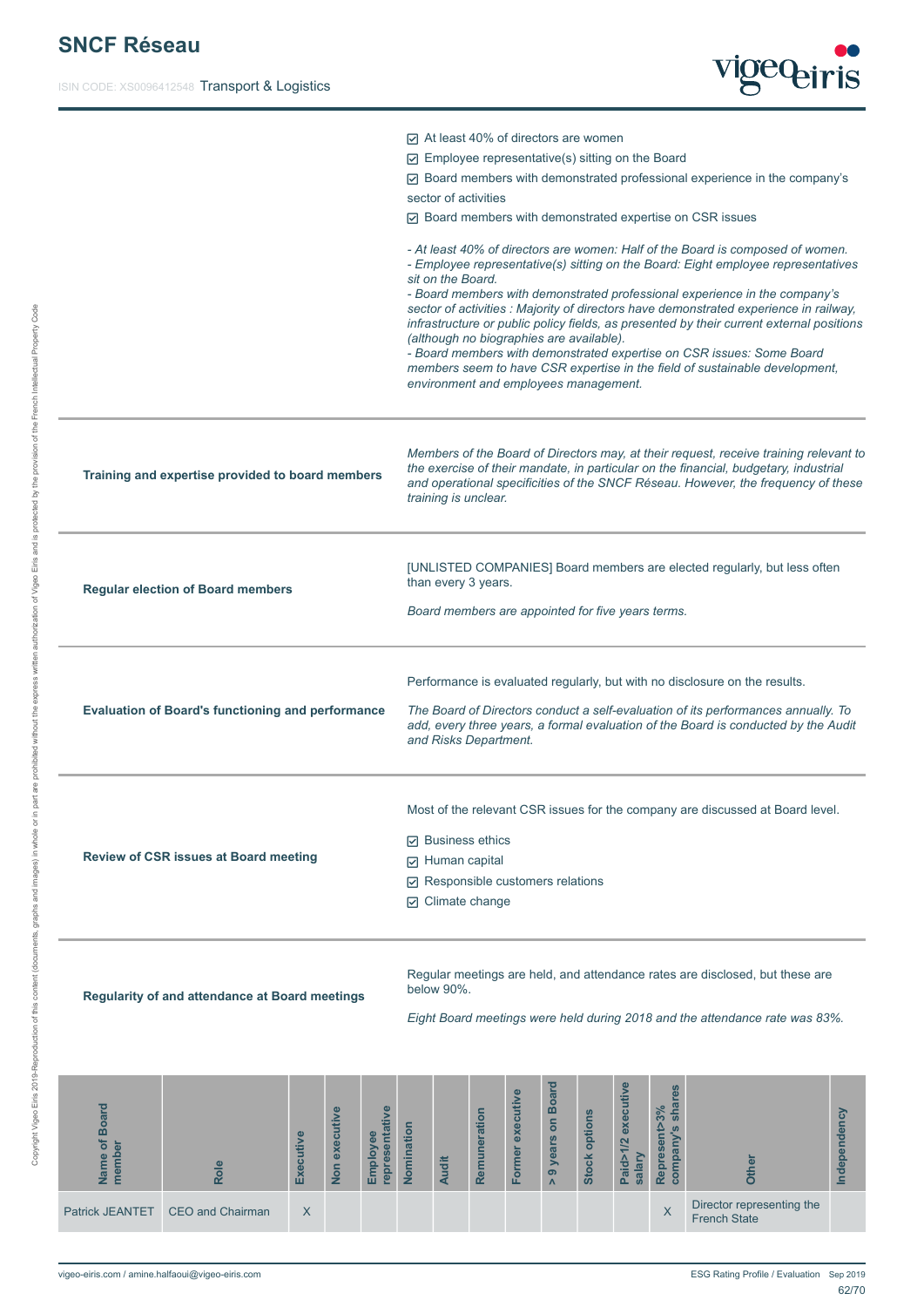#### ISIN CODE: XS0096412548 Transport & Logistics

![](_page_62_Picture_2.jpeg)

| Name of Board<br>member           | Role                                      | Executive    | Non executive | representative<br>Employee | Nomination | <b>Audit</b> | Remuneration | Former executive | 9 years on Board<br>$\Lambda$ | <b>Stock options</b> | Paid>1/2 executive<br>salary | company's shares<br>Represent>3% | Other                                            | Independency |
|-----------------------------------|-------------------------------------------|--------------|---------------|----------------------------|------------|--------------|--------------|------------------|-------------------------------|----------------------|------------------------------|----------------------------------|--------------------------------------------------|--------------|
| Fanny ARAV                        |                                           |              |               | $\boldsymbol{\mathsf{X}}$  |            | $\mathsf X$  |              |                  |                               |                      |                              |                                  |                                                  |              |
| Stéphane<br><b>BEAUDET</b>        |                                           |              | X             |                            |            |              |              |                  |                               |                      |                              | $\mathsf X$                      | Director chosen by the<br><b>French State</b>    |              |
| Ann BILLIAU                       |                                           |              | $\mathsf X$   |                            |            |              |              |                  |                               |                      |                              | $\mathsf X$                      | Director chosen to<br>represent SNCF             |              |
| <b>Didier</b><br><b>BOUSQUIE</b>  |                                           |              |               | $\times$                   |            |              |              |                  |                               |                      |                              |                                  |                                                  |              |
| Joëlle BRAVAIS                    |                                           | $\mathsf{X}$ |               |                            |            |              |              |                  |                               |                      |                              | $\mathsf X$                      | Director chosen to<br>represent SNCF             |              |
| <b>Denis</b><br><b>CHARISSOUX</b> |                                           |              | X             |                            |            | X            |              |                  |                               |                      |                              | $\mathsf X$                      | Director representing the<br><b>French State</b> |              |
| <b>Muriel</b><br><b>DAUVERGNE</b> |                                           |              |               | $\times$                   |            | $\mathsf{X}$ |              |                  |                               |                      |                              |                                  |                                                  |              |
| Jean-René<br><b>DELEPINE</b>      |                                           |              |               | X                          |            |              |              |                  |                               |                      |                              |                                  |                                                  |              |
| Carole<br><b>DESNOST</b>          |                                           | $\mathsf{X}$ |               |                            |            |              |              |                  |                               |                      |                              | $\mathsf X$                      | Director chosen to<br>represent SNCF             |              |
| <b>Corinne ETAIX</b>              |                                           |              | X             |                            |            |              |              |                  |                               |                      |                              | $\mathsf{X}$                     | Director representing the<br><b>French State</b> |              |
| Anne FLORETTE                     |                                           |              | $\mathsf X$   |                            |            |              |              |                  |                               |                      |                              | $\mathsf X$                      | Director representing the<br><b>French State</b> |              |
| <b>Cédric GARCIN</b>              |                                           |              | X             |                            |            | X            |              |                  |                               |                      |                              | $\mathsf{X}$                     | Director representing the<br>French State        |              |
| Patricia<br><b>LACOSTE</b>        |                                           |              | $\mathsf X$   |                            |            |              |              |                  |                               |                      |                              | $\mathsf X$                      | Director chosen to<br>represent SNCF             |              |
| Anne LASSMAN-<br><b>TRAPPIE</b>   |                                           |              | $\mathsf X$   |                            |            |              |              |                  |                               |                      |                              | $\mathsf X$                      | Director chosen by the<br><b>French State</b>    |              |
| Dominique<br><b>MAILLARD</b>      | <b>Chairman of the Audit</b><br>Committee |              | X.            |                            |            | X.           |              |                  |                               |                      |                              | X                                | Director chosen to<br>represent SNCF             |              |
| Christine<br><b>MEQUIGNON</b>     |                                           |              |               | $\mathsf X$                |            |              |              |                  |                               |                      |                              |                                  |                                                  |              |
| Michel<br><b>NEUGNOT</b>          |                                           |              |               |                            |            |              |              |                  |                               |                      |                              | $\mathsf X$                      | Director chosen by the<br><b>French State</b>    |              |
| Céline PIERRE                     |                                           |              |               | $\mathsf X$                |            |              |              |                  |                               |                      |                              |                                  |                                                  |              |
| Benjamin<br><b>RAIGNEAU</b>       |                                           |              | X             |                            |            |              |              |                  |                               |                      |                              | $\mathsf{X}$                     | Director chosen to<br>represent SNCF             |              |
| <b>Thierry SALMON</b>             |                                           |              |               | $\mathsf X$                |            |              |              |                  |                               |                      |                              |                                  |                                                  |              |
| Pascale VIE                       |                                           |              | $\mathsf X$   |                            |            | $\mathsf X$  |              |                  |                               |                      |                              | $\mathsf X$                      | Director chosen by the<br><b>French State</b>    |              |
| Stéphane<br><b>VOLANT</b>         |                                           | $\mathsf X$  |               |                            |            | $\mathsf X$  |              |                  |                               |                      |                              | $\mathsf X$                      | Director chosen to<br>represent SNCF             |              |
| <b>Guy ZIMA</b>                   |                                           |              |               | $\mathsf X$                |            |              |              |                  |                               |                      |                              |                                  |                                                  |              |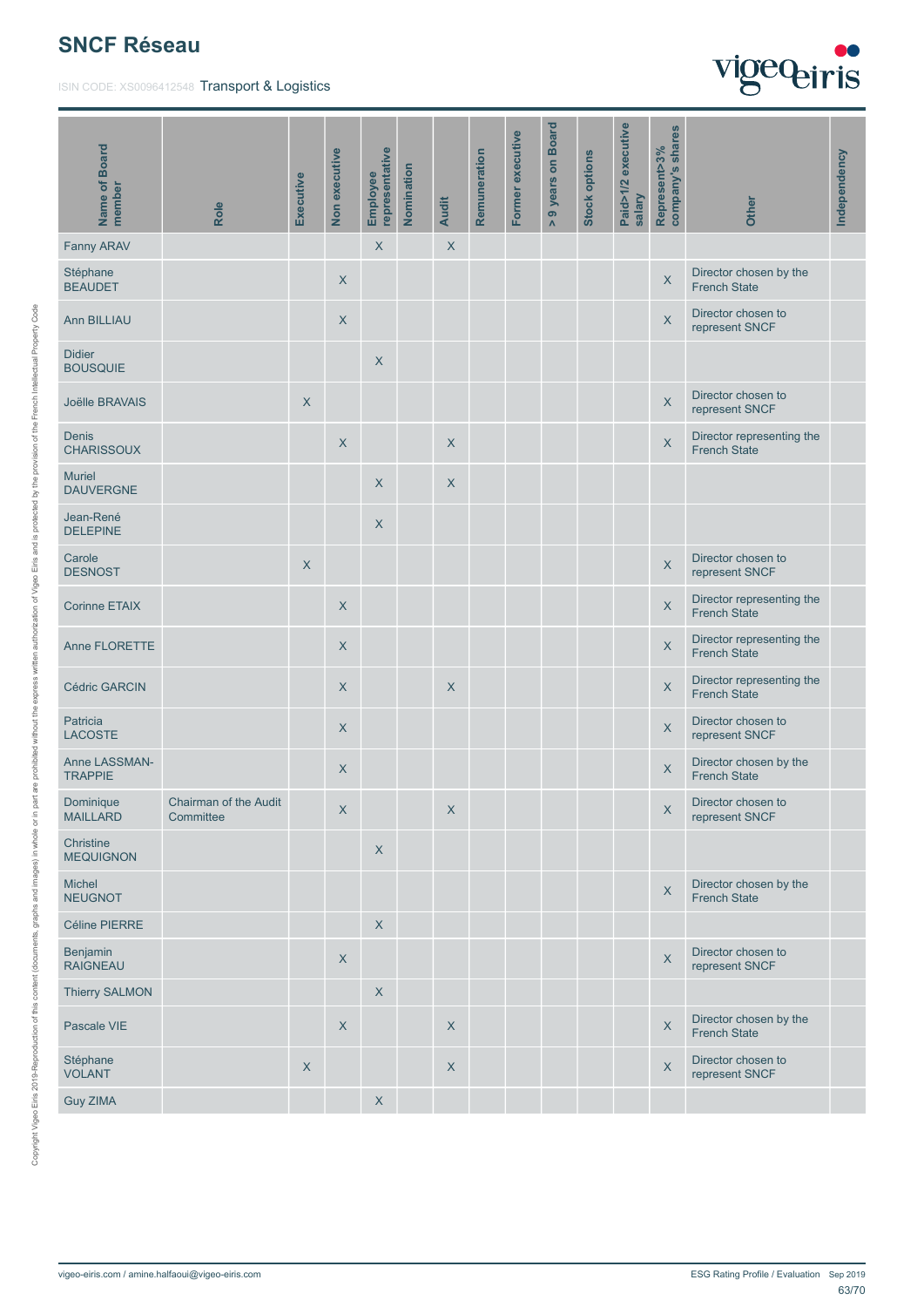![](_page_63_Picture_2.jpeg)

<span id="page-63-0"></span>![](_page_63_Figure_3.jpeg)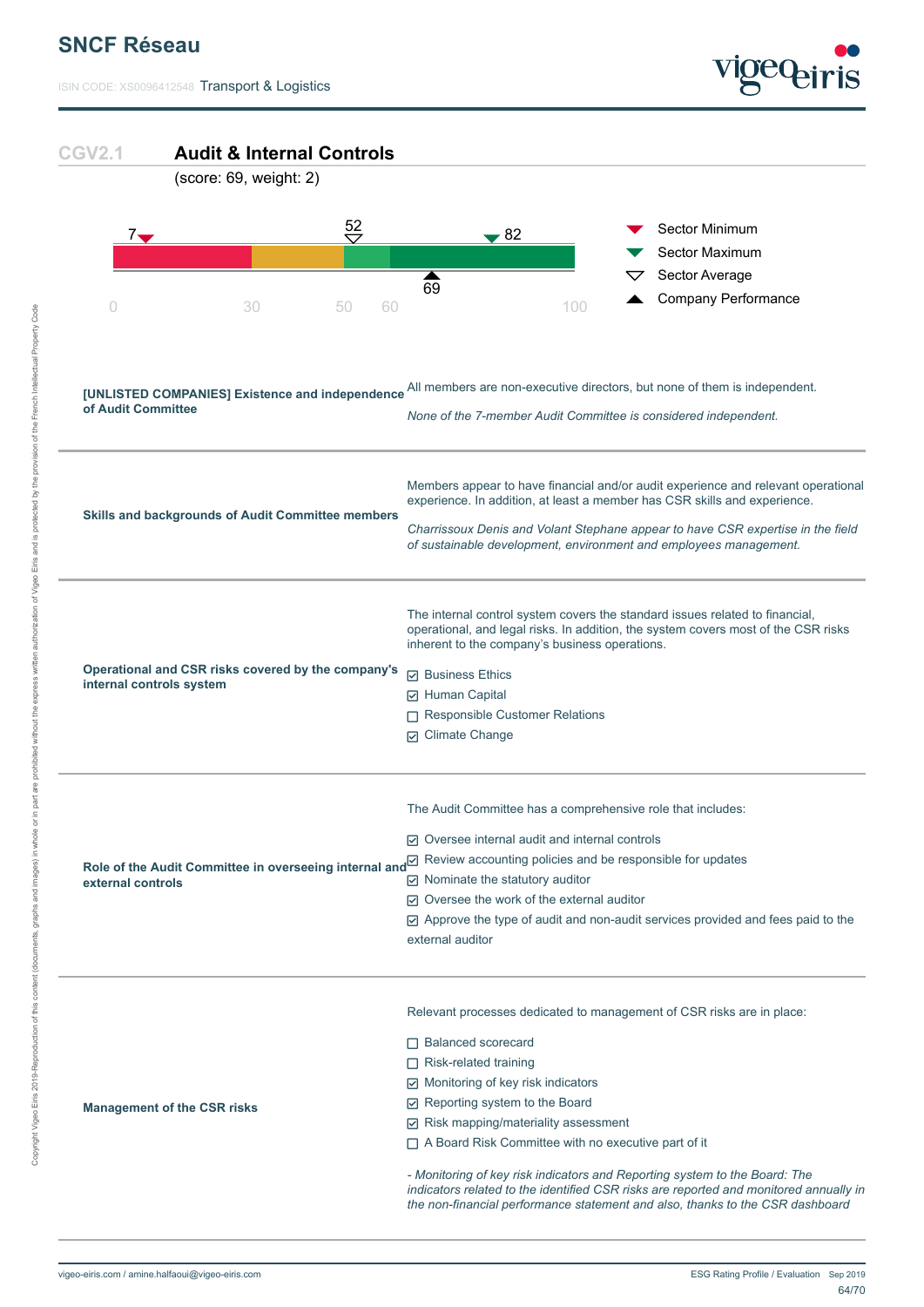![](_page_64_Picture_2.jpeg)

*each quarter presented to the various Boards and Committees. - Risk mapping/materiality assessment: A CSR risk mapping was carried out by Ernst & Young, it highlighted 7 major risks and 3 opportunities for SNCF Reseau.*

| Independence of the firm's external auditors       | The audit firm receives non-audit fees, but these represent only 5% or less of total<br>fees.<br>Non-audit fees represented 0% of total fees paid to Pwc and E&Y in 2018.                                                                                                         |
|----------------------------------------------------|-----------------------------------------------------------------------------------------------------------------------------------------------------------------------------------------------------------------------------------------------------------------------------------|
| Inclusion of CSR issues in the company's reporting | The company publishes significant CSR reporting on key material issues, with an<br>independent third party assessment of the reliability of key performance indicators.<br>PwC Audit has certified the CSR reporting for SNCF Réseau with a moderate level<br>of assurance.       |
| Stakeholders' feedback                             | A review of stakeholder sources did not reveal any allegations against the<br>company during the period under review: stakeholders' feedback is neutral.<br>As of 09/2019, SNCF Réseau did not appear to be involved in any controversy<br>related to this sustainability driver. |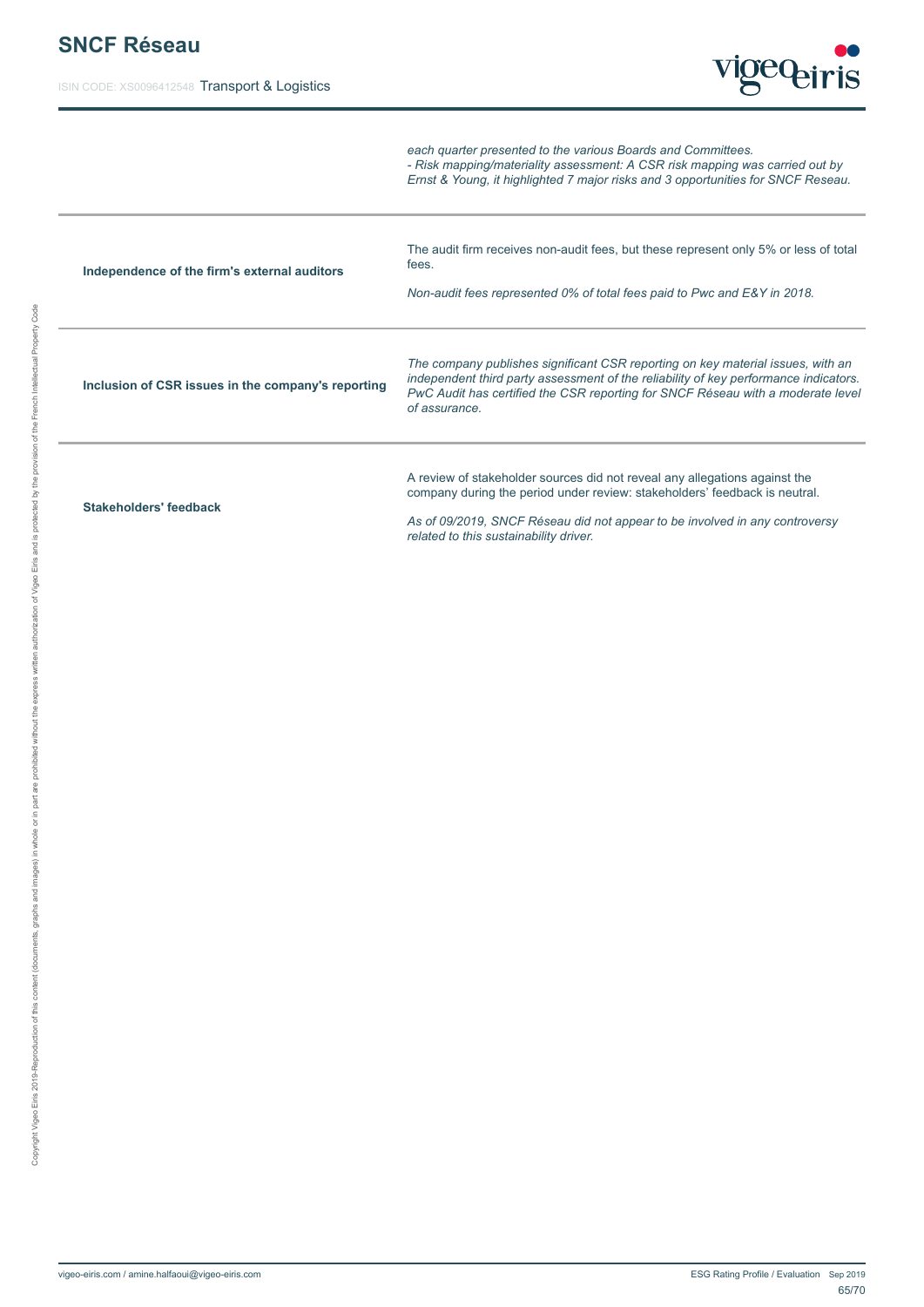ISIN CODE: XS0096412548 Transport & Logistics

![](_page_65_Picture_2.jpeg)

### <span id="page-65-0"></span>**CGV3.1 Shareholders**

(deactivated)

[vigeo-eiris.com](http://www.vigeo-eiris.com/) / amine.halfaoui@vigeo-eiris.com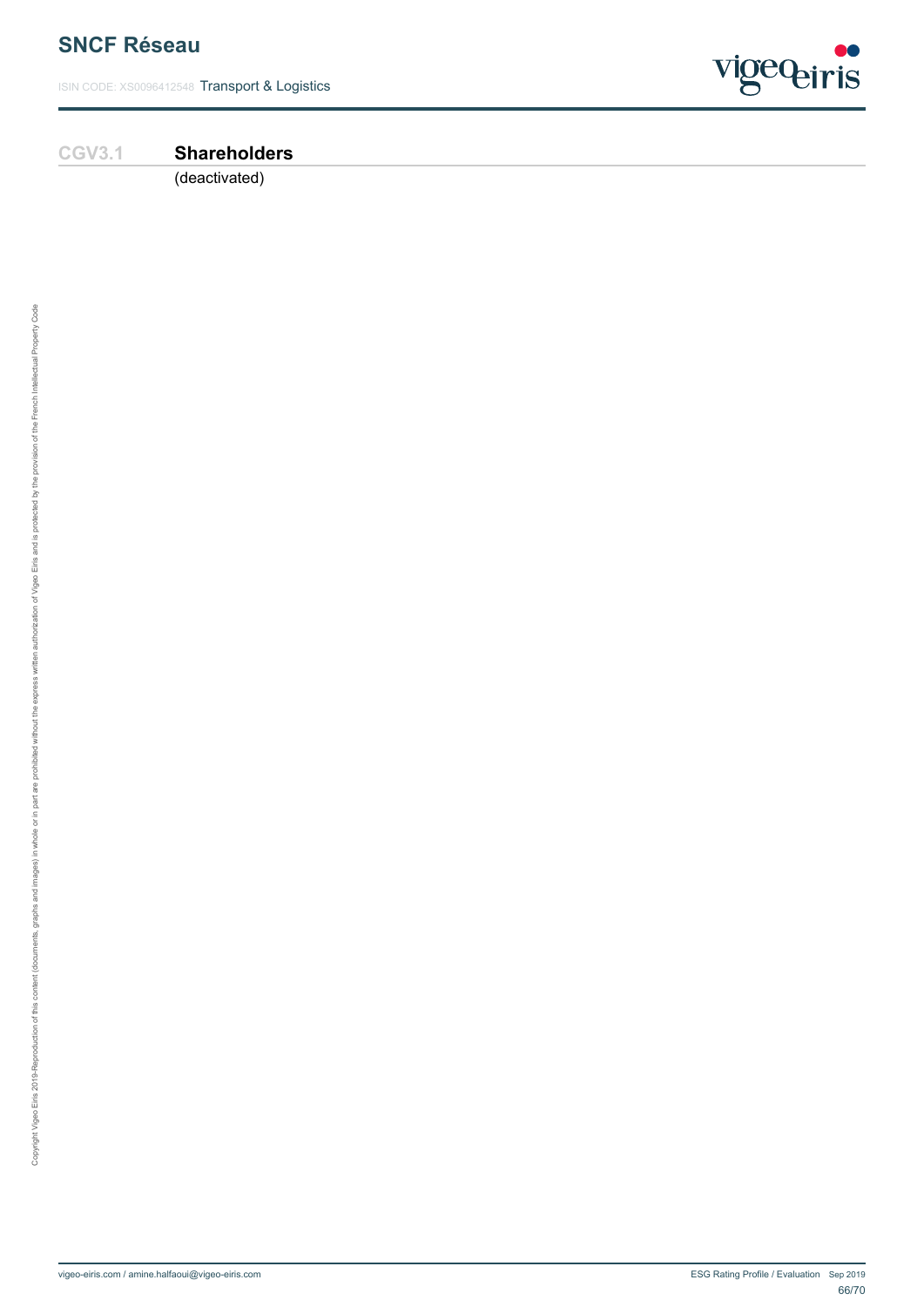![](_page_66_Picture_2.jpeg)

<span id="page-66-0"></span>![](_page_66_Figure_3.jpeg)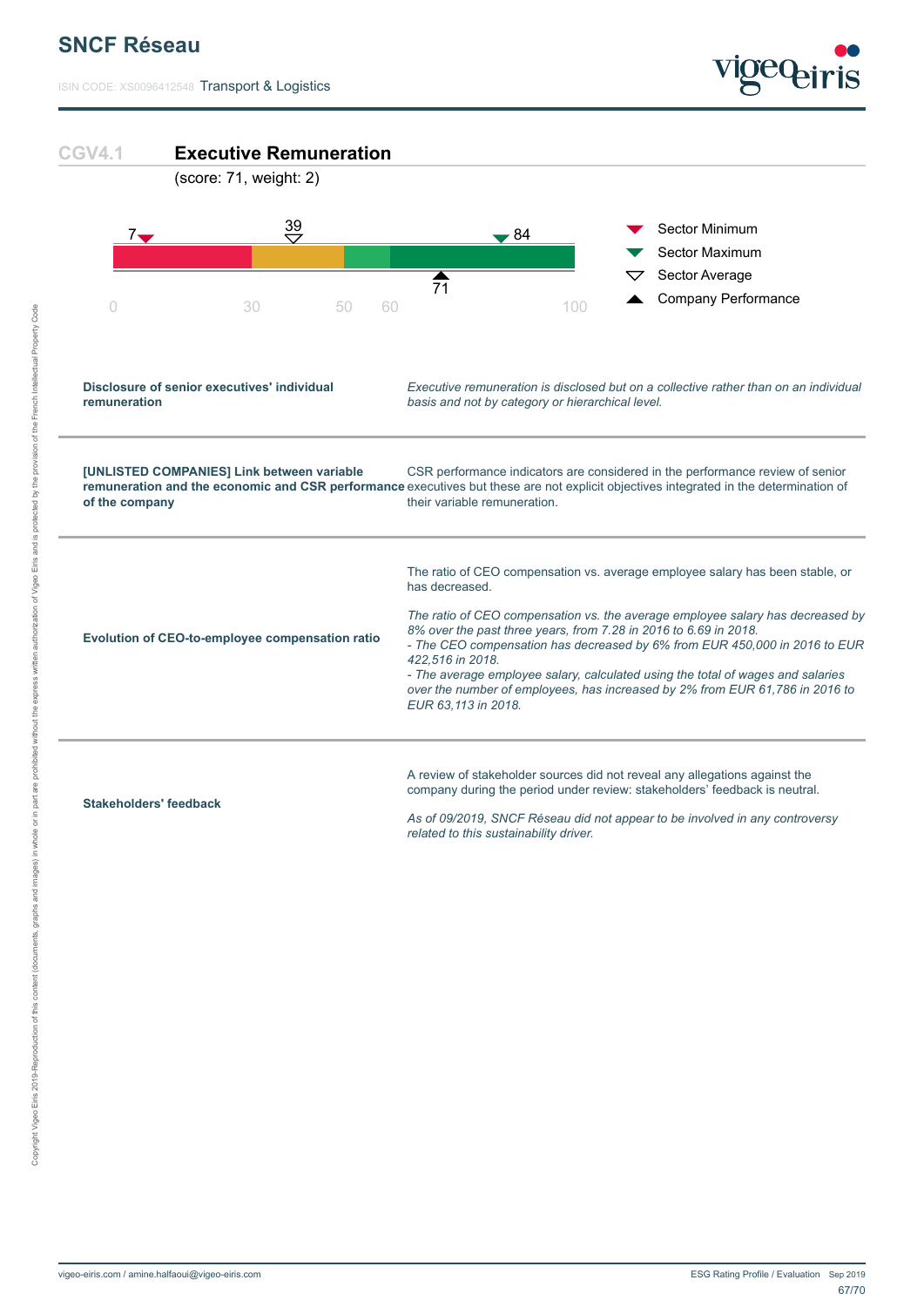# Detailed Scores and Ratings

### **CURRENT AND PREVIOUS RATINGS**

| Period  | <b>Environment</b> | <b>Human</b><br><b>resources</b> | <b>Human</b><br>rights | <b>Community</b><br>involvement | <b>Business behaviour</b><br>(C&S) | Corporate<br>qovernance |
|---------|--------------------|----------------------------------|------------------------|---------------------------------|------------------------------------|-------------------------|
| 2019/10 |                    |                                  | $^{\mathrm{+}}$        |                                 |                                    |                         |
| 2019/09 |                    |                                  | $^{\mathrm{+}}$        |                                 |                                    |                         |
| 2018/01 |                    |                                  | $^{\mathrm{+}}$        |                                 |                                    |                         |

#### **SCORES PER DOMAIN**

| <b>Domain</b>            | <b>Average Score</b> | Leadership | Implementation | <b>Results</b> |
|--------------------------|----------------------|------------|----------------|----------------|
| Environment              | 78                   | 83         | 97             | 29             |
| Human resources          | 74                   | 87         | 85             | 52             |
| Human rights             | 68                   | 85         | 55             | 65             |
| Community involvement    | 66                   | 67         | 69             | 63             |
| Business behaviour (C&S) | 67                   | 79         | 74             | 51             |
| Corporate governance     | 62                   | 56         | 57             | 73             |

#### **SCORES PER CRITERIA**

| Sub-domain    | <b>Criterion</b> | <b>Score</b> |
|---------------|------------------|--------------|
| Environment 1 |                  | 100          |
|               |                  | 70           |
| Environment 2 |                  | 68           |
|               |                  | 76           |

| Sub-domain        | <b>Criterion</b> | <b>Score</b> |
|-------------------|------------------|--------------|
| Human resources 1 |                  | 90           |
| Human resources 2 | 3                | 81           |
|                   |                  | 67           |
|                   |                  | 85           |
| Human resources 3 | 2                | 65           |
|                   | 3                | R۵           |

| Sub-domain     | <b>Criterion</b> | <b>Score</b> |
|----------------|------------------|--------------|
| Human rights 1 |                  | 74           |
| Human rights 2 |                  | 55           |
|                |                  | 83           |

| Sub-domain              | <b>Criterion</b> | <b>Score</b> |
|-------------------------|------------------|--------------|
| Community involvement 1 |                  | 75           |
|                         |                  | N/A          |
| Community involvement 2 |                  | 48.          |
|                         |                  |              |

| Sub-domain                 | <b>Criterion</b> | <b>Score</b> |
|----------------------------|------------------|--------------|
| Business behaviour (C&S) 1 |                  | 63           |
|                            | 3                | 67           |
|                            | 3                | 62           |
| Business behaviour (C&S) 2 | 4                | 69           |
|                            | 1                | 76           |
| Business behaviour (C&S) 3 | 2                | 64           |
|                            | 3                | 66           |

| Sub-domain             | <b>Criterion</b> | <b>Score</b> |
|------------------------|------------------|--------------|
| Corporate governance 1 |                  | 52           |
| Corporate governance 2 |                  | 69           |
| Corporate governance 3 |                  | N/A          |
| Corporate governance 4 |                  |              |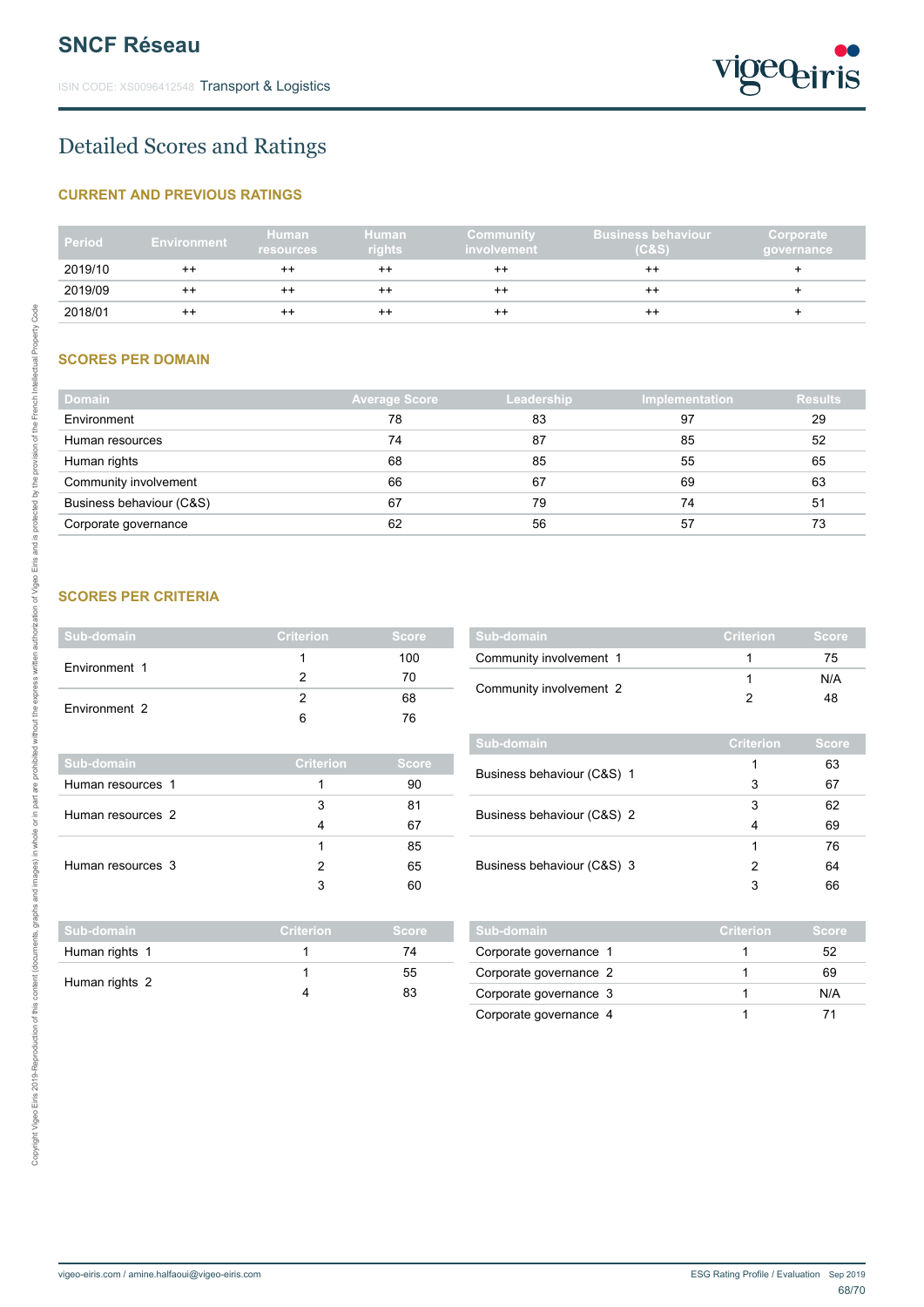ISIN CODE: XS0096412548 Transport & Logistics

![](_page_68_Picture_2.jpeg)

### **Contacts**

Analyst: Amine HALFAOUI • amine.halfaoui@vigeo-eiris.com Research Manager: Brahim ELOIDII • brahim.eloidii@vigeo-eiris.com

### Disclaimer

### **COPYRIGHT VIGEO EIRIS2019**

Vigeo Eiris provides its clients with information and/or analyses or opinion on factual, quantitative or statistical, managerial, economic, financial, governance, social, or technical data, in relation to companies, brands, products or services, assessed individually or with respect to sectors, regions, stakeholders or specific themes.

Vigeo Eiris committed to making its best efforts when collecting, organising, consolidating, formatting, making available and/or delivering the aforementioned information, analyses and/or opinion to its clients. Although Vigeo Eiris ensures that it only uses publicly available information, the agency cannot guarantee its accuracy or completeness.

The above elements (information, indicators, analyses, scores, and opinion) do not include or imply any approval or disapproval on their content from Vigeo Eiris, its executive officers, or its employees. These elements do not represent in any way a guarantee, or reference of legal, moral, philosophical, ethical or religious nature, supporting or opposing any investment or divestment decision, or any standpoint or opinion expressed in favour of, or against companies, products, services, sectors or regions directly or indirectly mentioned in Vigeo Eiris' deliverables. Our deliverables are not, and should not, be considered as a form of financial advice or recommendation. No investment or divestment decision should be attributed to the information or opinion provided by Vigeo Eiris. Our products and services must only be considered as one of the many elements related to the financial decision making process.

Vigeo Eiris, its methodology, brand, and employees, shall under no circumstances, be held responsible for any kind of consequence (including economic, financial, or legal) derived from the interpretation of its information, analyses, opinion, scores, and indicators. The terms of use of our products and services and their impacts stem from the sole responsibility of their users.